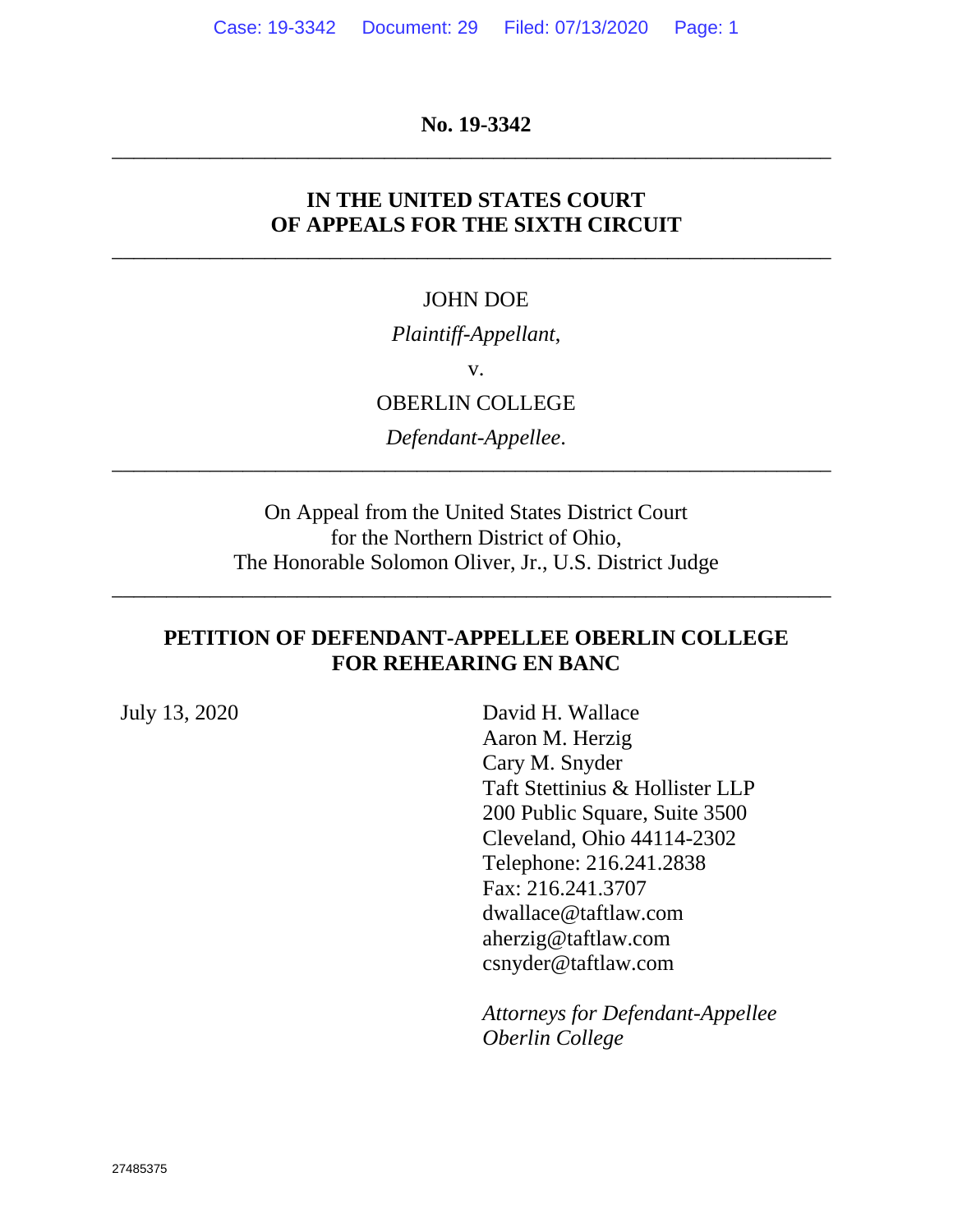# **TABLE OF CONTENTS**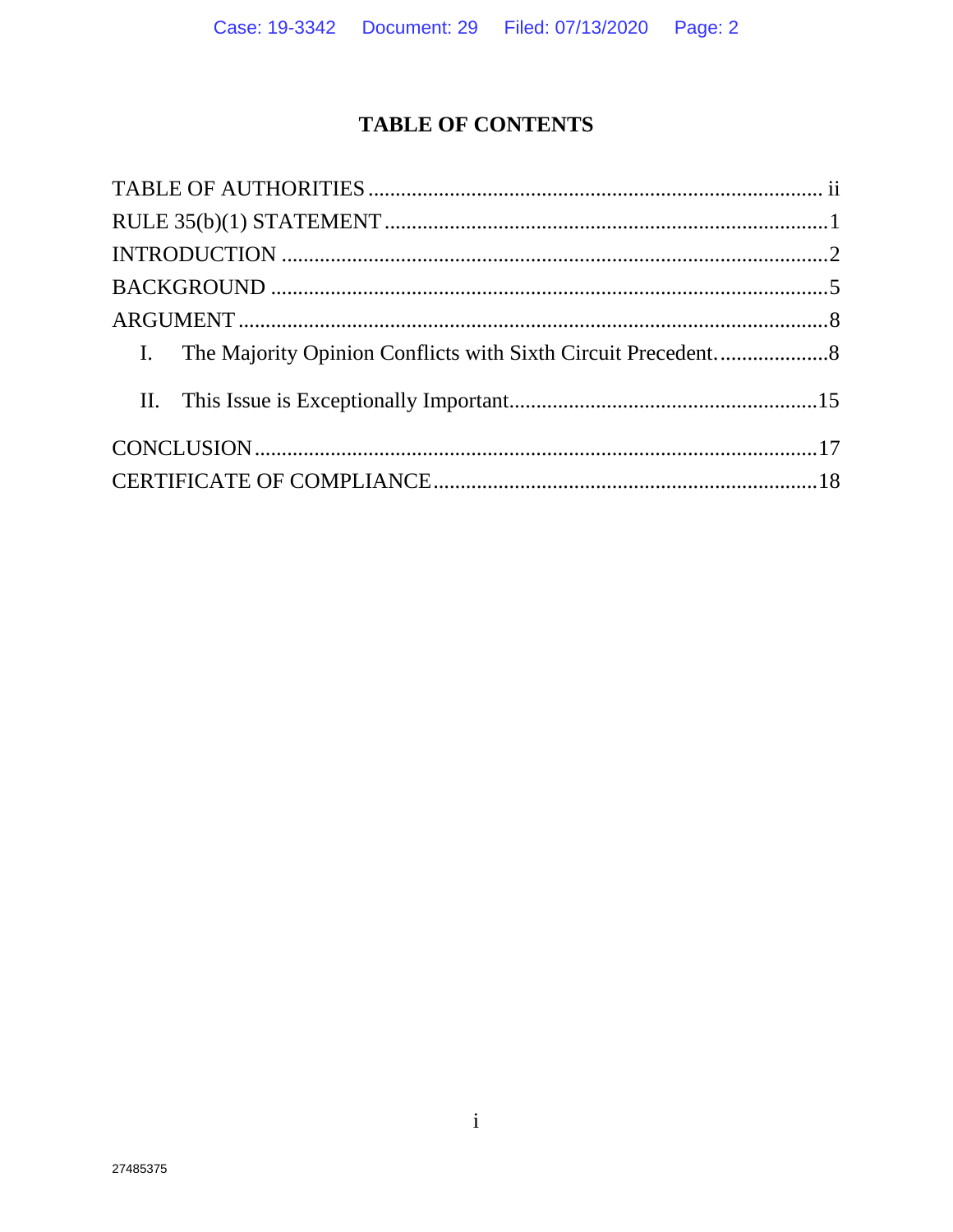# **TABLE OF AUTHORITIES**

## **Cases**

| Davis v. Monroe Cnty. Bd. of Educ., 526 U.S. 629 (1999) 3, 16     |
|-------------------------------------------------------------------|
|                                                                   |
|                                                                   |
|                                                                   |
|                                                                   |
|                                                                   |
|                                                                   |
| Flaim v. Medical College of Ohio, 418 F.3d 629 (6th Cir. 2005) 16 |
| Foster v. Univ. of Michigan, No. 19-1314 (May 15, 2020 Order) 17  |
|                                                                   |
|                                                                   |
| <b>Statutes</b>                                                   |
|                                                                   |
| <b>Rules</b>                                                      |
|                                                                   |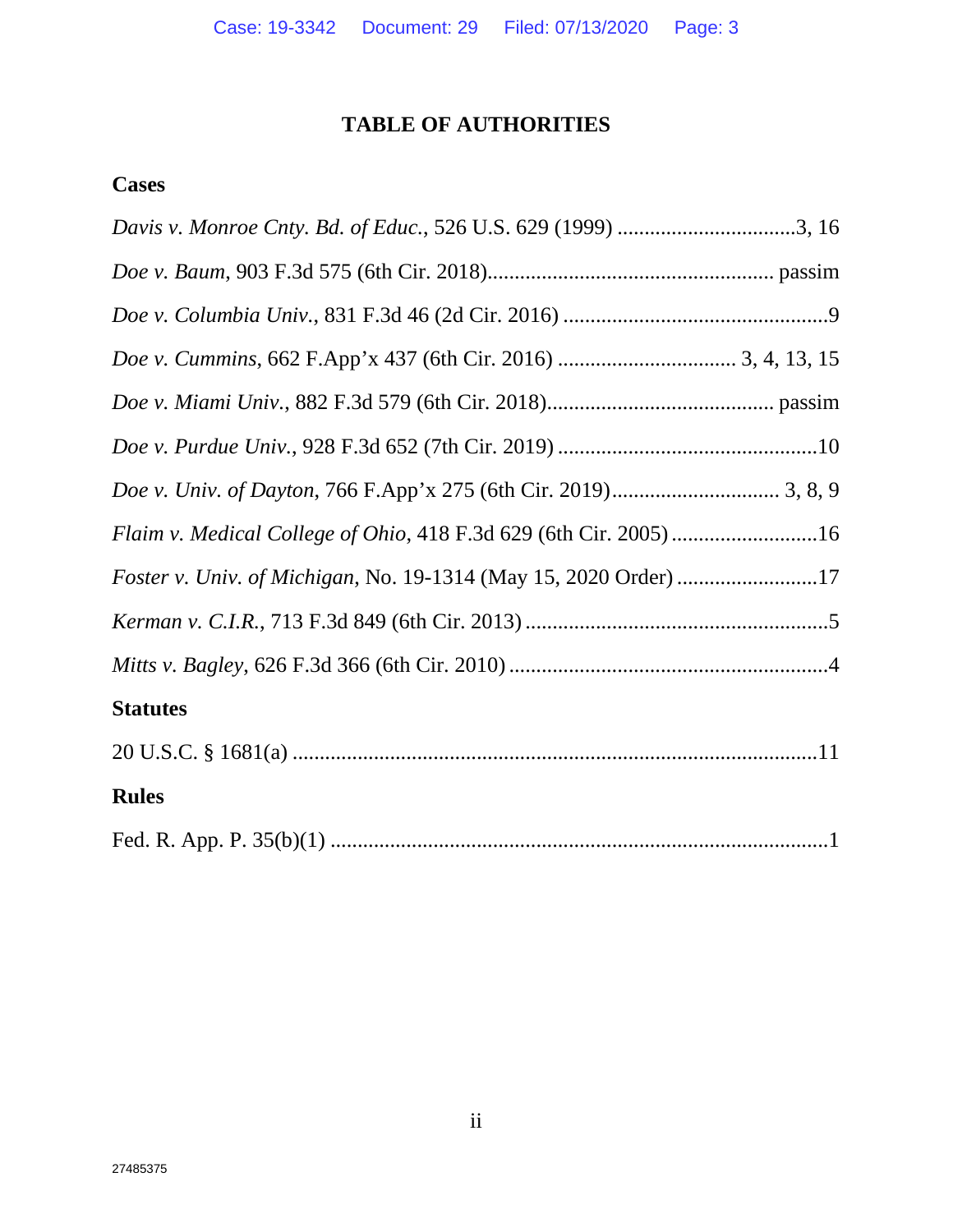## **RULE 35(b)(1) STATEMENT**

Petitioner Oberlin College seeks en banc review for two reasons:

1. The panel majority created a new pleading standard for an erroneous outcome Title IX claim that conflicts with the standard adopted by this Court in *Doe v. Baum*, 903 F.3d 575 (6th Cir. 2018), and *Doe v. Miami Univ.*, 882 F.3d 579 (6th Cir. 2018). *See* Fed. R. App. P. 35(b)(1)(A). Under *Baum* and *Miami*, a court cannot sit in judgment of a college's Title IX decision so long as the outcome is not due to gender bias. The Court will not second-guess the correctness of a decision; it only will ensure the fairness of the process. The majority's view is the opposite. It decided that the "strongest evidence [of gender bias] is perhaps the merits of the [College's] decision itself[.]" Slip Op. at 12. The en banc Court should reject the majority's outcome-driven standard, which purported to reach the merits of whether Oberlin College arrived at the correct result, instead of whether the College's process for reaching that decision was unlawfully biased based on gender.

2. The majority opinion created a "question[] of exceptional importance" because colleges and universities have legal and ethical duties to help protect their students from sexual misconduct, including sexual assault. *See* Fed. R. App. P.  $35(b)(1)(B)$ . This duty requires balancing the interests among the accused, the alleged victim, and the broader campus community. If left undisturbed, the

1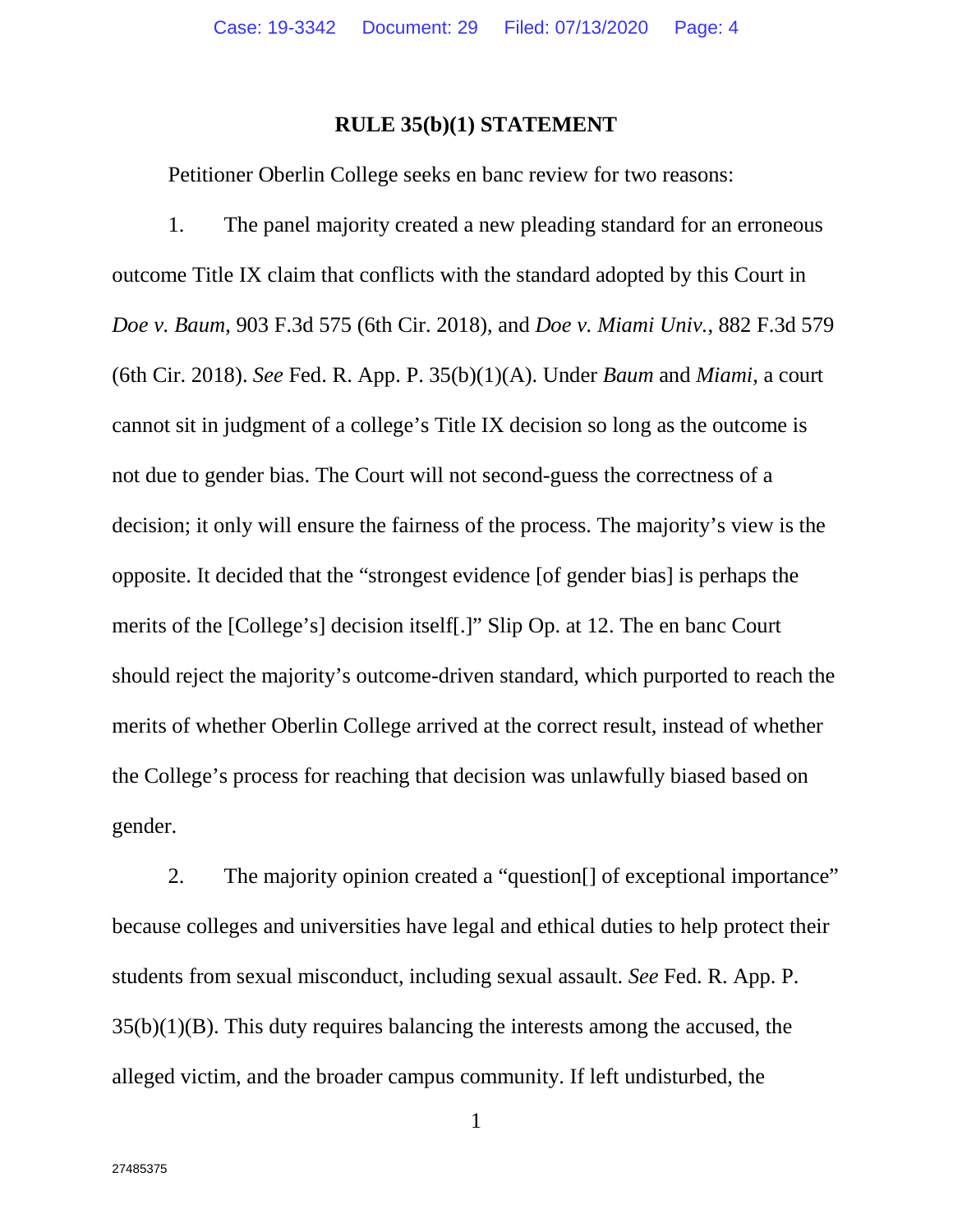majority opinion will lead schools to find individuals responsible for misconduct in only the most egregious of cases in order to avoid judicial review. It will be too risky to find misconduct in "close calls," thus hindering the ability of the hundreds of colleges and universities within this Circuit to provide an environment free of sexual misconduct.

#### **INTRODUCTION**

This case concerns the issue of whether a Title IX plaintiff can state a claim that a disciplinary proceeding was unlawfully biased based on gender merely by attacking the outcome of that process without alleging facts showing gender bias in his particular proceeding.

The parties do not dispute that Doe satisfied the first of his two-prong pleading requirement, which is to "cast some articulable doubt on the accuracy of the disciplinary proceeding's outcome[.]" *Baum*, 903 F.3d at 585. And the majority left this prong unchanged. Slip Op. at 9-10. Before the decision in this case, the second prong was satisfied only if a plaintiff alleged facts sufficient to "demonstrate a particularized causal connection between the flawed outcome and gender bias." *Baum*, at 585 (internal quotation marks and ellipses omitted). Plaintiffs had to show that bias in their proceeding caused an incorrect result.

The majority reinterpreted "particularized causal connection" to include the most general allegations—public comments made by the College's former Title IX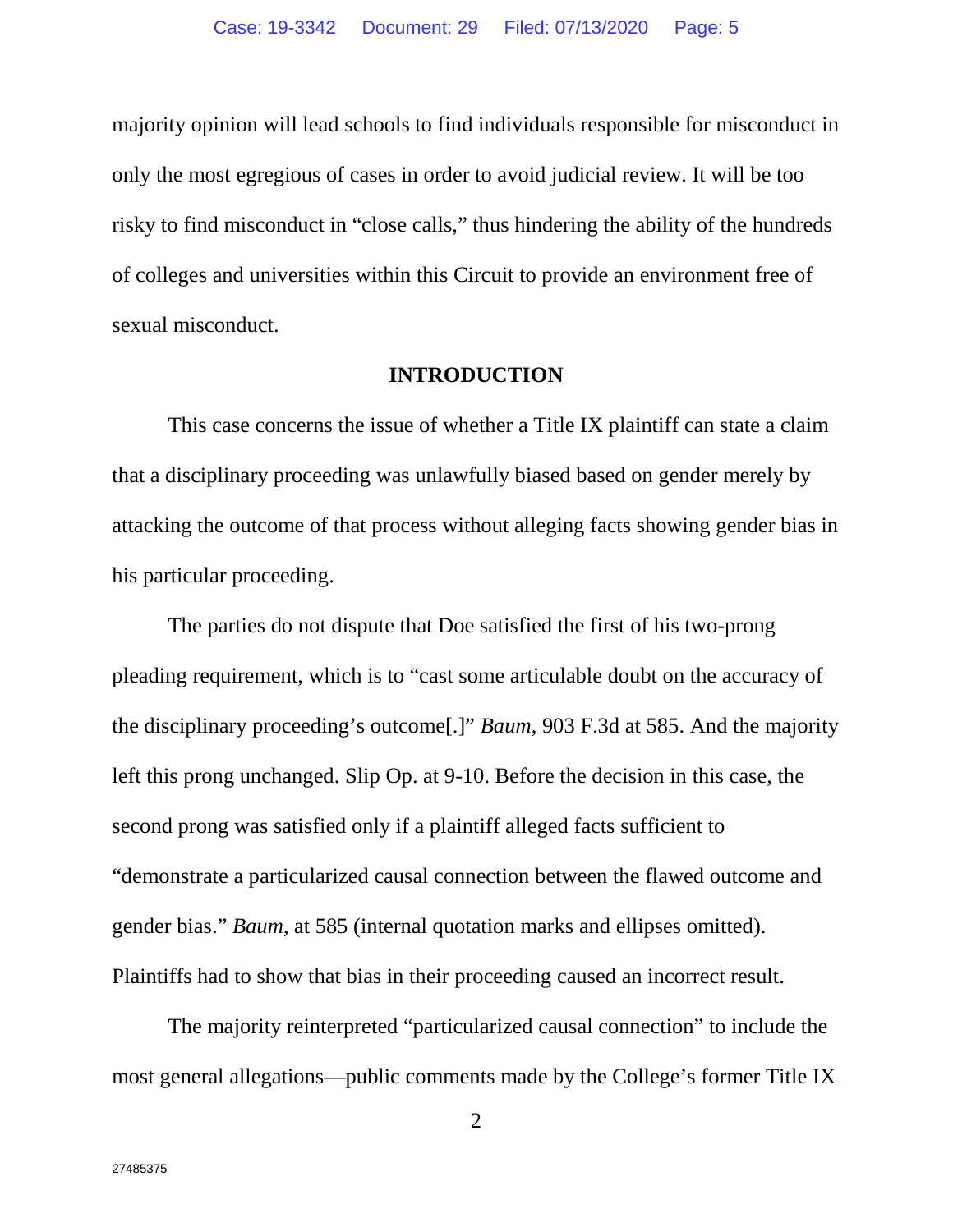coordinator not in connection with any specific case, statistical evidence of the outcomes of about ten other sexual misconduct complaints, and an ongoing investigation by the Department of Education's Office of Civil Rights ("OCR") of the College's Title IX processes. Slip Op. at 10 (the bias does not have to "be unique to the plaintiff's own case"). The majority's decision directly conflicts with three recent opinions of this Circuit, all of which decided motions to dismiss based on whether the plaintiffs alleged facts *in their specific proceeding* that raised a plausible inference of gender bias. *See Baum*, at 586; *Miami*, 882 F.3d at 592-94; *Doe v. Univ. of Dayton*, 766 F.App'x 275, 281-82 (6th Cir. 2019). The majority also conflated the two prongs by holding that "when the degree of doubt passes from 'articulable' to grave," then the decision itself supports an inference of gender bias. Slip Op. at 12 (citation omitted).

 Respectfully, the majority opinion got it wrong. As the Supreme Court made clear, courts should not "second-guess[] the disciplinary decisions made by school administrators." *Davis v. Monroe Cnty. Bd. of Educ.*, 526 U.S. 629, 648 (1999). It is also "'well established [within this Circuit] that school-disciplinary committees are entitled to a presumption of impartiality, absent a showing of actual bias.'" *Miami*, at 601 (quoting *Doe v. Cummins*, 662 F.App'x 437, 449 (6th Cir. 2016)).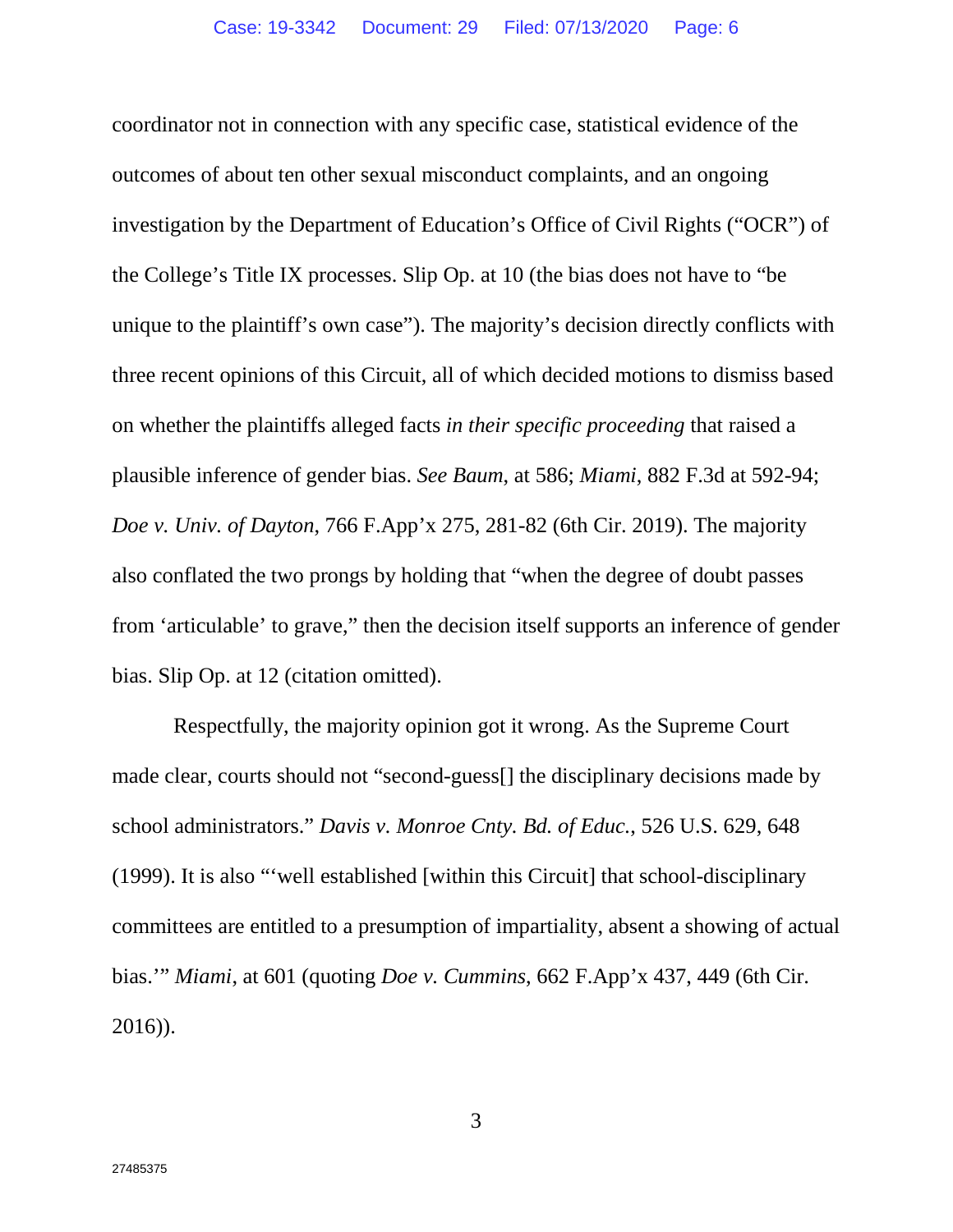Judge Gilman's dissent conforms with this precedent. He identified that the panel majority "reads out the causal requirement in Title IX." Slip Op. at 22 (Gilman, J., dissenting). The majority thus violated the presumption of impartiality afforded to Title IX disciplinary proceedings "'absent a showing of *actual bias*,' and that '[a]ny alleged prejudice on the part of the [decisionmaker] must be evident from the record and cannot be based in speculation or reference.'" *Id.* (quoting *Cummins*, 662 F.App'x at 449-50). And that is what the majority did: speculate. *Id.*

This is not a case where the majority panel merely decided a case incorrectly, which does not typically lead to en banc review. *See Mitts v. Bagley*, 626 F.3d 366, 366 (6th Cir. 2010) (Sutton, J., concurring in denial). Here, the majority altered and lowered the binding pleading standard adopted by this Court two years ago in *Miami* and *Baum* in two ways. First, in conflict with this Circuit's precedent, a plaintiff can bypass the second prong if the outcome is "gravely" erroneous because that outcome raises an inference of gender bias. *See* Slip Op. at 12 ("Doe's strongest evidence is perhaps the merits of the decision itself in his case."). Second, the requirement of a "particularized causal connection" is rendered meaningless because any evidence of gender bias generally can state a claim without any allegation that the procedures in plaintiff's proceeding or the decision-makers or investigators involved in the outcome acted with gender bias. By doing so, the majority upset the "rule" of this Circuit that a published panel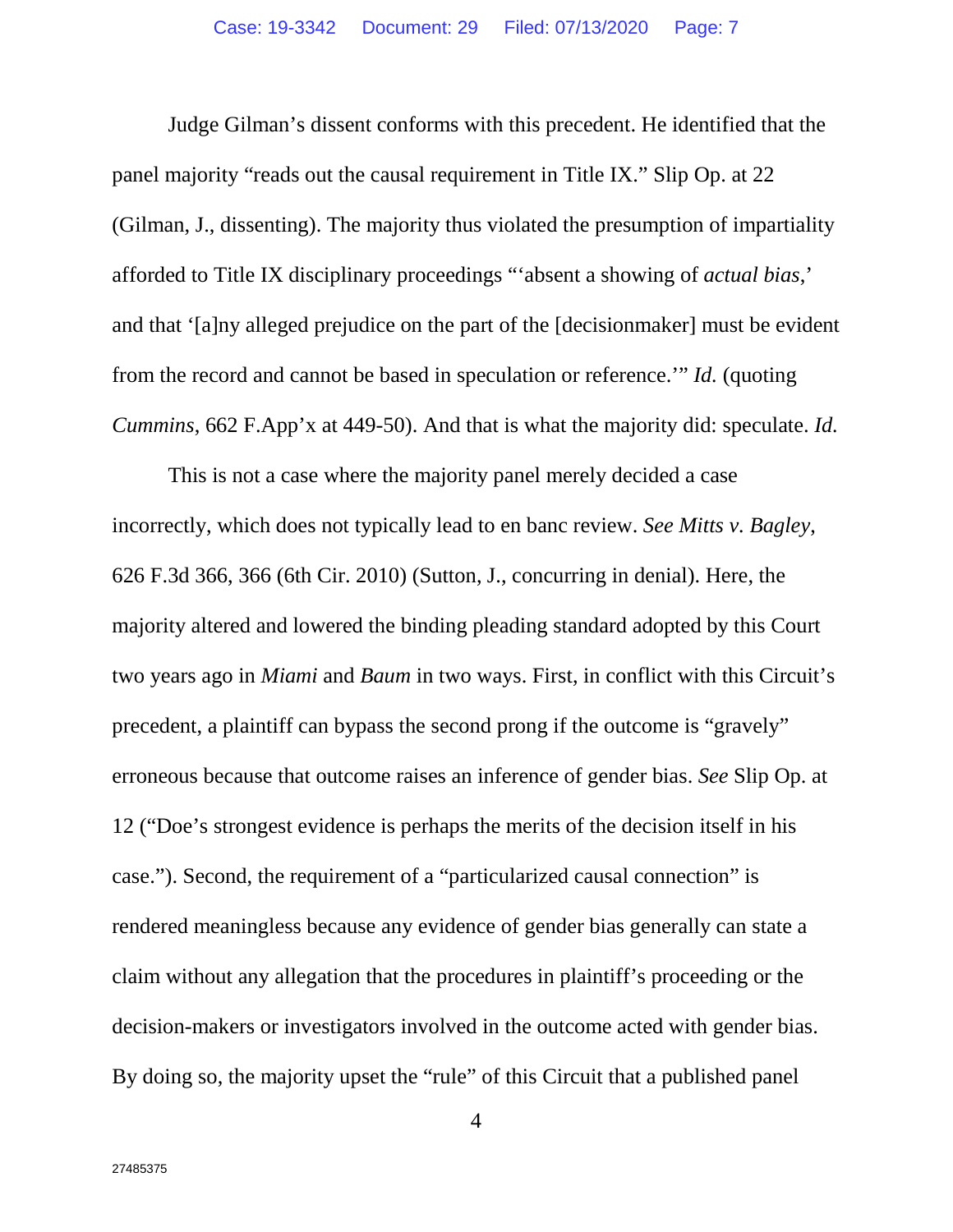decision "'remains controlling authority unless . . . this Court sitting en banc overrules the prior decision.'" *Kerman v. C.I.R.*, 713 F.3d 849, 866 (6th Cir. 2013) (citation omitted).

If left uncorrected, this conflict will leave district courts in doubt as to whether or how they should apply the second prong or, as the majority did here, if they can find that a plaintiff states a Title IX claim by casting "grave" doubt on the outcome, which, respectfully, is an unworkable, subjective framework. The majority opinion also leaves schools unsure over how to conduct their Title IX proceedings, including whether they must abandon the preponderance of the evidence standard to avoid judicial review of the outcome. Under the majority's theory, even the most thinly pleaded complaint will survive dismissal and require expensive and time-consuming discovery. Title IX processes will grind to a halt.

This Court should rehear this case en banc and restore consistency to the pleading standard of this Circuit so that schools can meet their obligations under Title IX.

## **BACKGROUND**

Doe and Roe had a sexual encounter in the early morning hours of February 28, 2016. Slip Op. at 4. Nine days later, Roe filed a report with Dr. Meredith Raimondo, the College's then-Title IX coordinator, accusing Doe of sexual assault. R.35, Order, at 2. A week later, the College notified Doe of the allegations and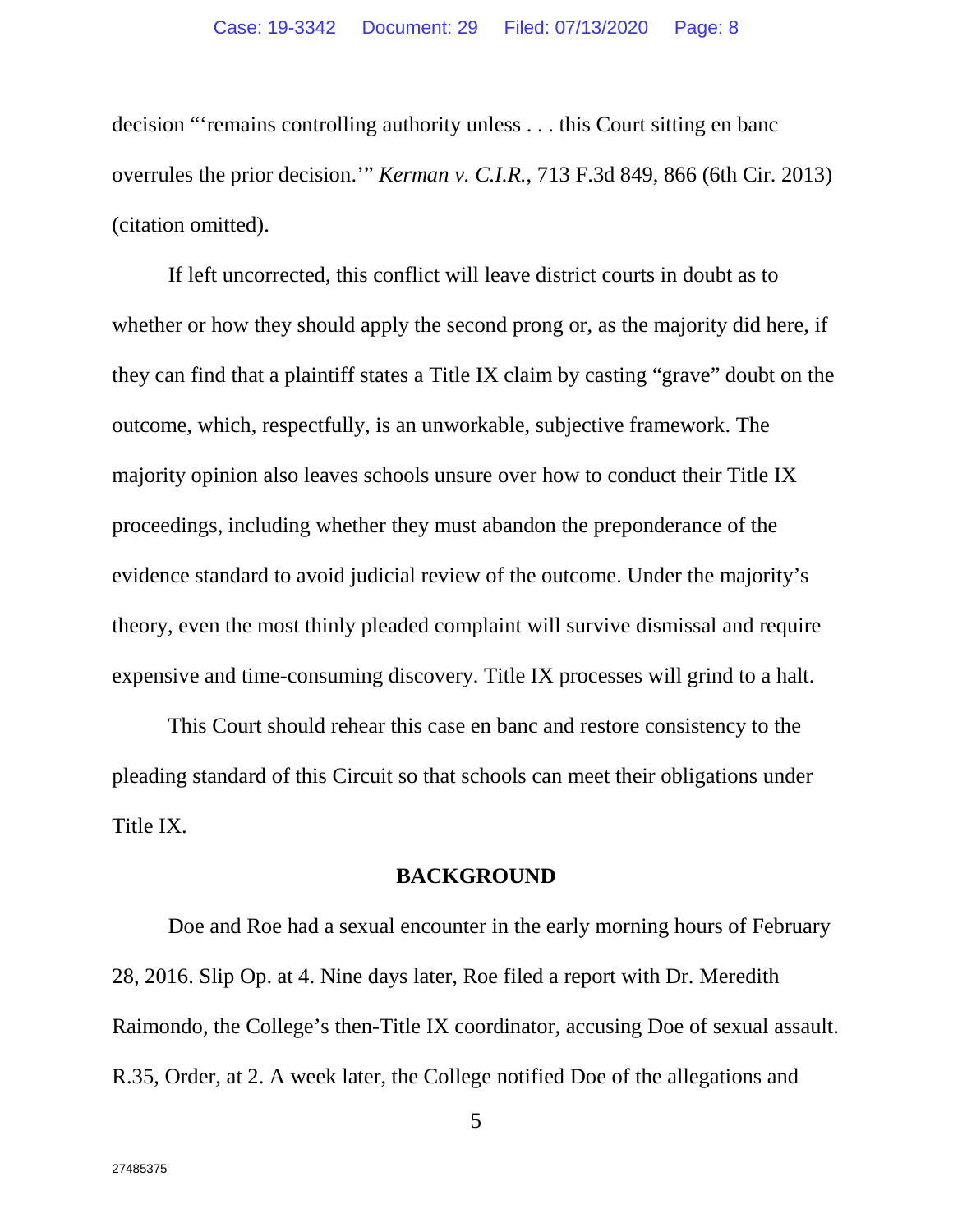hired an outside attorney who investigated Roe's allegations by interviewing 11 people with knowledge of the events surrounding the sexual encounter. *Id.*; R.21-2, Am. Compl., ¶ 84. The investigative report was released on July 7, 2016, after Raimondo had left her role as Title IX Coordinator. R.21-2, ¶¶ 38, 83.

Prior to their sexual encounter, Roe drank alcohol and smoked marijuana in different locations on campus. R.35, Order, at 1. During intercourse, Roe complained that the sex was uncomfortable for her, telling Doe, "I'm not sober." *Id.* at 2. The two then stopped having intercourse. *Id.* Doe claims that he asked Roe to perform oral sex on him, and that she agreed to do so. *Id.* Roe told the investigator that Doe had asked her to perform oral sex and that during oral sex Doe "kept pushing her head down and causing her to gag." Slip Op. at 6.

 At a hearing before a three-member panel on October 5, 2016, Roe reiterated that Doe used physical force during the encounter. *Id.* at 6-7. She testified that Doe did not ask her to perform oral sex, but that "Doe simply grabbed her neck and forced her mouth onto his penis after he stopped having vaginal intercourse with her." *Id.* at 7.

The panel concluded that Doe had violated Oberlin's Sexual Misconduct Policy (the "Policy") because "'the preponderance of the evidence established that effective consent was not maintained for the entire sexual encounter[.]'" *Id.* at 8. The panel found that Roe was incapacitated and unable to give consent from the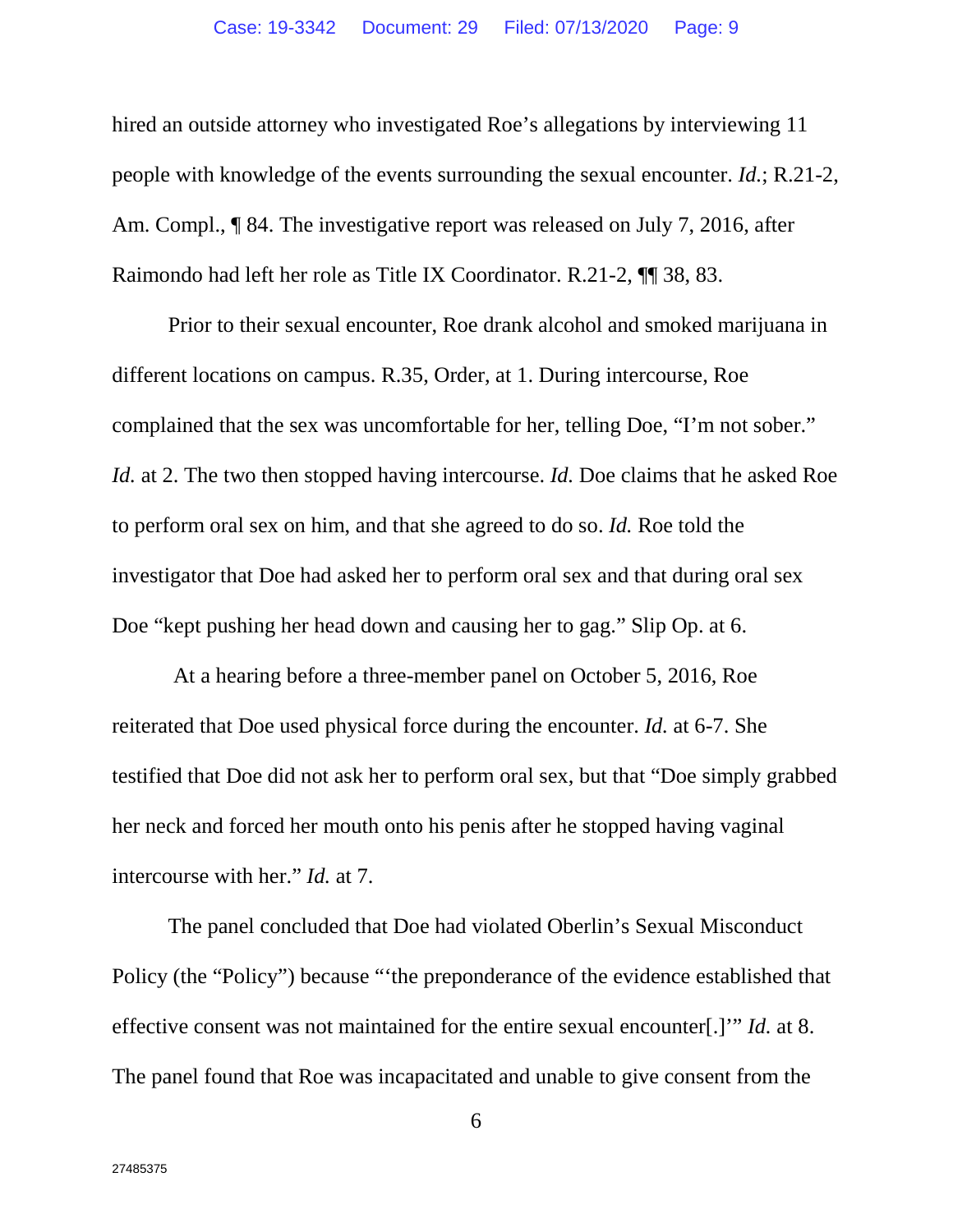time she told Doe that she was "not sober." *Id.* Based on this statement and "the corroborating statements of" Roe's witnesses who testified about her intoxicated state around the time of the encounter, the panel determined that Roe was "incapacitated and not capable of giving effective consent when asked to perform oral sex." R.21-2, Am. Compl., ¶¶ 157-158. Doe appealed the panel's decision. Slip Op. at 8. The College rejected his appeal and upheld his expulsion. *Id.* at 9.

Doe filed suit against the College, seeking money damages under Title IX and an order requiring the College to erase any mention of the findings and sanctions against Doe from his records. The district court granted the College's motion to dismiss. R.35, Order.

The district court examined the same evidence as the panel majority—public comments made by Dr. Raimondo, a retweet by Doe's hearing advisor, statistical evidence, and the ongoing OCR investigation. *Id.* at 9-16. Unlike the majority, however, the district court considered the "entire video" containing Dr. Raimondo's comments, concluded that they do not suggest Oberlin's Policy is motivated by gender bias, and found that the retweet indicated "victims should be taken seriously, not that males should be railroaded." *Id.* at 9-11.

With respect to the statistical evidence, the district court recognized that Doe did not allege that Oberlin finds *only* men responsible for sexual misconduct, or that the College fails to investigate sexual assault allegations against women. *Id.* at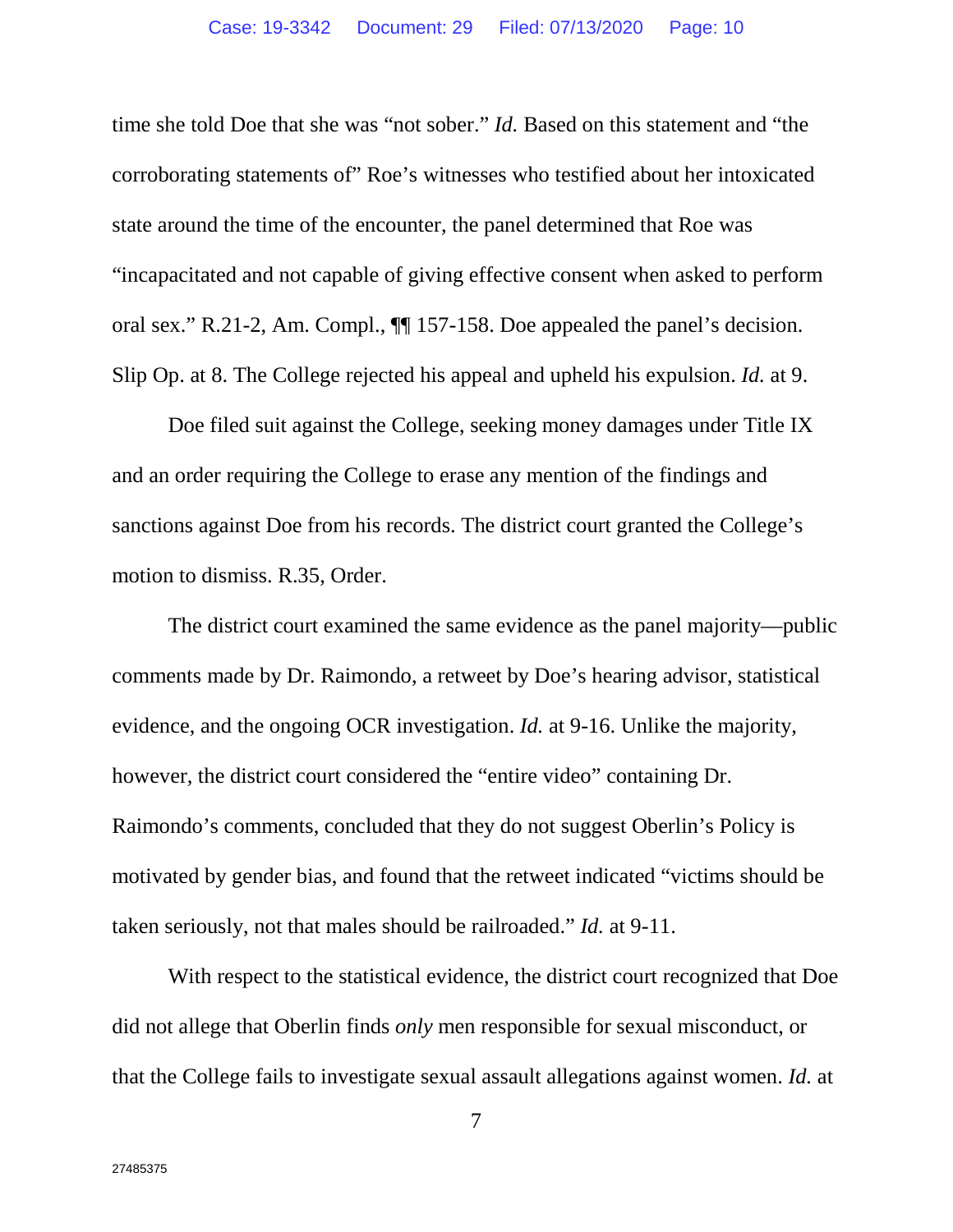12. Accordingly, the fact that all ten of the sexual misconduct cases that went to formal adjudication during the 2015-16 academic year—out of about 100 complaints received—resulted in a finding of responsibility as to at least one charge did not raise an inference of gender bias. *Id.* By adhering to *Miami* and *Baum*, the district court concluded that, "taken together," Doe's generalized allegations did not satisfy his pleading burden because he did not couple them with "circumstantial evidence of gender bias found during his specific hearing." *Id.* at 9, 14-15 (discussing *Miami* and *Baum*).

## **ARGUMENT**

## **I. The Majority Opinion Conflicts with Sixth Circuit Precedent.**

Until now, this Circuit held that an erroneous outcome claim survives a motion to dismiss only when the complaint raises a plausible inference of gender bias in *plaintiff's specific proceeding*, which the district court correctly applied. *Miami*, at 592-594; *Baum*, at 586; *Dayton*, 766 F.App'x at 281-282; R.35, Order.

First, in *Miami*, both parties had consumed alcohol prior to the sexual encounter and were found to have engaged in non-consensual sexual acts, yet the university only investigated, let alone disciplined, the male student. 882 F.3d at 592-94. Next, in *Baum*, this Circuit likewise reversed dismissal of a Title IX claim by holding that pubic attention regarding the university's response to allegations of sexual misconduct provided a "backdrop that, when combined with other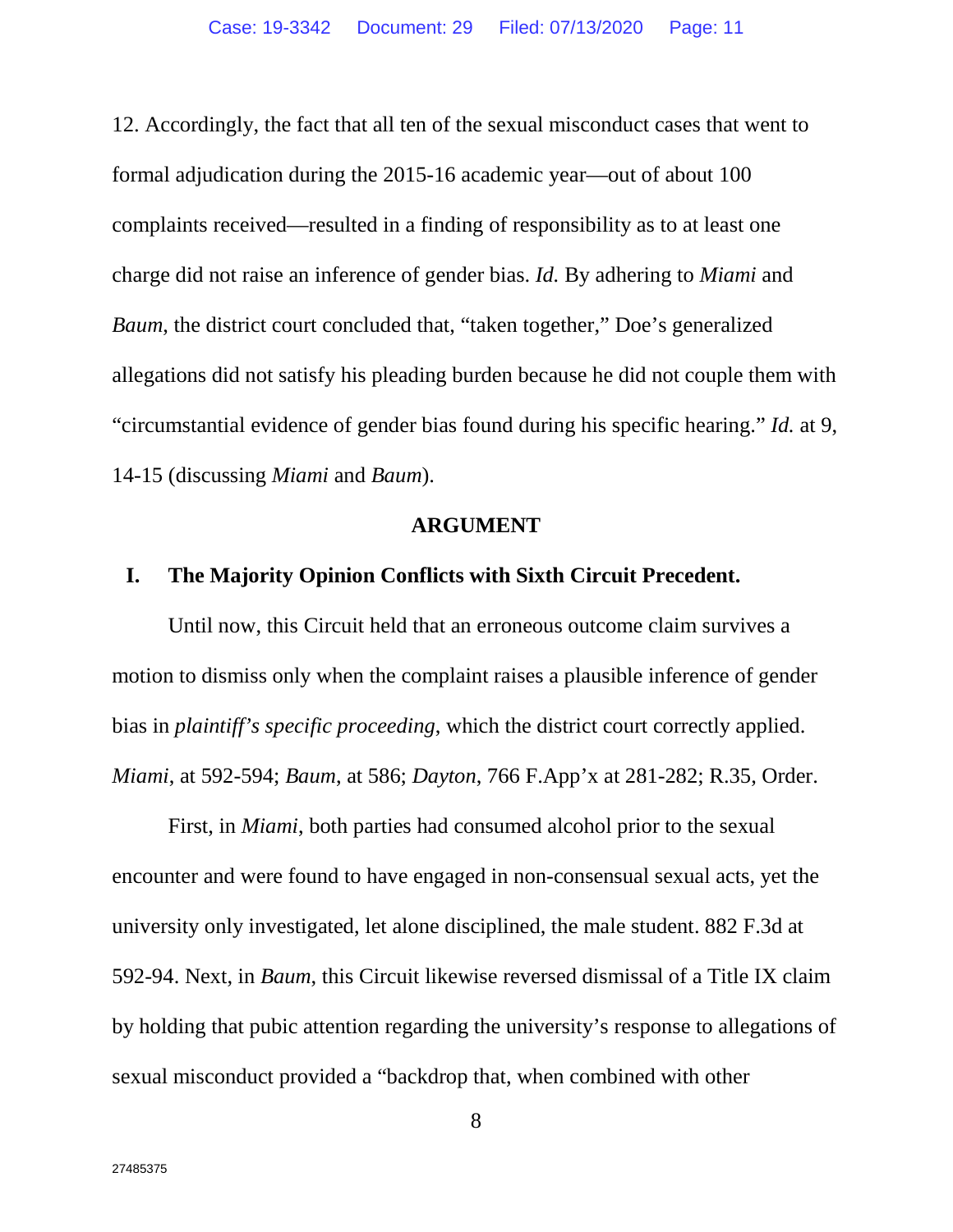circumstantial evidence of bias *in Doe's specific proceeding*, gives rise to a plausible claim." 903 F.3d at 586 (emphasis added). This case-specific evidence included that plaintiff's hearing body disagreed with the findings of the initial investigator—who found in Doe's favor—based on "exclusively female testimony," even though the reason given for discrediting the men (membership in Doe's fraternity) applied equally to the women (all members in Roe's sorority). *Id.* This Circuit concluded that the "specific allegation of adjudicator bias" in his case made Doe's claim plausible. *Id.*

Most recently, this Circuit affirmed the dismissal of an erroneous outcome claim based on broad allegations of gender bias, which did not satisfy the requirement in *Baum* and *Miami* for a plaintiff to "point to some hint of gender bias in their own disciplinary proceedings." *Dayton*, at 281. The majority opinion excises this mandate.

Further, this Circuit has previously rejected any attempt to lower the twoprong pleading standard. In reference to an out-of-Circuit decision, this Circuit stated that, "to the extent that the decision [*Doe v. Columbia Univ.*, 831 F.3d 46 (2d Cir. 2016)] reduces the pleading standard in Title IX claims, it is contrary to our binding precedent." *Miami*, at 589.

The panel majority did the opposite of what *Miami* instructed. It relied on an out-of-Circuit opinion for the proposition that courts can second-guess the outcome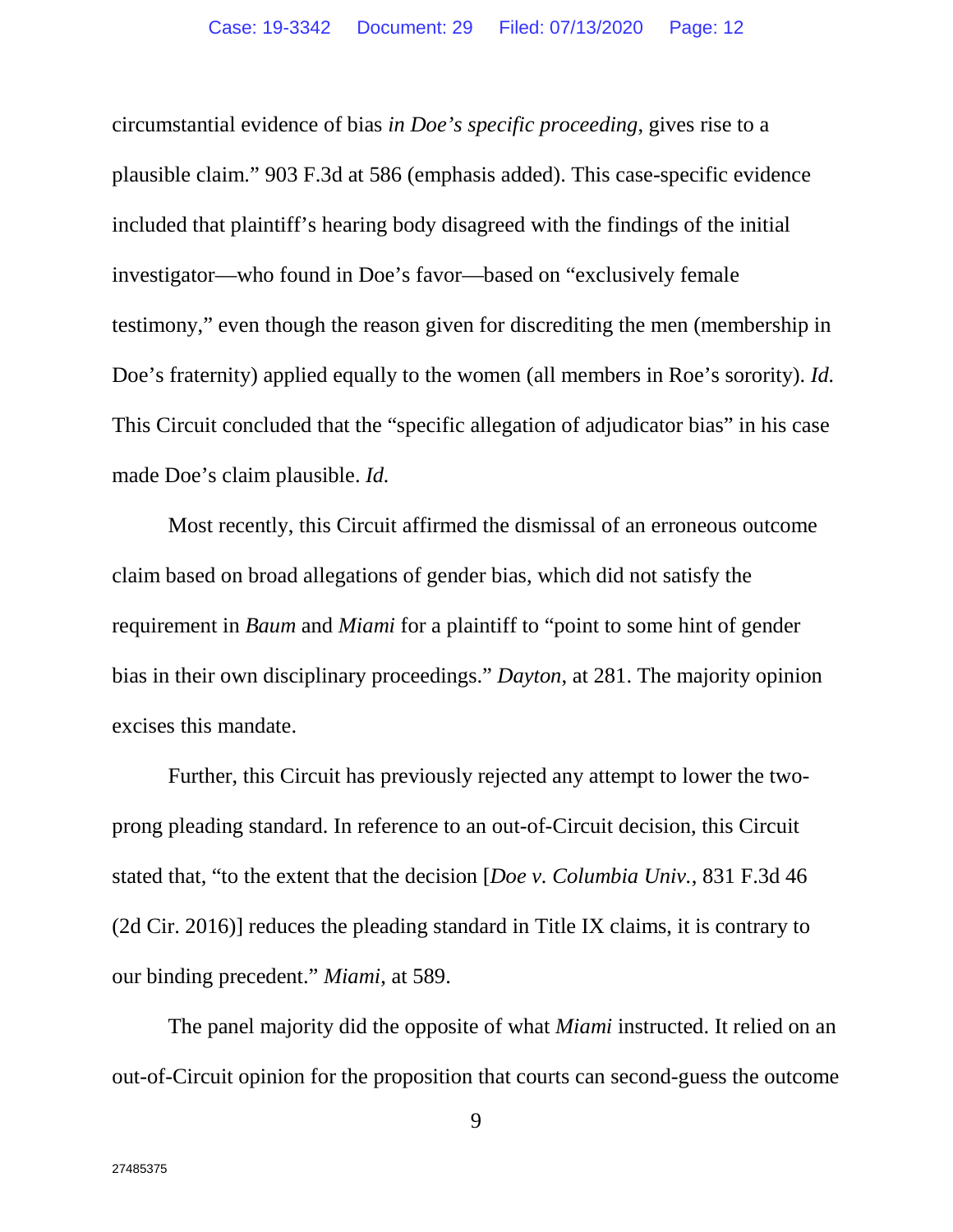of Title IX proceedings based on the merits of the decision, which can raise an inference of gender bias. Slip Op. at 12. The majority stated that "when the degree of doubt passes from 'articulable' to grave, the merits of the decision itself, as a matter of common sense, can support an inference of sex bias," and that a "'perplexing' basis of decision can support an inference of sex bias." *Id.* (quoting *Doe v. Purdue Univ.*, 928 F.3d 652, 669 (7th Cir. 2019)). As Judge Gilman's dissent points out, *Purdue* does not use the word "articulable," and it does not provide any guidance as to when the degree of doubt passes from "articulable" to "grave." Slip Op. at 14 (Gilman, J., dissenting). Nor did the use of the word "perplexing" lead the Seventh Circuit to hold that a perplexing decision can generally support an inference of gender bias. *See Purdue*, at 669. The facts of *Purdue* were also extreme, including that the administrator credited Roe's account of the sexual encounter "without hearing directly from her," and that the advisory committee "made up their minds without reading the investigative report and before even talking to [Doe]." *Id.*; Slip Op. at 14. Here, the hearing panel heard from both Doe and Roe, as well other witnesses, and it took this testimony and the report of the investigator into account.

The majority criticized the College's hearing panel for not commenting on the contradiction between Roe's statements to the investigator and hearing testimony as to whether Doe asked her to perform oral sex. Slip Op. at 11.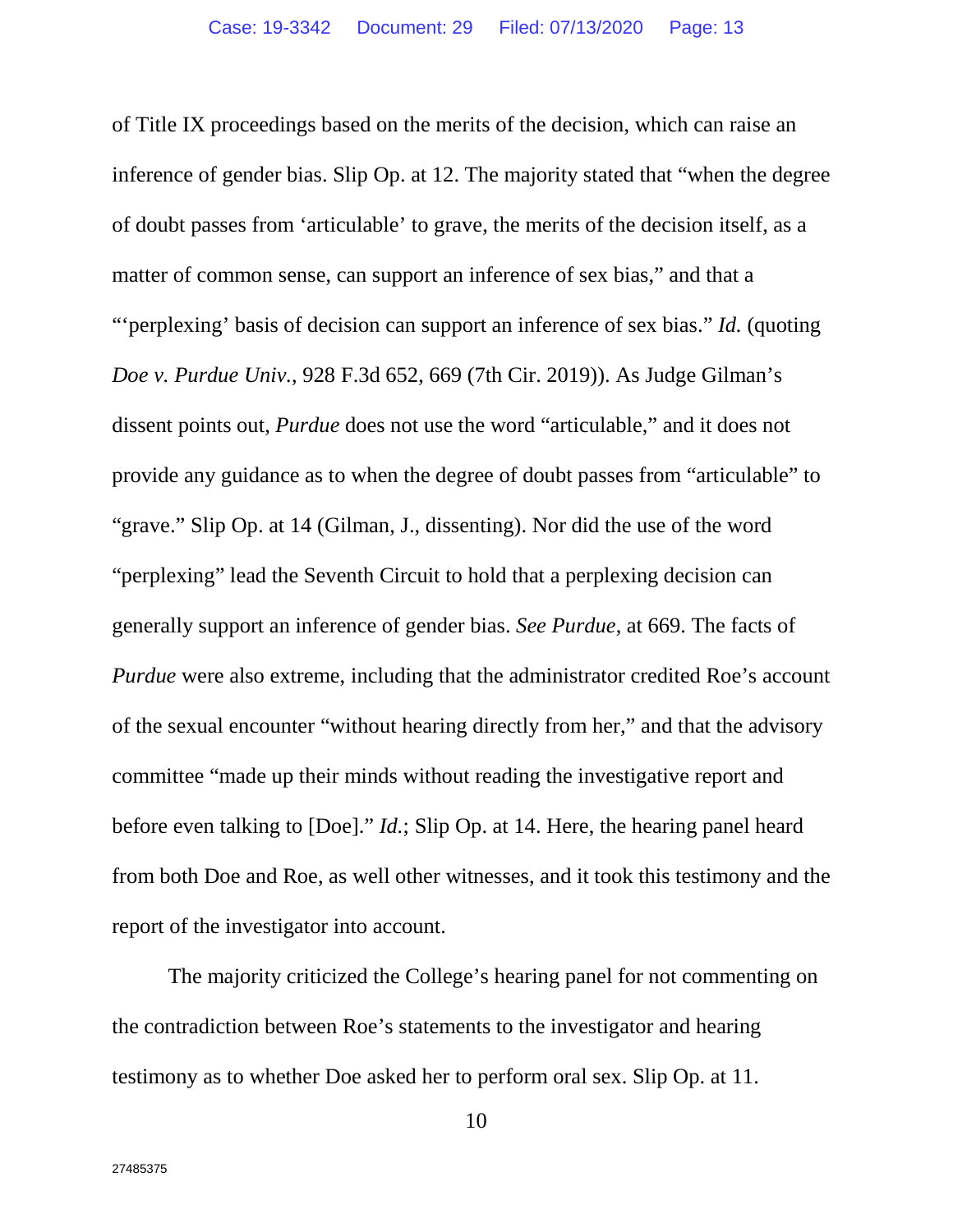Allegations of sexual assault often involve credibility determinations. Oberlin's Policy ensures that sexual misconduct complaints are scrutinized properly through the presumption of innocence, interrogation in the investigation and hearing processes, and the application of the preponderance of the evidence standard. Slip Op. at 6-8; R.21-2, Am. Compl., ¶ 136. To permit courts to second-guess such an outcome "absent a showing of actual bias" runs counter to this Circuit's precedent. *Miami*, at 601. Moreover, the hearing panel had grounds on which to find Doe responsible for sexual misconduct, based on Roe's statement that she was "not sober" when forced to perform oral sex and the corroborating statements of her witnesses. R.21-2, ¶¶ 157-158.

As examined below, the other allegations of a purported "particularized causal connection" the majority examined either do not relate to Doe's specific proceeding or do not raise an inference that the outcome was motivated by gender bias, which is discrimination based on Doe's sex. *See* 20 U.S.C. § 1681(a).

Length of the proceedings. The majority found that since Doe's proceeding exceeded the amount of time it "usually" takes to adjudicate a matter, this raised "an inference of sex bias in his particular proceeding." Slip Op. at 10. Under its Policy, the College aspires to resolve all complaints within 60 business days, but "explicitly notes that individual cases might require a longer time frame." *Id.* at 15-16 (Gilman, J., dissenting). The College did not notify *either* Doe or Roe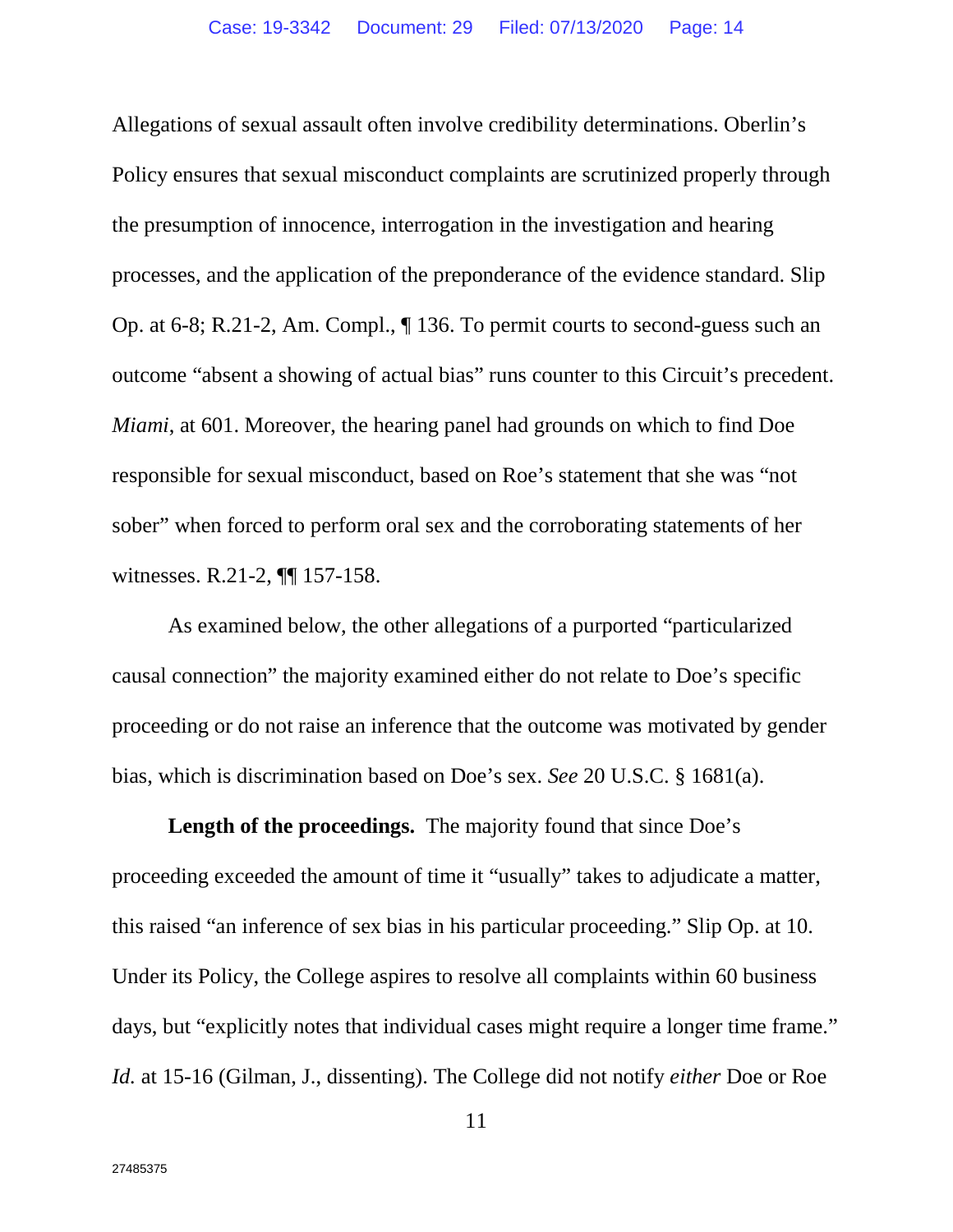of the delay. Nor did Doe allege any link between this delay (which spanned the College's summer recess), lack of notice, and gender bias. In fact, the majority pointed out that a *female* student previously criticized the College for its delay in resolving the sexual assault proceeding in which she was involved. *Id.* at 10. In the absence of any such link, the College's delay in resolving Doe's proceeding cannot raise an inference of gender bias at all, let alone a "particularized causal connection" between gender bias and the outcome of the proceeding.

**OCR investigation.** At the time of Doe's proceeding, OCR was investigating the College's compliance with Title IX "policies, procedures, and practices with respect to its sexual harassment and sexual assault complaint process." *Id.* at 11. The College "welcomed" this investigation, which the majority found "could cut either way." *Id.* But the law of this Circuit makes clear that such external pressure on its own cannot suffice to state a claim, but instead "provides a backdrop that, when combined with other circumstantial evidence of bias in Doe's specific proceeding, gives rise to a plausible claim." *Baum*, at 586. And for good reason. At the time of Doe's case, OCR's investigation of Oberlin was "one of hundreds being conducted by OCR" at schools nationwide. R.21-2, ¶ 49.

The majority ignored the requirement to couple the OCR investigation with evidence of bias in "Doe's specific proceeding." *Baum*, at 586. Moreover, it does not make sense that a college's efforts to *comply* with Title IX while under OCR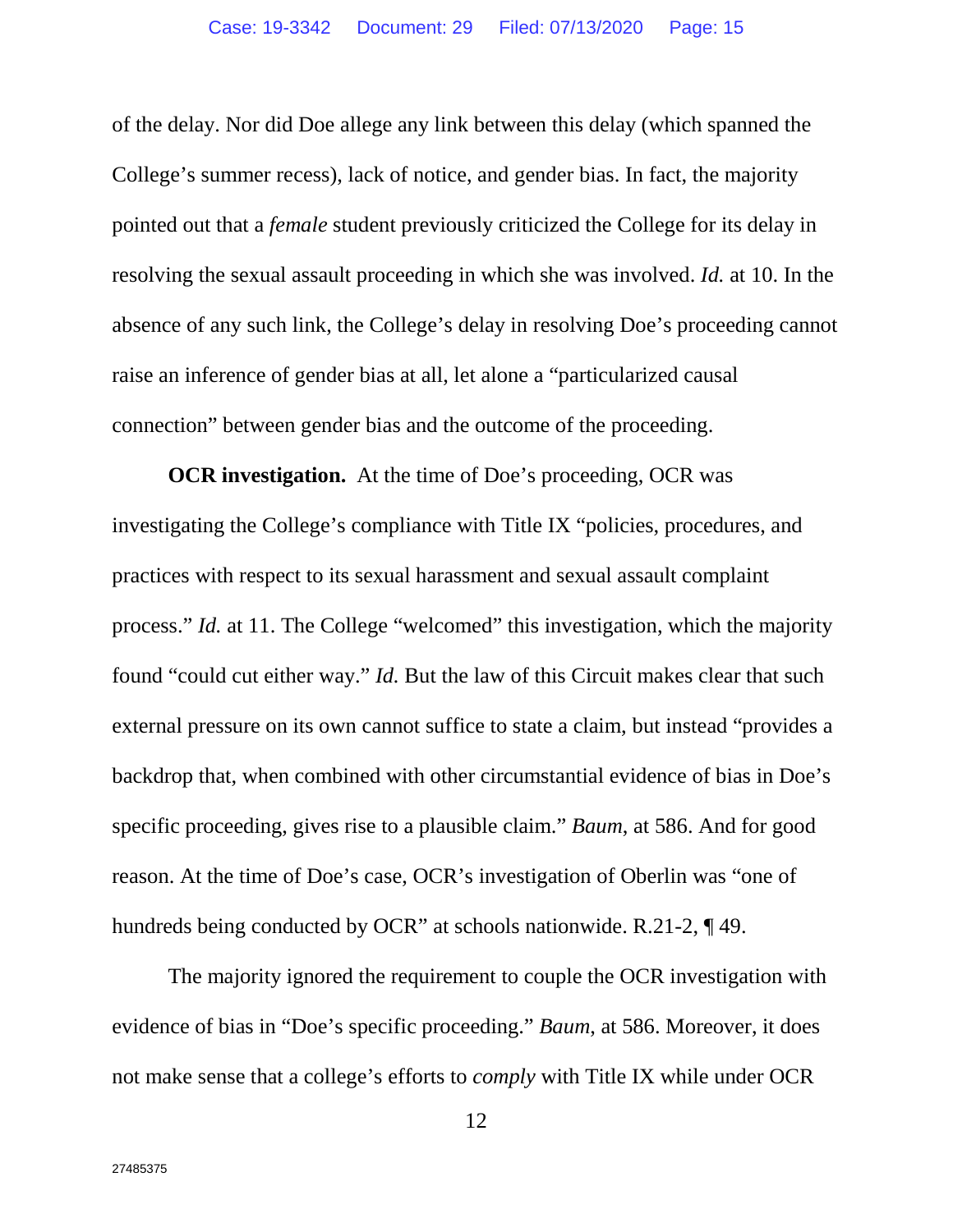investigation can raise an inference of bias. Further, where pressure from the federal government has been found to help raise an inference of gender bias, it has been coupled with other factors not present in this case. Slip Op. at 16-17 (Gilman, J., dissenting) (discussing *Miami*). Otherwise, any school that OCR has investigated could have that fact, regardless of the impetus for the investigation or its result, be sufficient to bypass the gender bias pleading standard.

**Statistical evidence.** The majority also relied on published statistics showing that, during the 2015-16 academic year, of the approximately 10 sexual misconduct cases at the College that went to a hearing panel, "'every single case' . . . resulted in a decision that the accused was 'responsible' (*i.e.*, guilty) on at least one charge." *Id.* at 11. However, of the roughly 100 complaints of sexual misconduct that Oberlin received during this time, a small number—about 20% were referred to a full investigation and, of these, one-half, or 10 cases, proceeded to a hearing. *Id.* at 19 (Gilman, J., dissenting). Evidence of "patterns of decisionmaking" may be used to support a causal connection, *Miami*, at 592, but this small sample size—10 cases, which includes all forms of alleged sexual misconduct, not just sexual assault—is not a statistically significant number to make any inference of gender bias. *See Cummins*, at 454 ("[N]ine cases is hardly a sufficient sample size for this court to draw any reasonable inferences of gender bias from these statistics."). Absent an allegation that accused Oberlin students who are male are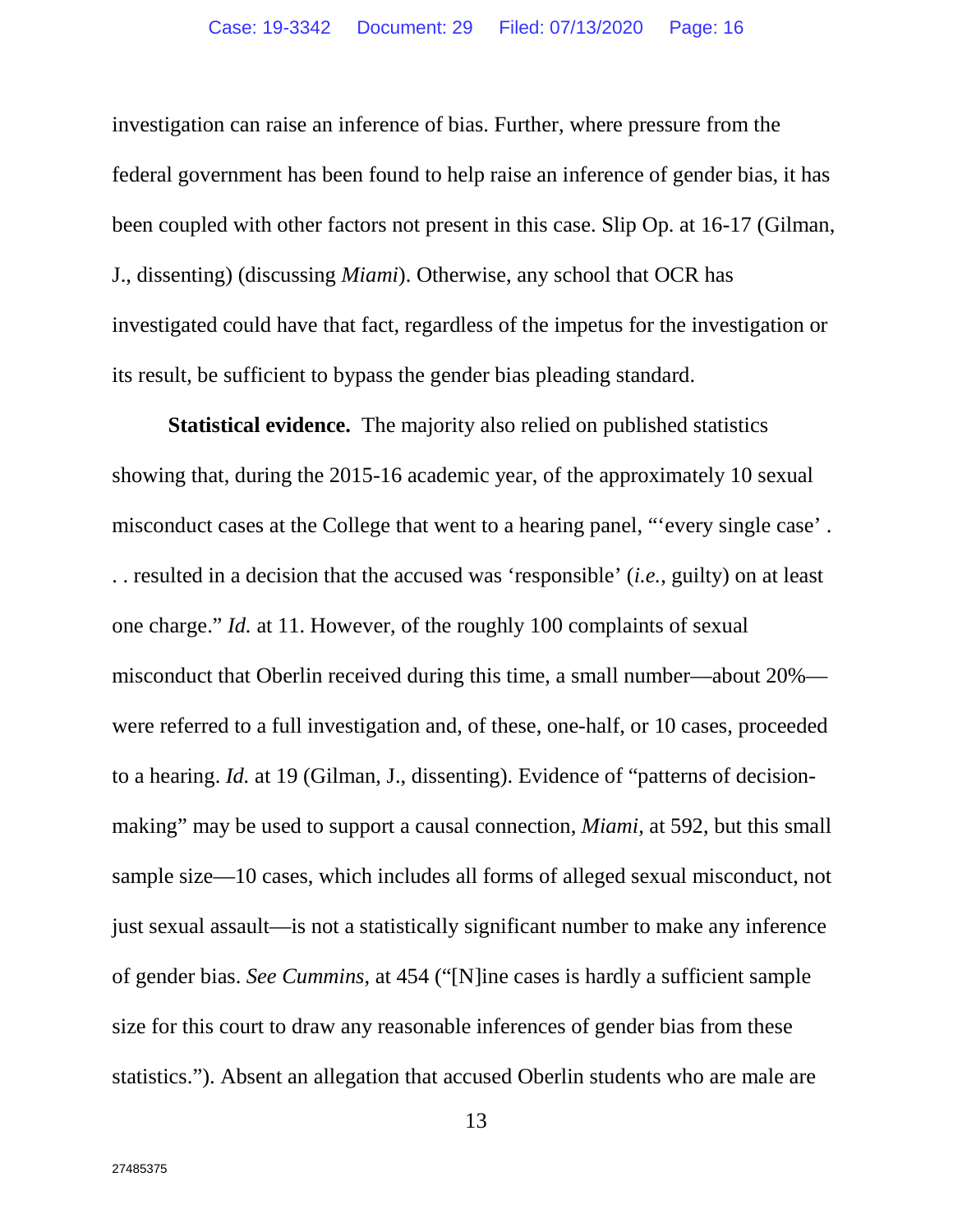found responsible more frequently than accused female students, these statistics do not allege of a pattern of gender bias. Slip Op. at 20 (Gilman, J., dissenting) (citing cases).

**Dr. Raimondo's statements.** Dr. Raimondo was not Oberlin's Title IX Coordinator when it was determined that, based on the investigation conducted by an outside attorney, the allegations against Doe should proceed to a hearing. Dr. Raimondo was also not a decision-maker in Doe's case. She did not serve on Doe's hearing panel or as the officer for his appeal.

The majority selectively quotes a comment that Dr. Raimondo made during a panel discussion in 2015 to the effect that she was "'uncomfortable' with the term 'grey areas[,]' because 'I think it's used too often to discredit particularly women's experiences of violence.'" Slip Op. at 4. Yet when the entirety of her remarks are considered, as the district court and Judge Gilman did, "they demonstrate a balanced and thoughtful approach that treats men and women equally." *Id.* at 18 (Gilman, J., dissenting). The majority opinion enables Dr. Raimondo's incomplete and misunderstood statement to raise an inference of antimale bias in future proceedings, even though she has not been the Title IX coordinator since 2016. In addition, if left unchecked, the majority opinion will discourage college personnel from writing or speaking publicly about Title IX or sexual misconduct out of concern that their comments will be cherry-picked and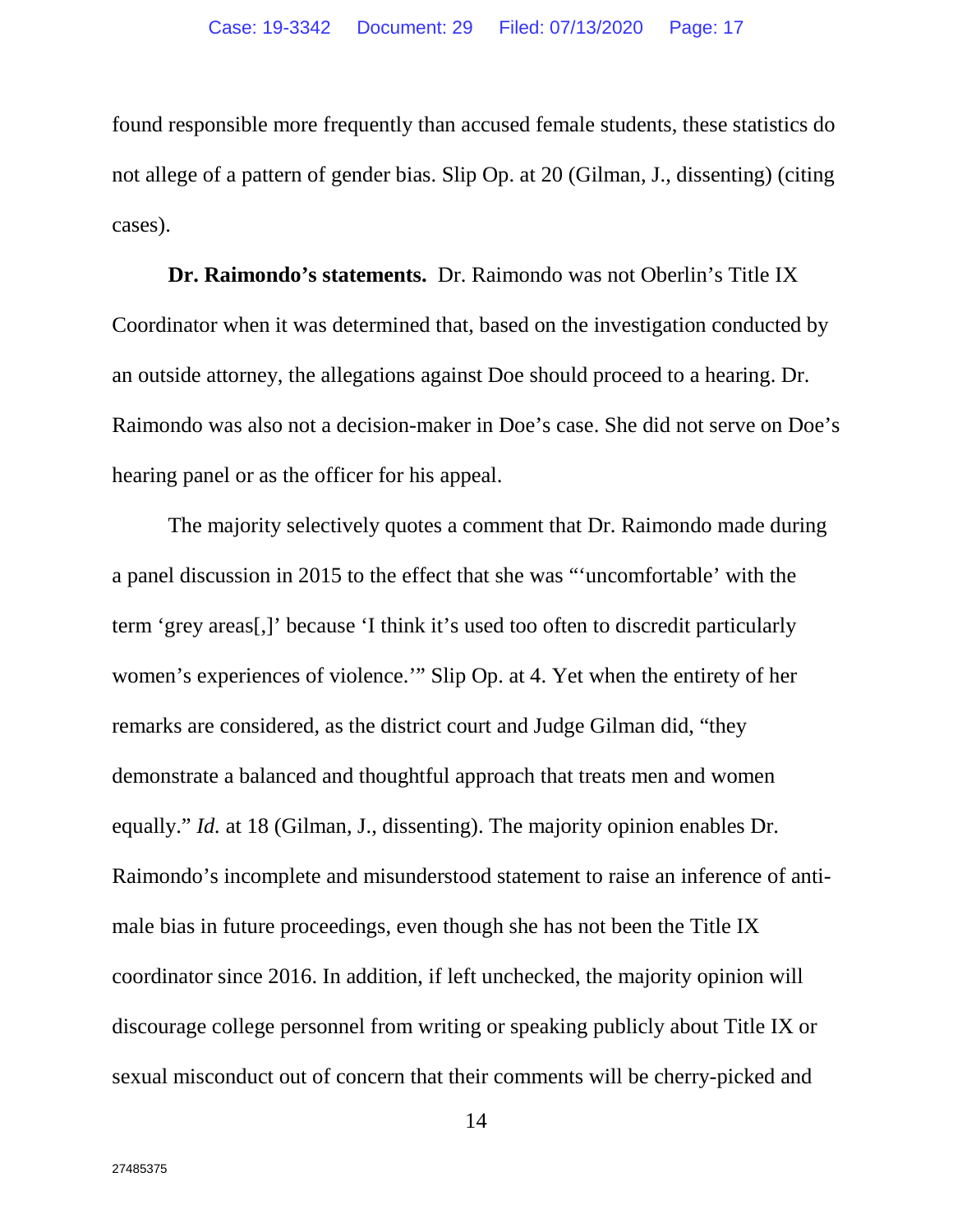used in litigation. This potential to stifle public debate is another reason to grant en banc review.

**Assistant Dean Bautista's Re-Tweet.** The majority also points out that two weeks after serving as Doe's hearing advisor, Assistant Dean Adrian Bautista retweeted: "To survivors everywhere, we believe you." *Id.* at 7. The only way this retweet can be construed as evidence of anti-male bias is if someone wrongly believes that males cannot be survivors of sexual misconduct. *See Cummins*, at 453 ("[S]exual-assault victims can be both male and female.") (citation omitted).

These generalized allegations do not indicate anti-male bias and demonstrate why this Circuit has required facts sufficient to show a "particularized causal connection" between the outcome and gender bias *in each case* in order to state a claim.

## **II. This Issue is Exceptionally Important.**

Colleges and universities have legal and ethical duties to help protect their students from sexual misconduct, including sexual assault. This important responsibility necessitates balancing the interests among the accused, the alleged victim, and the broader campus community. Oberlin does not shy away from this duty, but meets it head on, as shown by the College revising its Policy in 2013-14. *See* Slip Op. at 2.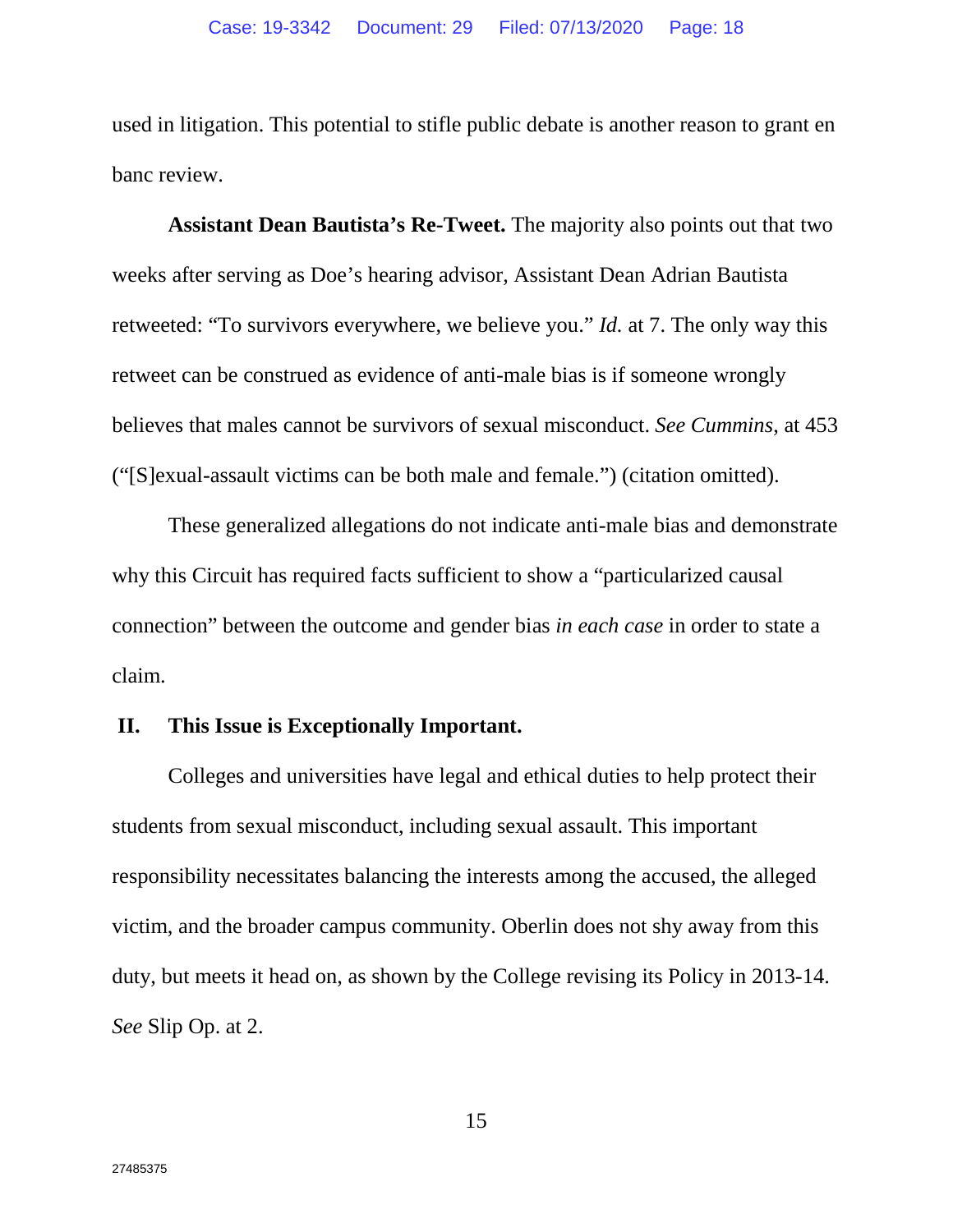This Circuit has recognized that college disciplinary proceedings do not need to resemble legal proceedings. *See Flaim v. Medical College of Ohio*, 418 F.3d 629, 635 n.1 (6th Cir. 2005) ("A university is not a court of law, and it is neither practical nor desirable it be one."). Accordingly, neither Title IX nor this Circuit demand perfection in such proceedings. Judge Gilman identified a nonexhaustive list of human and procedural factors that "might yield a result that seems incorrect or unfair," but that have nothing to do with gender bias. Slip Op. at 22. Yet, absent a showing of "actual bias," school disciplinary committees were previously entitled to a presumption of impartiality that insulates them from the "second-guessing" of judicial review. *Davis*, 526 U.S. at 648; *Miami*, at 601.

This Circuit's application of a "particularized causal connection" between the flawed outcome and gender bias accomplished this goal because plaintiffs had to raise allegations of bias in their "specific proceeding" to survive a motion to dismiss. *Baum*, at 586. The majority opinion did away with this standard.

Now, alleging that the accuracy of the result was in "grave" doubt coupled with generalized allegations of bias suffices. If left undisturbed, district courts will be forced to let the vast majority of Title IX cases proceed to discovery. In turn, colleges will determine to discipline sexual misconduct in only the most flagrant cases to avoid judicial review, thus hindering their ability to provide an environment free of such misconduct.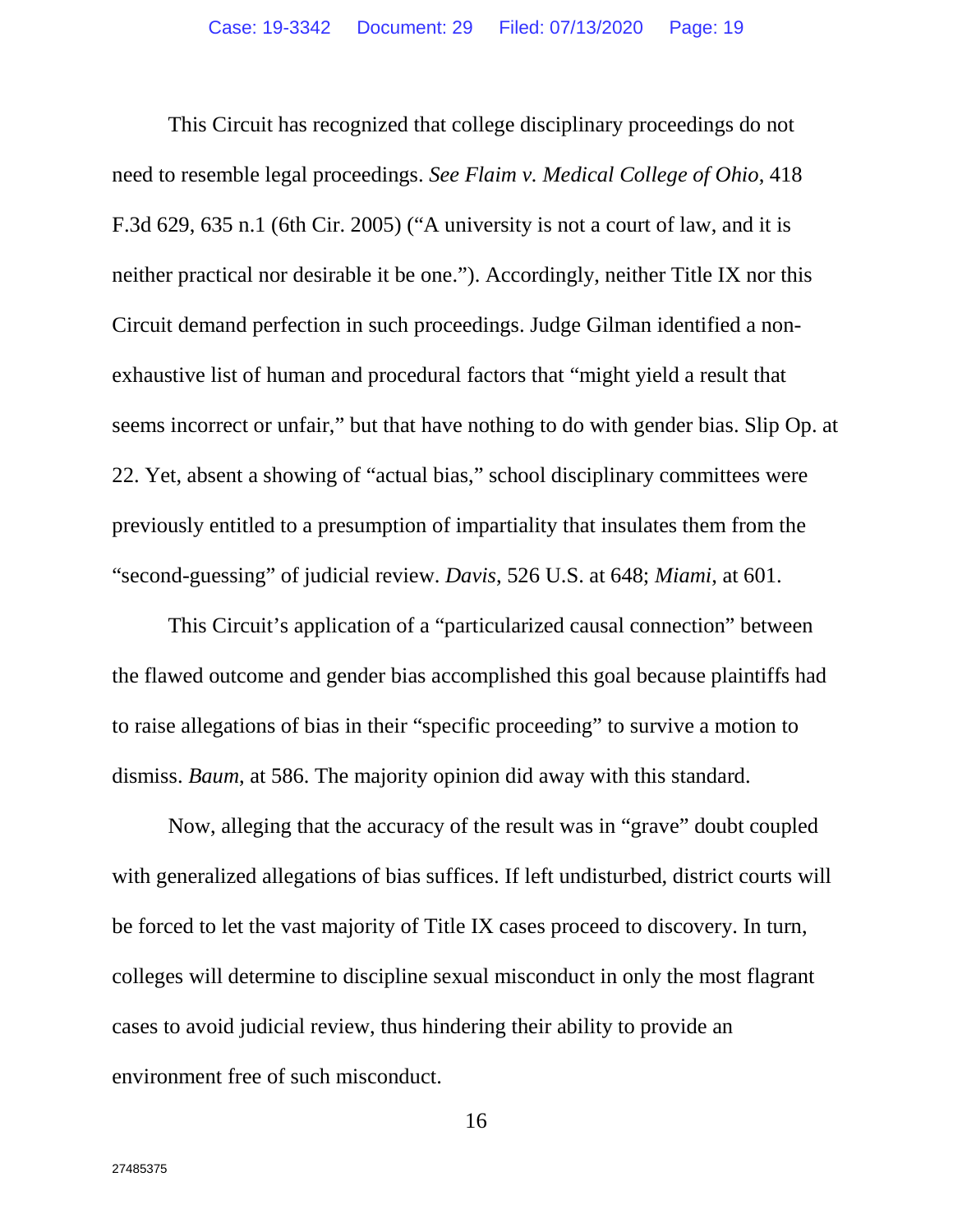This Circuit recently recognized the important interest that students, schools, and their stakeholders have in a predictable, even-handed Title IX process by granting en banc review of a majority opinion that overturned summary judgment under the "deliberate indifference" theory. *Foster v. Univ. of Michigan*, No. 19- 1314 (May 15, 2020 Order). The interests at stake in pleading an erroneous outcome claim are no less exceptional.

## **CONCLUSION**

The College respectfully requests that the Court rehear this case en banc.

July 13, 2020 */s/ David H. Wallace* David H. Wallace Aaron M. Herzig Cary M. Snyder Taft Stettinius & Hollister LLP 200 Public Square, Suite 3500 Cleveland, Ohio 44114-2302 Telephone: 216.241.2838 Fax: 216.241.3707 dwallace@taftlaw.com aherzig@taftlaw.com csnyder@taftlaw.com

> *Attorneys for Defendant-Appellee Oberlin College*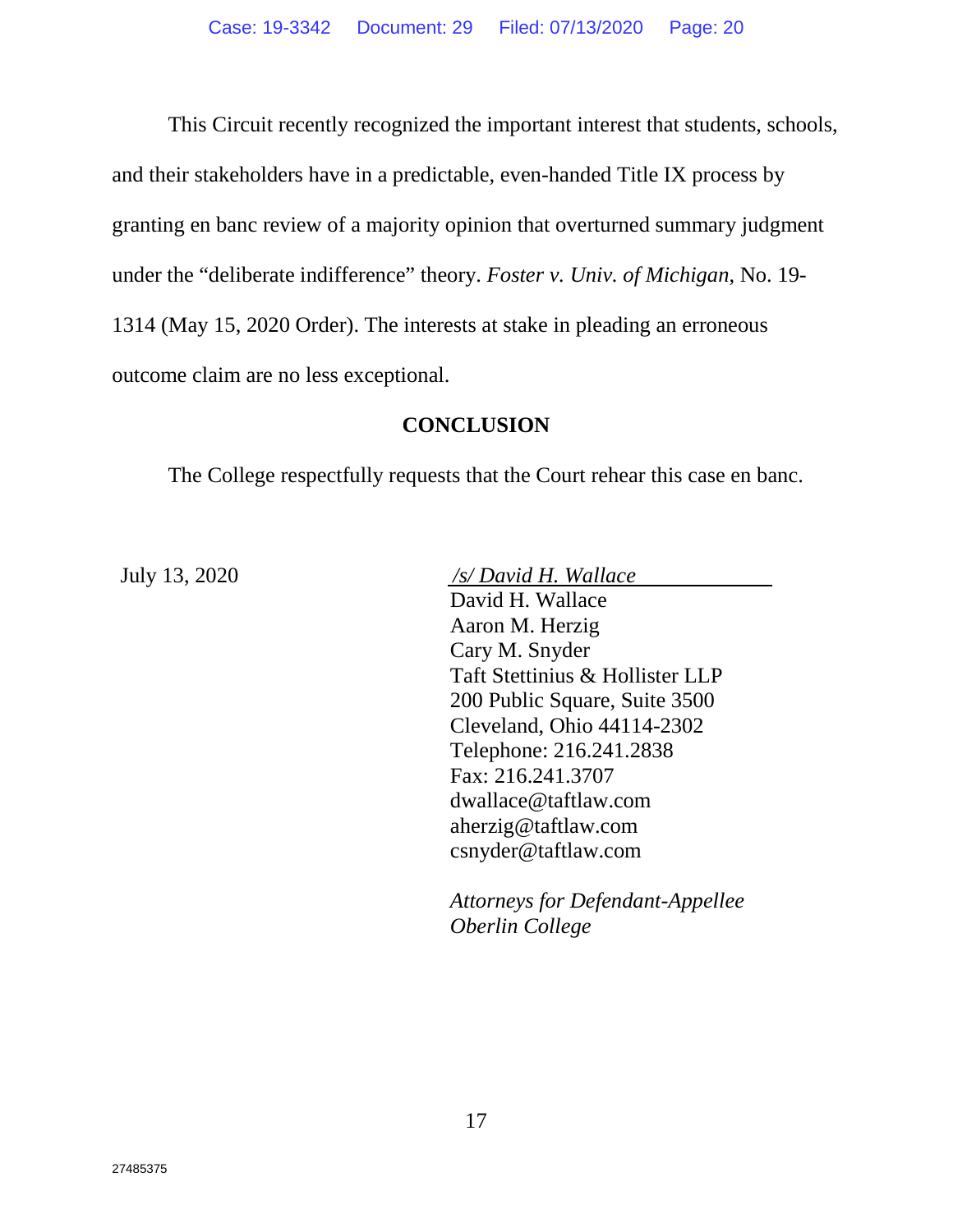## **CERTIFICATE OF COMPLIANCE**

I hereby certify that this petition for rehearing en banc complies with the type-volume limitation of Federal Rule of Appellate Procedure 35(b)(2)(A) and 40(b)(1) because it contains 3,899 words, excluding the portions exempted by Federal Rule of Appellate Procedure 32(f) and Sixth Circuit Rule 32(b)(1).

I further certify that this brief complies with the typeface and type-style requirements of Federal Rule of Appellate Procedure 32(a)(5) and 32(a)(6) because it has been prepared in a proportionally spaced typeface using Microsoft Word in 14-point Times New Roman font.

July 13, 2020 */s/ David H. Wallace* David H. Wallace Aaron M. Herzig Cary M. Snyder Taft Stettinius & Hollister LLP 200 Public Square, Suite 3500 Cleveland, Ohio 44114-2302 Telephone: 216.241.2838 Fax: 216.241.3707 dwallace@taftlaw.com aherzig@taftlaw.com csnyder@taftlaw.com

> *Attorneys for Defendant-Appellee Oberlin College*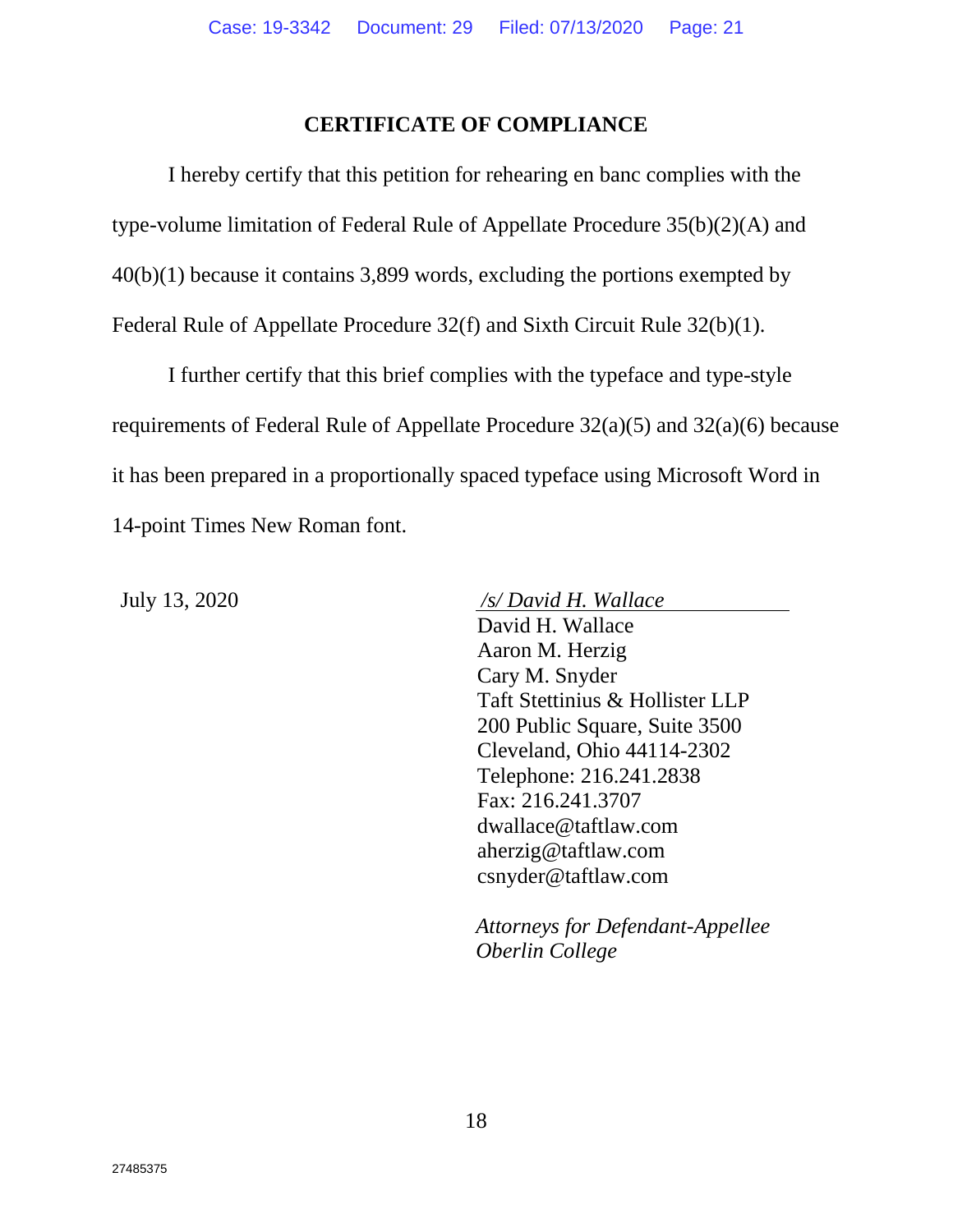# **CERTIFICATE OF SERVICE**

The undersigned hereby certifies that the foregoing Petition for Rehearing

En Banc of Defendant-Appellee Oberlin College was filed this 13th day of July,

2020, via the CM/ECF system, which will serve all counsel of record.

*/s/ David H. Wallace* David H. Wallace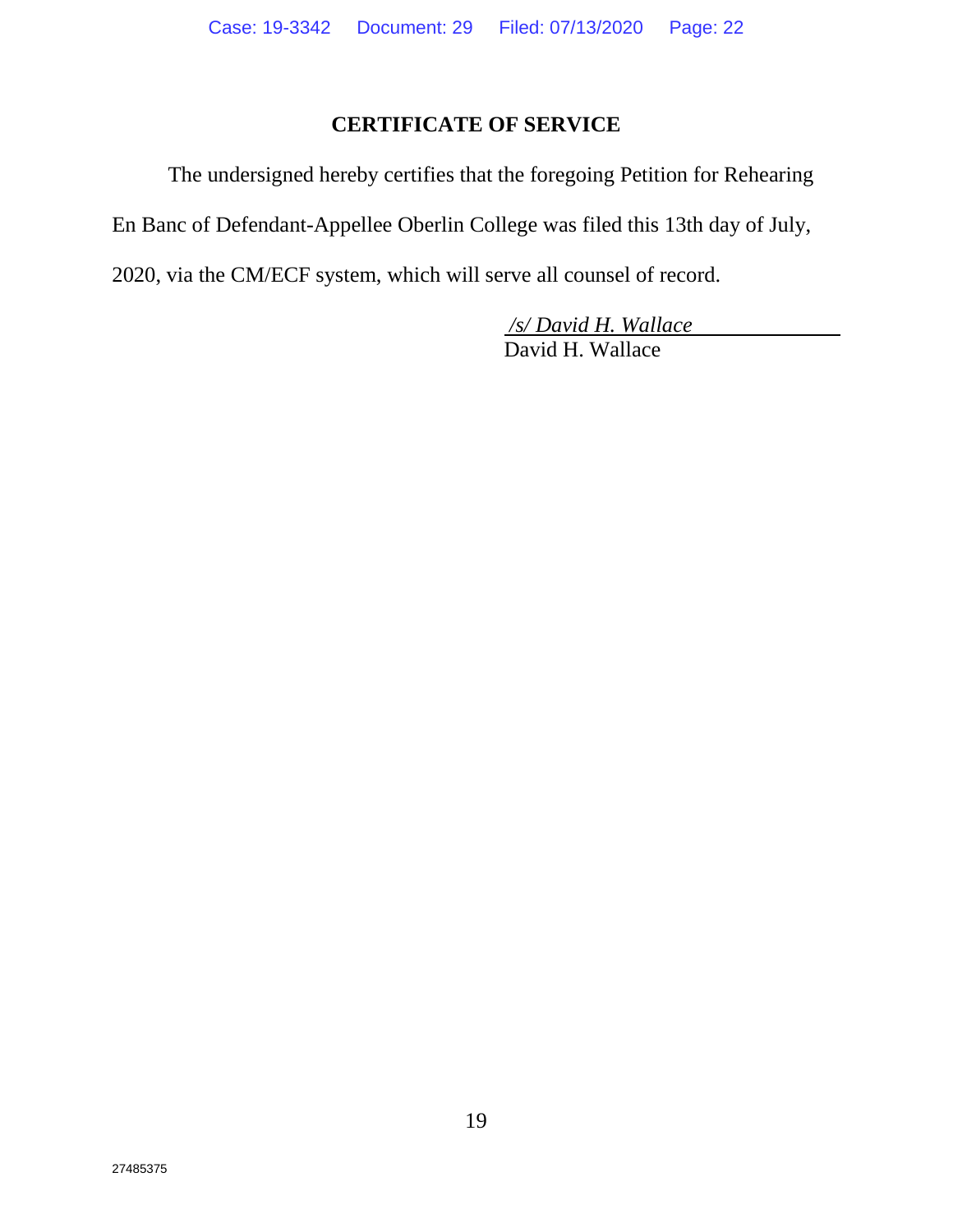# **Appendix**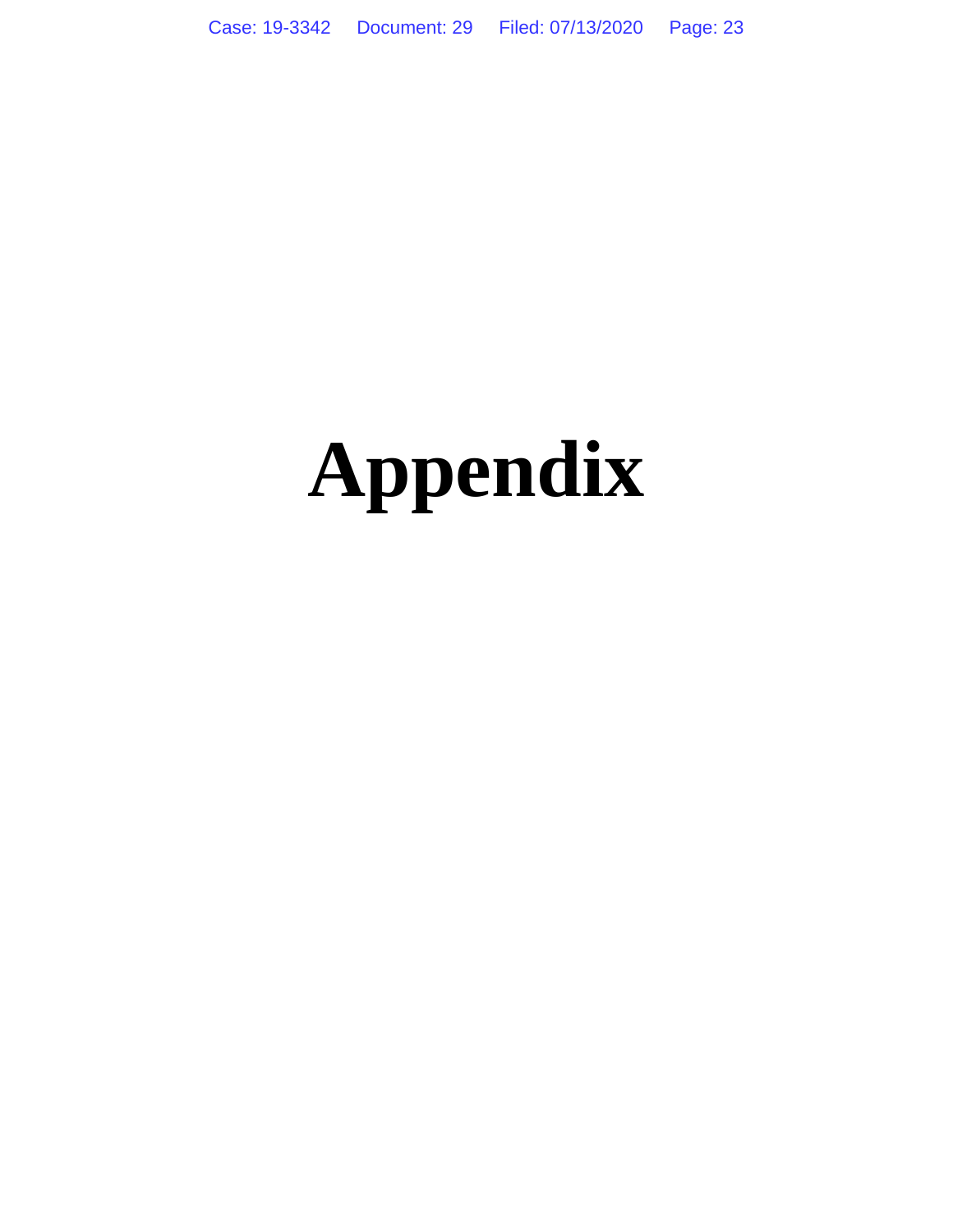RECOMMENDED FOR PUBLICATION Pursuant to Sixth Circuit I.O.P. 32.1(b)

File Name: 20a0195p.06

## **UNITED STATES COURT OF APPEALS**

#### FOR THE SIXTH CIRCUIT

┐

│ │ │ │ │ │ ┘

|<br>|<br>|

JOHN DOE,

*Plaintiff-Appellant*, │

No. 19-3342

*v*.

OBERLIN COLLEGE,

*Defendant-Appellee*.

Appeal from the United States District Court for the Northern District of Ohio at Cleveland. No. 1:17-cv-01335—Solomon Oliver, Jr., District Judge.

Argued: December 12, 2019

Decided and Filed: June 29, 2020

Before: GILMAN, KETHLEDGE, and READLER, Circuit Judges.

#### **COUNSEL**

\_\_\_\_\_\_\_\_\_\_\_\_\_\_\_\_\_

**ARGUED:** Christopher C. Muha, KAISERDILLON PLLC, Washington, D.C., for Appellant. Aaron M. Herzig, TAFT STETTINIUS & HOLLISTER LLP, Cincinnati, Ohio, for Appellee. **ON BRIEF:** Christopher C. Muha, KAISERDILLON PLLC, Washington, D.C., for Appellant. David H. Wallace, Cary M. Snyder, TAFT STETTINIUS & HOLLISTER LLP, Cleveland, Ohio, for Appellee.

KETHLEDGE, J., delivered the opinion of the court in which READLER, J., joined. GILMAN, J. (pp. 13–22), delivered a separate dissenting opinion.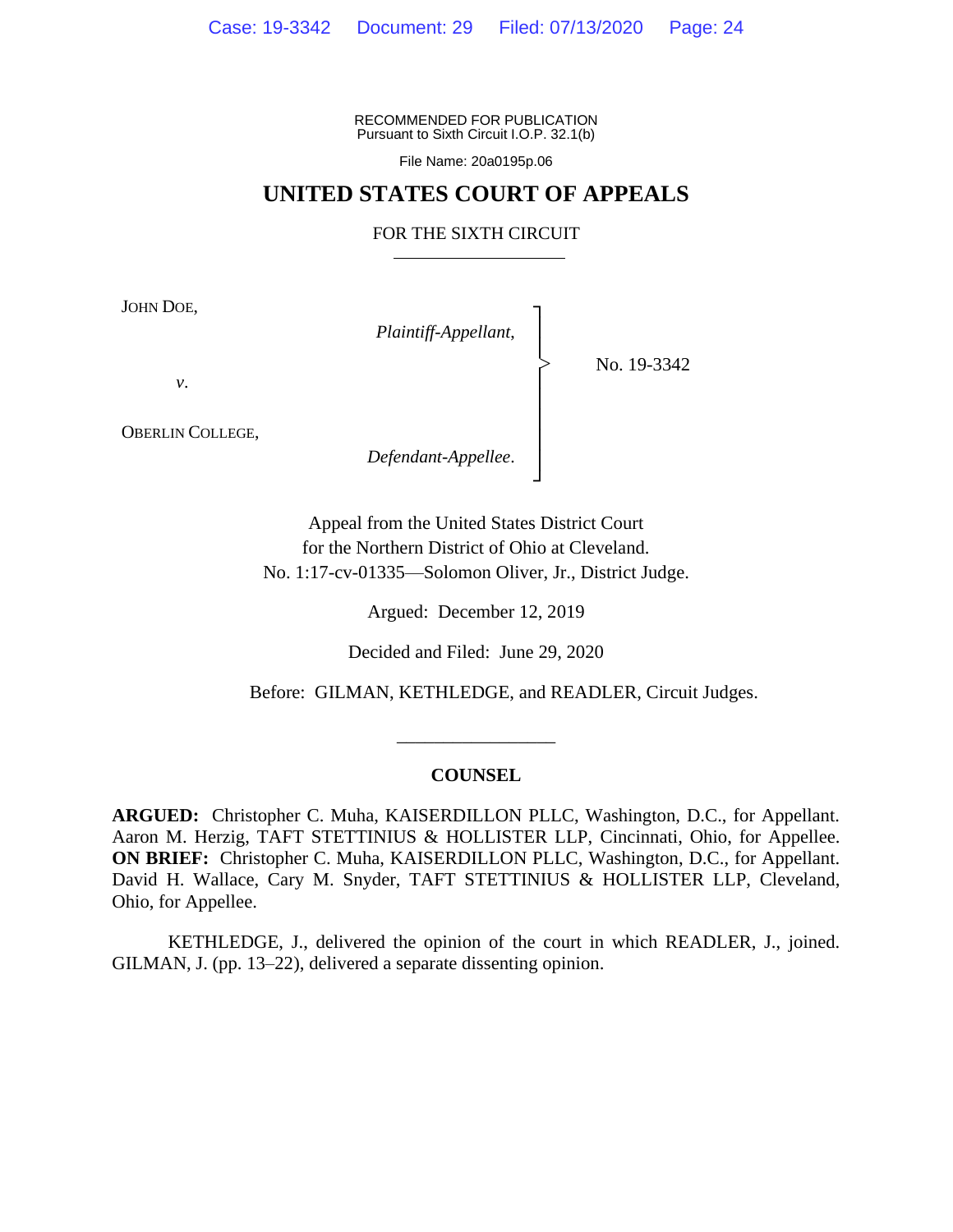# **OPINION** \_\_\_\_\_\_\_\_\_\_\_\_\_\_\_\_\_

\_\_\_\_\_\_\_\_\_\_\_\_\_\_\_\_\_

KETHLEDGE, Circuit Judge. Any number of federal constitutional and statutory provisions reflect the proposition that, in this country, we determine guilt or innocence individually—rather than collectively, based on one's identification with some demographic group. That principle has not always been perfectly realized in our Nation's history, but as judges it is one that we take an oath to enforce. Here, the relevant statute is Title IX of the Higher Education Act of 1965, which bars universities that receive federal funds from discriminating against students based on their sex. John Doe argues that his complaint in this case adequately stated a claim that Oberlin College did precisely that when it determined his responsibility on a sexual-assault allegation. We agree, and reverse the district court's decision to the contrary.

I.

Given that this appeal comes to us on a motion to dismiss, we take as true all the factual allegations in Doe's complaint, and make all reasonable inferences in his favor. *See Doe v. Baum*, 903 F.3d 575, 581 (6th Cir. 2018).

#### A.

Oberlin overhauled its sexual-assault policy in 2013-14, in response to a "very public complaint" by a female student. That student had two complaints in particular: that the College had taken too long to resolve her claim of sexual assault—thereby harming her emotionally and that her assailant had received too light a punishment (he was suspended rather than expelled). The College formally adopted its revised Sexual Misconduct Policy in May 2015. Relatedly, Oberlin instructed its faculty, "via an online resource guide," that they should "[b]elieve" students who report sexual assault, because "a very small minority of reported sexual assaults prove to be false reports."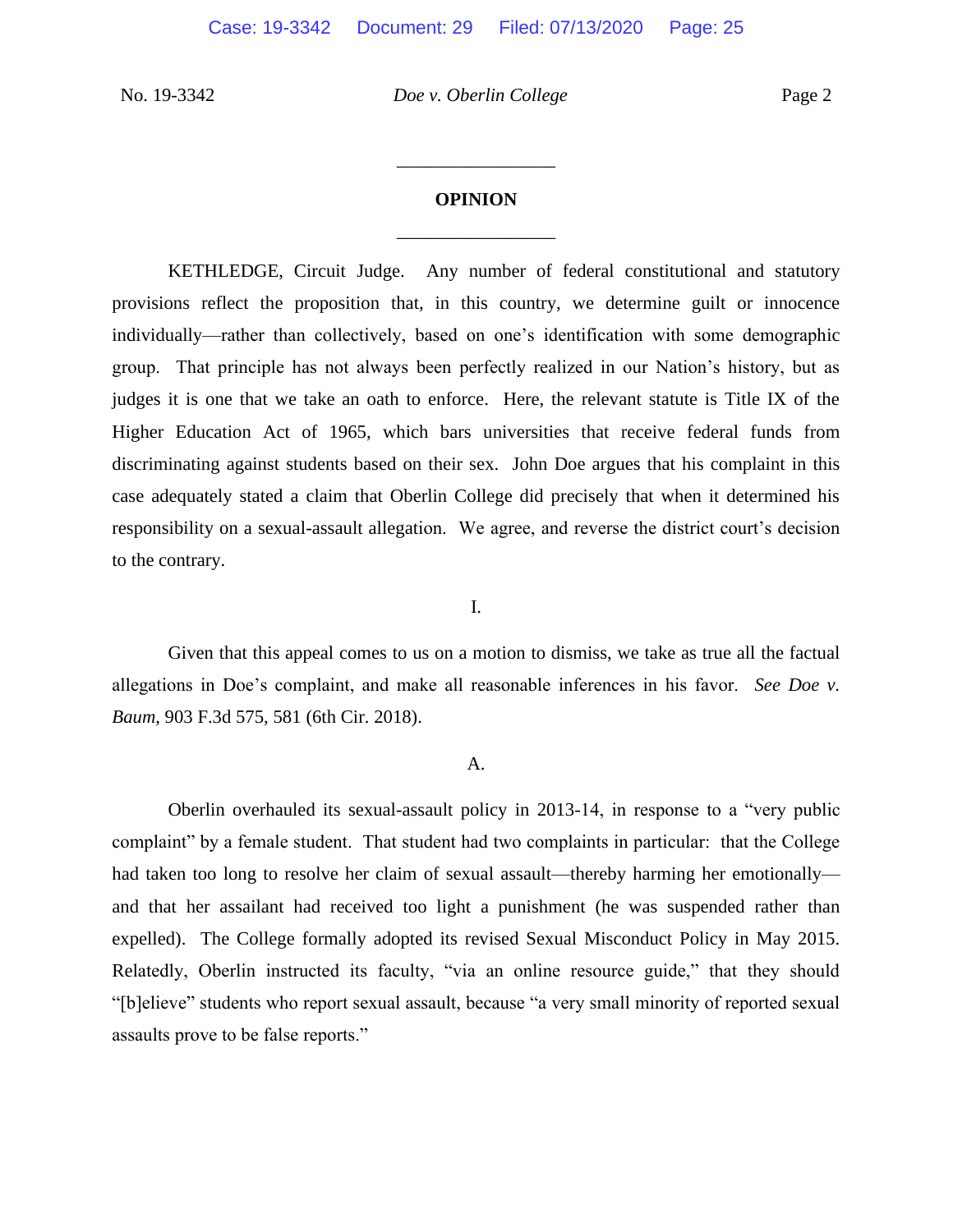The Policy adopted in May 2015 defines "Sexual Assault" as "[h]aving or attempting to have intercourse or sexual contact with another individual without consent." Intoxication precludes consent only when it results in "incapacitation," which the Policy defines as a condition where the person "lack[s] conscious knowledge of the nature of the act" or "is physically helpless." Examples include when a person is "asleep, unconscious, or otherwise unaware that sexual activity is occurring." A website maintained by Oberlin's "Office of Equity, Diversity and Inclusion" reiterates that "[i]ncapacitation describes a level of intoxication in which a person is unable to control their body or no longer understands who they are with or what they are doing." Charges of sexual assault based upon incapacitation also require "an assessment of whether a Responding Party [*i.e.*, the person accused], or a sober, reasonable person in the Responding Party's position, knew or should have known that the Reporting Party was incapacitated."

Allegations of sexual assault are handled by the school's "Title IX Team," which is led by the school's Title IX Coordinator. Members of the Title IX Team receive "annual training in strategies to protect parties who experience sexual misconduct[,]" but no training as to "how to conduct impartial fact-finding proceedings." If the Title IX Team "determines that a claim must be resolved through formal resolution," a Hearing Coordinator "facilitate [s] the adjudication" through a Hearing Panel. The Title IX Coordinator then oversees an investigation, which the Policy says will "usually" be completed "within 20 business days." If an investigation takes longer, the Policy says, the College will "notify all parties of the reason(s) for the delay and the expected adjustment in time frames."

Upon receiving a report of the investigation, the Title IX Coordinator and the Hearing Coordinator together decide whether to send the matter "to a Hearing Panel for resolution." Hearing panels have three members, and "make factual findings, determine whether College policy was violated, and recommend appropriate sanctions and remedies." The Title IX Coordinator and Hearing Coordinator then determine what sanction, if any, to impose. The entire process, the Policy recites, should normally be completed "within 60 business days"; if the resolution takes longer, the Policy says again, the College will notify the parties "of the reason(s) for the delay and the expected adjustment in time frames."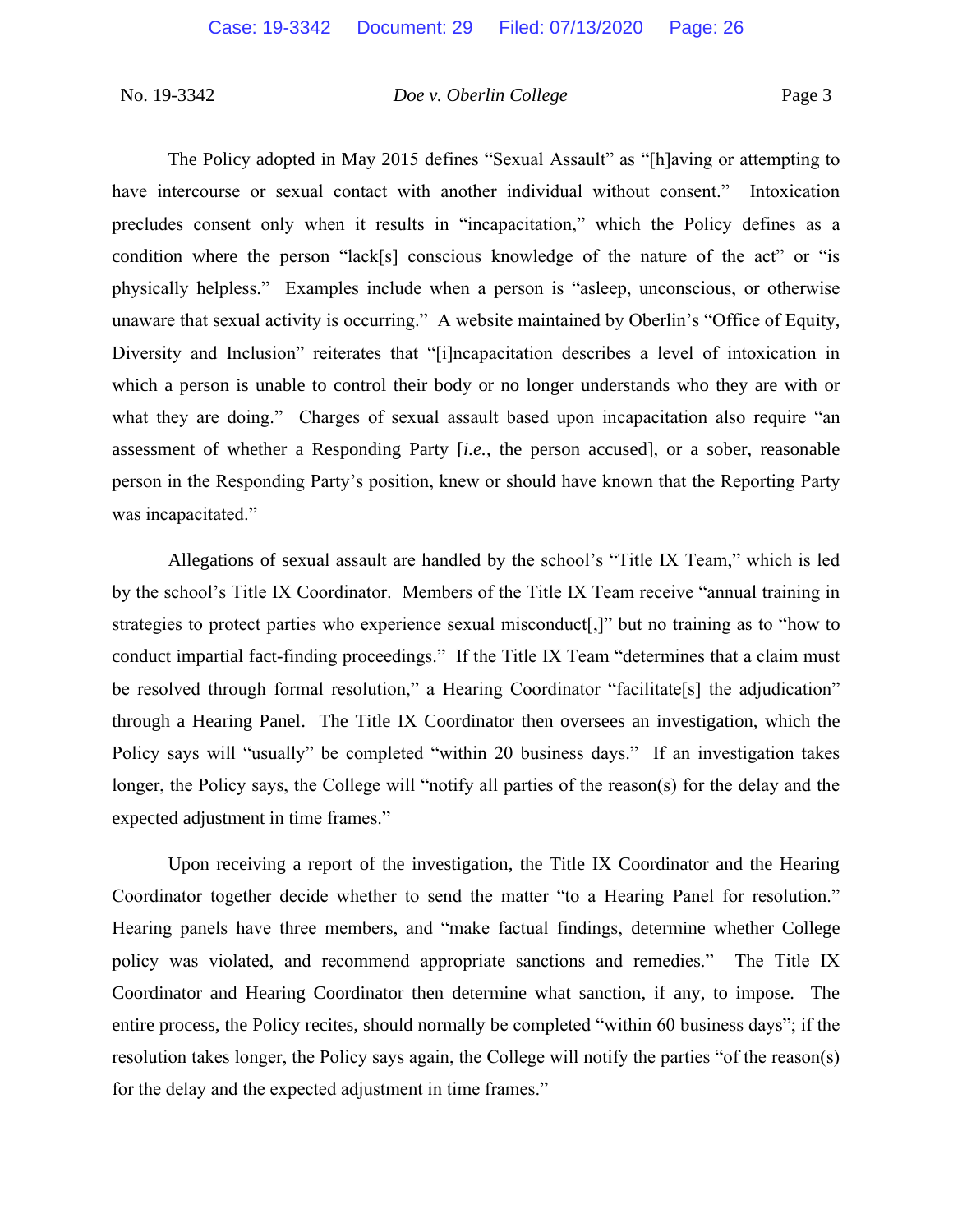B.

Professor Meredith Raimondo was named Oberlin's Title IX Coordinator in 2013, while the new Policy was being drafted. In 2014 she said she came to her work "committed to survivor-centered processes." During a panel discussion in 2015—in response to another speaker's comment about a "middle category" of cases, "where we're not talking about . . . sex with someone who is fundamentally unconscious"—Raimondo said that she is "uncomfortable" with the term "grey areas<sup>[1]</sup>," because "I think it's used too often to discredit particularly women's experiences of violence."

In November 2015, the federal Department of Education's Office of Civil Rights notified Oberlin that the Office was investigating the College "to determine whether it had violated Title IX in a recent sexual assault disciplinary proceeding." That investigation was "not limited to the complaint that occasioned it," but was "a systemic investigation of the College's policies, procedures, and practices with respect to its sexual harassment and sexual assault complaint process." The investigation soon became "the focus of local media attention." Shortly before that notification, the Office's director, Catherine Lhamon, told a national media publication that "'[w]e don't treat rape and sexual assault as seriously as we should,'" citing data "about the rate of unwanted sexual activity experienced specifically by college women." Lhamon had also recently warned university administrators that they could lose all their federal funding if they did not heed the Office's mandates, and elsewhere cited "'a need to push the country forward.'"

#### C.

The incident at issue here occurred during the pendency of the Office's investigation—in the early morning of February 28, 2016. The complainant, referred to in this litigation as Jane Roe, and the accused, referred to as John Doe, were both undergraduates at Oberlin. (Doe was then a junior; the complaint does not specify when Roe matriculated.) The two students had met at a party in December 2015, after which they spent the night in Doe's room and had consensual intercourse without a condom. For the next two months they had little interaction. On February 27, 2016, Roe went to a concert and then to at least one party afterward, where she consumed alcohol. At 1:02 a.m. on February 28, Doe texted Roe, asking "what are you up to tonight?"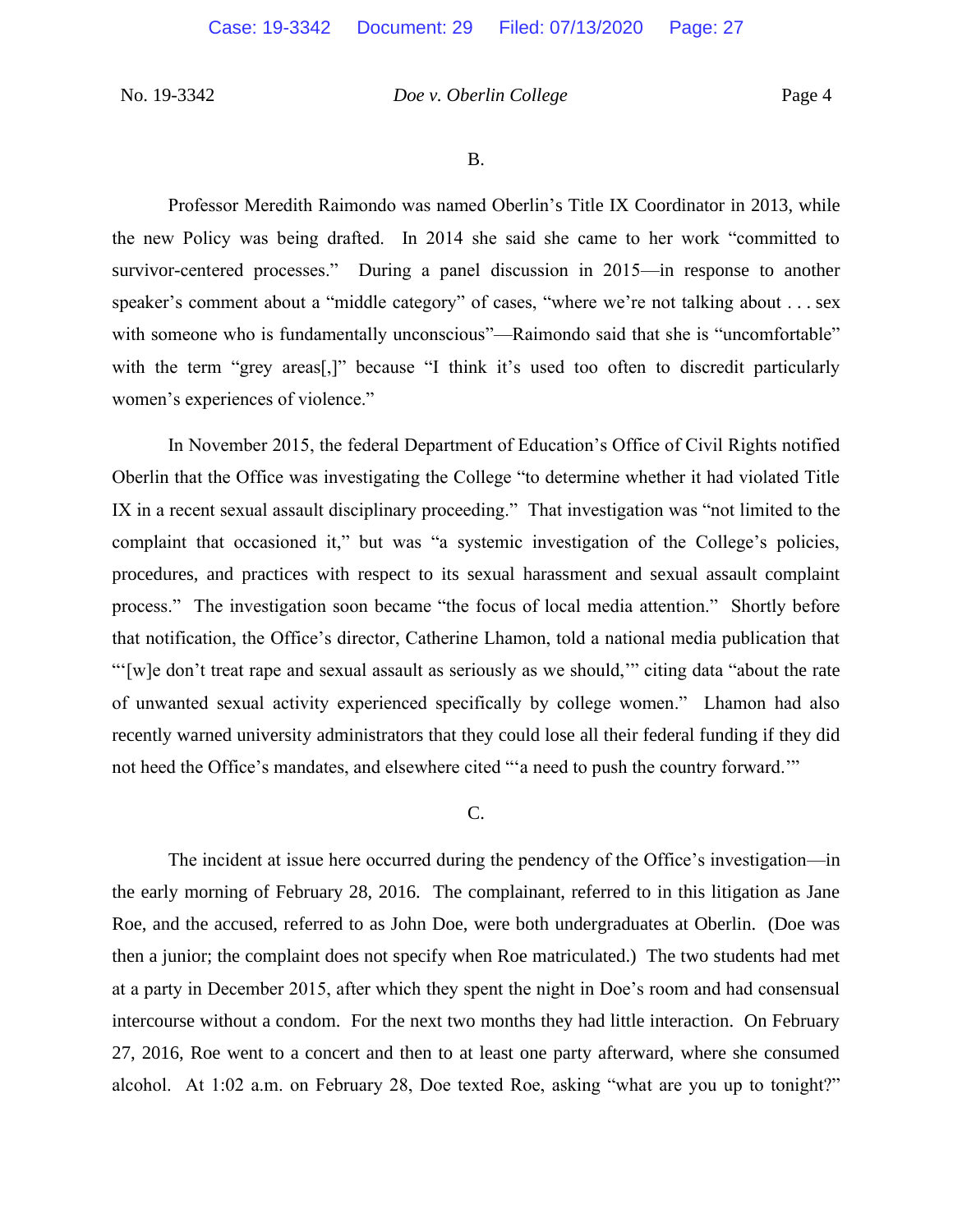The two then exchanged nine texts during the next 30 minutes. Roe texted that she was "about to smoke [marijuana]" in the residence hall where Doe had a room, and asked him, "[c]ool if I come up in a bit?" Doe replied "yea" and the two arranged to meet in his room.

Roe arrived around 1:45 a.m. The two "briefly engaged in small talk" before making out for "10-15 minutes" in Doe's bed and taking off their clothes. Then, at Roe's request, Doe put on a condom, and the two had vaginal sex. They stopped when Roe said she was thirsty, at which point Doe took off his condom, wrapped a towel around himself, and got some water for her in the hallway. Then they resumed having sex, this time without a condom, until Roe said she was "dry down there[,]" explaining, "I'm not sober." Doe stopped the vaginal sex and asked Roe if she would perform oral sex on him. Roe agreed. Afterward they engaged in small talk and Roe left, saying she had a lot to do the next day.

Nine days later, Roe went to Raimondo and said that Doe had sexually assaulted her. Raimondo did not inform Doe of the charge until a week later, when she told him, via email, only that "the College is investigating a report" that Doe had sexually assaulted Roe "on 2/27/16 while she was incapacitated due to alcohol and unable to consent to sexual activity."

Two days later, Raimondo appointed Joshua D. Nolan to investigate Roe's allegations. Even though the College's policy states that investigation of a sexual-assault claim should usually take no more than 20 days and resolution of the entire matter should take no more than 60, Nolan took 120 days just to issue an investigative report. Sixty-one days after the process began, Doe emailed Raimondo as follows:

I really do feel as though I am at my wits end. . . . I have had sleepless nights, eating problems and have been constantly thinking about this for the past months. This has consumed my life. My grades have slipped and I am a shell of my former self. . . . I cannot get in contact with Josh [Nolan] who has seemingly disappeared. I have emailed him twice in the past week. . . . Finals is around the corner and I simply cannot go through them with this looming over my head. . . . Please help me.

Raimondo did not respond with any information—notwithstanding the Policy's assurances that, in such circumstances, the College will notify the parties "of the reason(s) for the delay and the expected adjustment in time frames."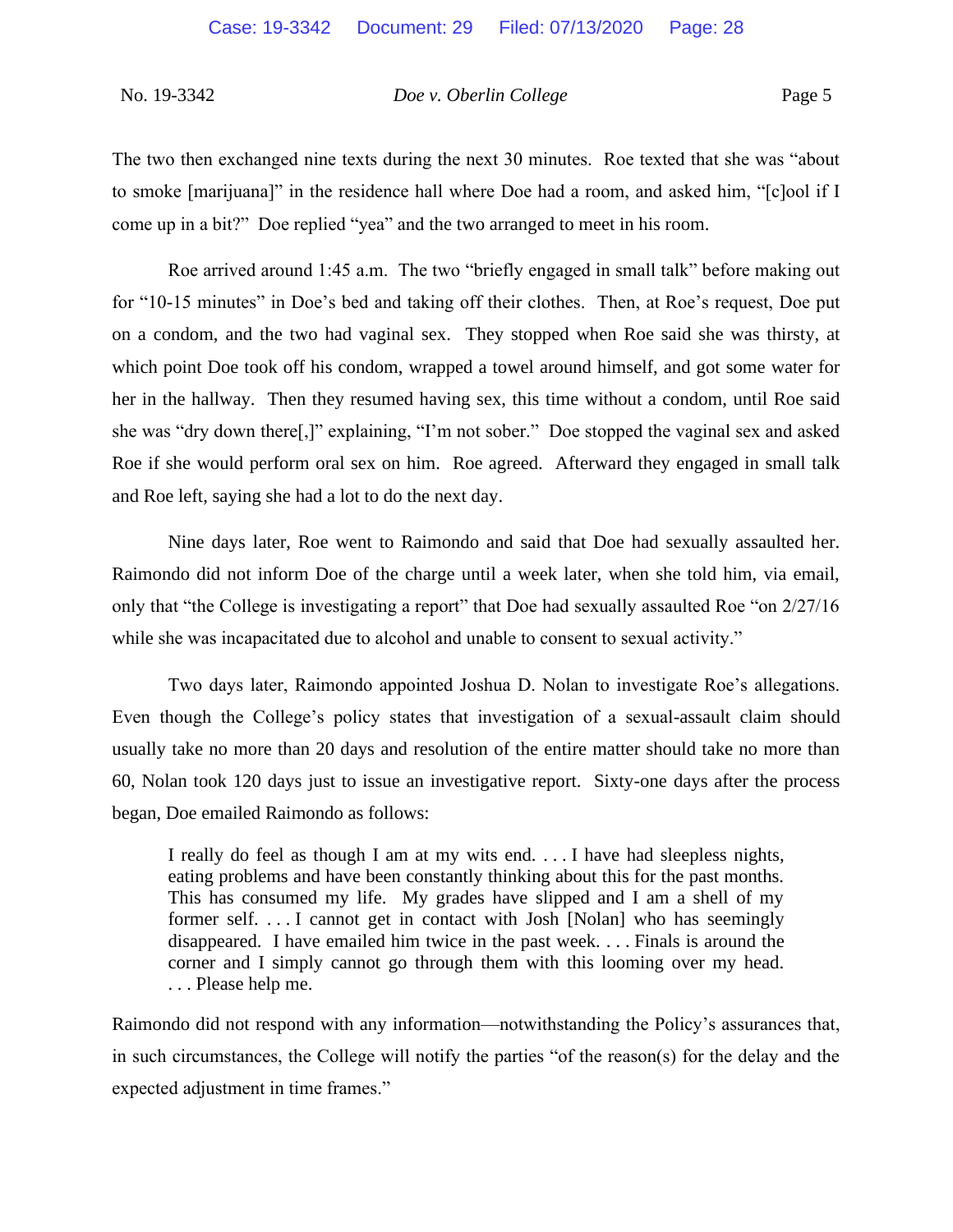Doe did not learn the substance of the allegations against him until July 7, 2016—more than four months after the charge was made—when Nolan finally submitted his report. Nolan had interviewed ten people "with knowledge of the events of February 27/28"—including Roe and Doe—in addition to interviewing Raimondo. For the most part Roe's account of what happened in the room was consistent with Doe's account, described above. But there were several differences, which included Roe's statement that, before the two engaged in vaginal sex, Doe had asked her for oral sex, and Roe responded by asking him if he had a condom. Roe did not mention saying she was thirsty or that Doe had gotten her water. She did say that Doe "asked" her for oral sex again after they stopped having intercourse, and that she said, "okay, but I'm not very sober right now"; and that during oral sex Doe "kept pushing her head down and causing her to gag." Separately, the report noted that, in a personal journal entry soon after the incident, Roe wrote that Doe had "asked" her "to go down on him."

Most of the other interviewees were friends of Roe. One said that Roe was "intoxicated" that night but not "overly" so, and that Roe's "speech was not slurred and she seemed steady on her feet." Another friend said Roe was "out of it" and "very distant." A third friend, who saw Roe immediately before the incident, said that she asked Roe, "You good?" Roe said "yes" and walked off to Doe's room.

Nolan also interviewed three of Roe's friends who had talked to her after the incident. One lived in the same residence hall as Doe; Roe visited her shortly after the incident, saying "I can't believe I was with" Doe and that she was "disappointed and upset that she had done something." This friend said that Roe's speech was "slower" than usual but "not slurred.]" A second friend told Nolan that, on February 29, Roe told her that she had been "too intoxicated to consent" to sex with Doe. Neither of these two friends said anything about Roe saying that Doe had used force against her. A third friend said that, three or four days after the incident, Roe asserted that Doe had "sexually assaulted" her by "forc[ing] oral sex on her."

D.

The College thereafter sent the matter to a hearing panel, which set a hearing date of October 5, 2016. A few days before that date, Doe asked the Title IX Team to assign him an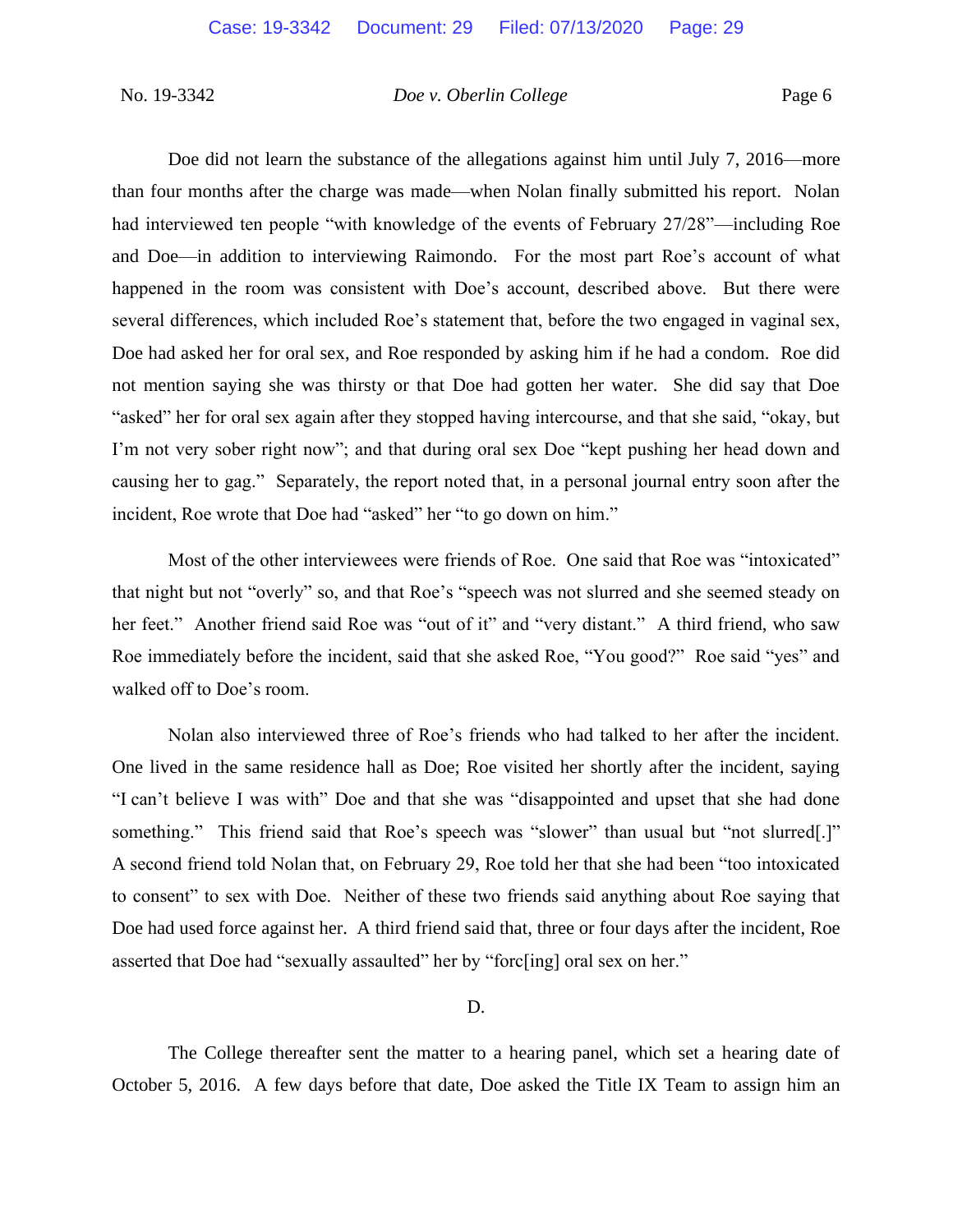"advisor" for the hearing. Such an advisor, the College conceded at oral argument, is supposed to serve the best interests of the accused at the hearing. The Title IX Team appointed Assistant Dean Adrian Bautista as Doe's advisor.

At the hearing itself, Roe testified mostly along the lines of what she had told Nolan, with one major change: when asked whether Doe asked her to perform oral sex on him, she said "No"—that he had not. Instead, she said at the hearing, "Doe simply grabbed her neck and forced her mouth onto his penis after he stopped having vaginal intercourse with her." As for incapacitation, when asked how Doe would have known she was intoxicated, Roe said only, "I made the statement, 'I am not sober right now.'" In addition, when asked to "speak a little more about why" she had asked Doe for a condom, she said, "[w]e were no longer clothed and I felt that if anything was to continue happening, I wanted a condom."

Three of Roe's friends testified on her behalf. One was the friend whose room Roe had visited after the incident; she testified consistently with her statement to Nolan, except that she added that Roe was "not making sense with the sentences she was saying[.]" She also said that Roe was upset about being with Doe, because she had a crush on a different student. A second witness was the friend who asked Roe, "You good?"; in addition to what she had told Nolan, this friend said that, in her observation, the situation "seemed pretty normal" and not "a potentially bad situation." A third friend testified as to how much Roe had drank that night, but said nothing about whether she appeared incapacitated.

Doe's testimony mirrored what he told Nolan. He specifically denied using any force on Roe. Nolan himself also testified, and was asked whether he had "heard any testimony that contradicted what he had been told [during] the investigation." Nolan responded that he had "heard just one contradiction": namely, Roe's testimony that Doe "had not asked her to perform oral sex on him." Nolan explained that, during the investigation, Roe testified that Doe "had in fact asked this of her."

As for advisor Bautista, he "left the hearing early." Two weeks later, he retweeted: "To survivors everywhere, we believe you."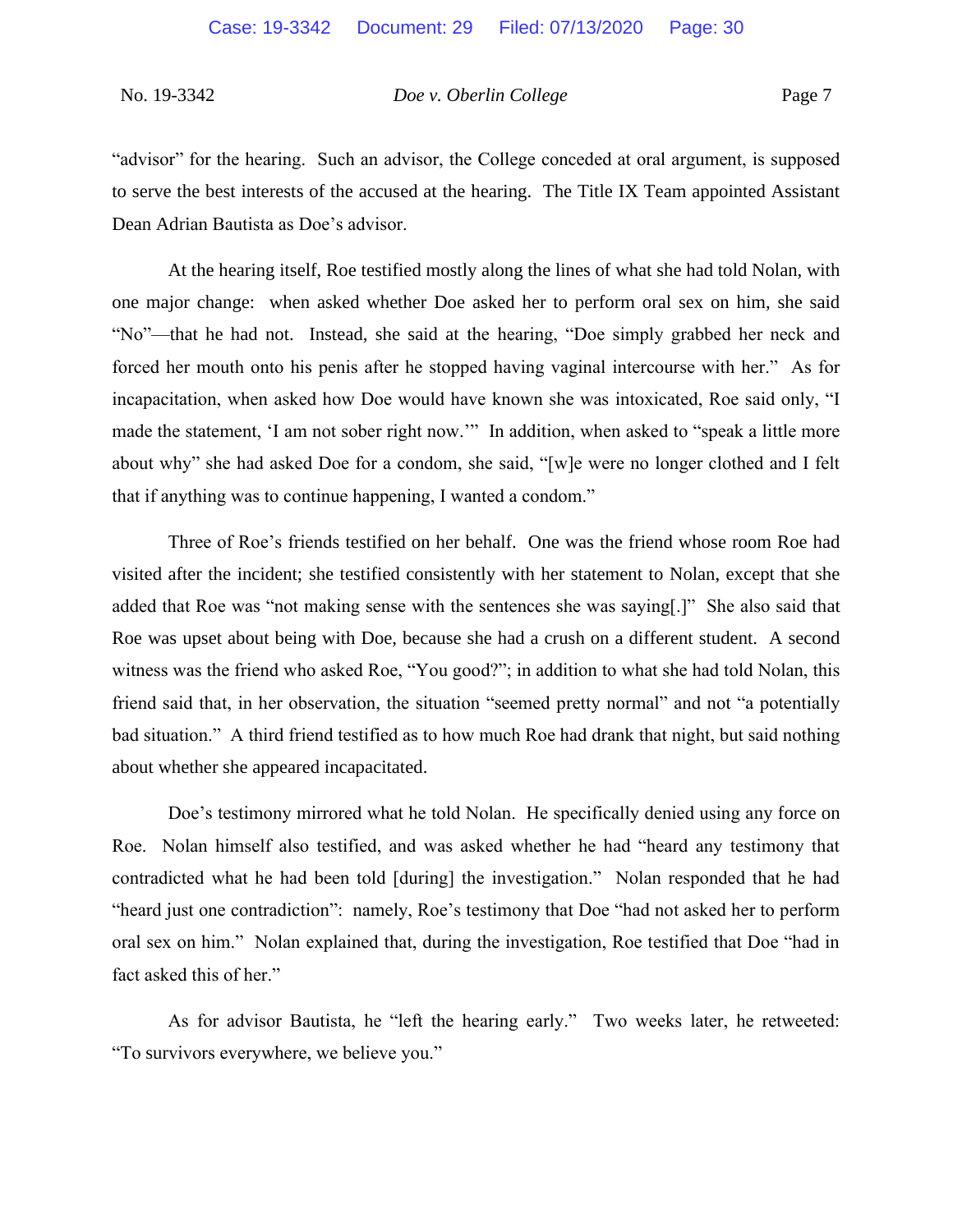On October 6, 2016—about 240 days after Roe's complaint—the hearing panel issued a decision in which it found Doe responsible for sexual misconduct because "the preponderance of the evidence established that effective consent was not maintained for the entire sexual encounter that occurred on February 28, 2016." Consent was absent, the panel found, because Roe was incapacitated, as the Policy defined it, from the moment she told Doe that she was "not sober." The panel cited no other behavior supporting a finding either that Roe was incapacitated as defined by the Policy or that Doe would have had any reason to think she was. Nor did the panel mention the contradiction cited by Nolan, between what Roe told him (and several friends) and what she told the hearing panel, as to whether Doe had "asked" for oral sex. As a sanction, the panel recommended the most severe one: expulsion. The College accepted that recommendation and ordered Doe expelled.

Doe appealed two weeks later, challenging on three grounds the panel's findings. The first was the newly discovered testimony of J.B., who had been Roe's "best friend" before the incident and was only "an acquaintance" of Doe. Roe had told J.B. (a male) about the incident two days after it occurred, and asked J.B. to accompany her to her interview with Nolan, "as her designated support person." During that interview, J.B. was alarmed that Roe's account to Nolan differed dramatically from what she had told J.B. shortly after the incident. J.B. did not comment during the interview on those differences, because doing so would have been "awkward[,]" and because Nolan "had already told him he would call him back at some point to interview him alone." But "Nolan never did." J.B. emailed Raimondo as soon as he heard about the panel's decision, saying that Roe had told him that Doe did not use force on her and that her hearing testimony mischaracterized the nature of their interaction in other ways. Raimondo apparently never responded. In support of the appeal itself, J.B. wrote a handwritten statement in which he said, among other things, that he felt "morally compelled to come forward at this time"; that "I know [Roe] provided false testimony"; and that Roe had told him that Doe "asked her to 'go down' on him and that she agreed to do so."

A second ground of the appeal was a statement by H.H., a mutual friend of Roe and Doe, who said that, as Roe was about to leave for Doe's room, she "did not appear drunk" and that her "speech was normal[.]" She too said that Roe had told her after the incident that Doe "asked"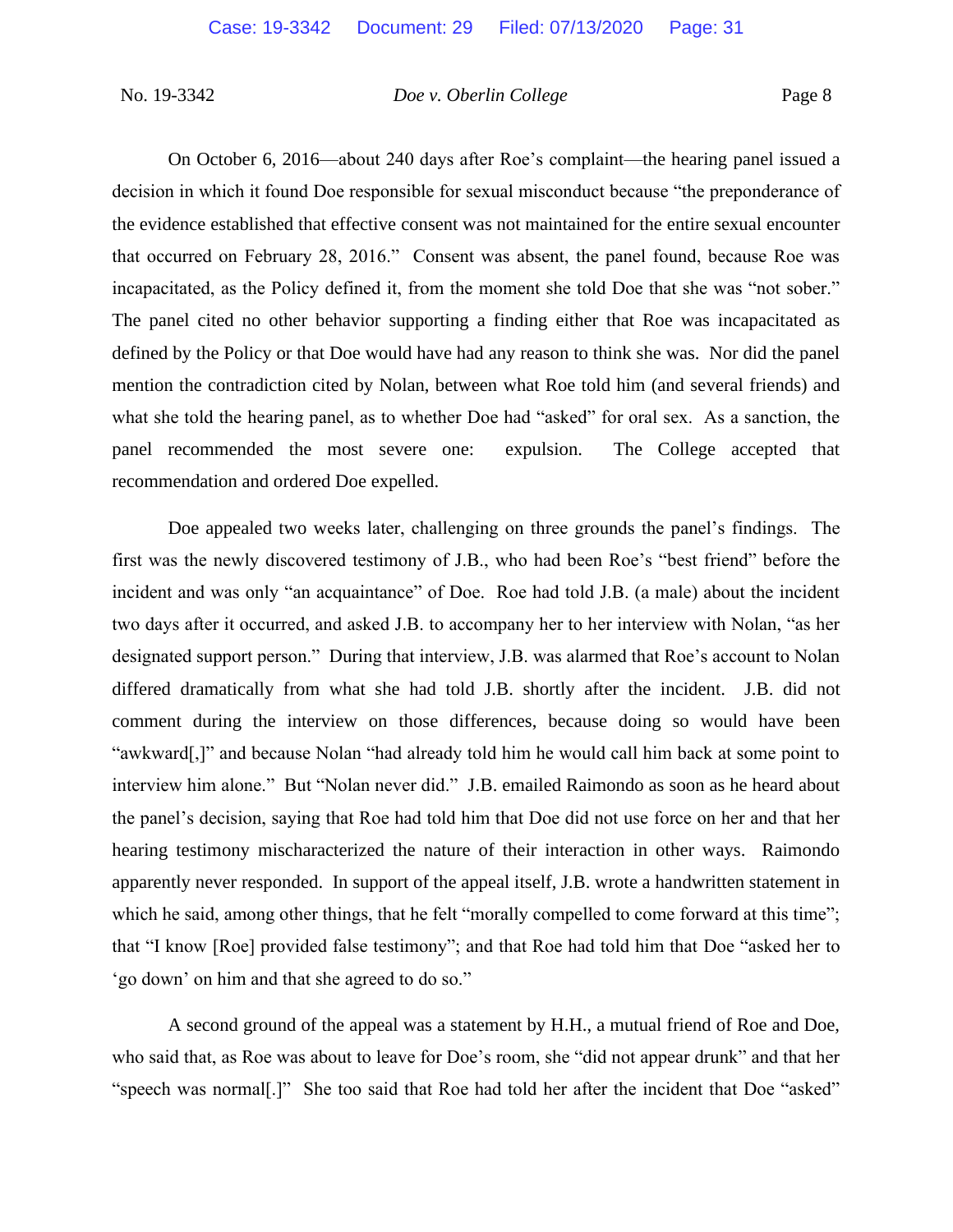Roe to "go down on him." The third ground was a letter from Dr. Judith Esman, who stated, as an expert, that Roe's behavior that night gave Doe no reason to think she was incapacitated as defined by the Policy. Doe also challenged his sanction as too severe.

The College denied Doe's appeal about a month later, dismissing the statements of J.B. and H.H. as largely cumulative, and Dr. Esman's letter as largely irrelevant. The College also upheld the sanction of expulsion, "with almost no explanation."

#### E.

Doe thereafter brought this lawsuit, claiming that the College's "egregious misapplication of the Policy's definition of 'incapacitation'" was the result of sex discrimination in violation of Title IX. Doe also brought claims for breach of contract (the Policy itself being the contract) and negligence under Ohio law. The district court dismissed Doe's claim under Title IX for failure to state a claim, and declined to exercise supplemental jurisdiction over the state-law claims (mistakenly, all agree, given that the court had diversity jurisdiction over those claims). This appeal followed.

#### II.

We review de novo the district court's dismissal of Doe's complaint. *See Baum*, 903 F.3d at 580. "To survive a motion to dismiss, a complaint must contain sufficient factual matter, accepted as true, to state a claim to relief that is plausible on its face." *Ashcroft v. Iqbal*, 556 U.S. 662, 678 (2009) (internal quotation marks omitted).

Doe sued Oberlin under Title IX, which bars universities that receive federal funds "from discriminating against students on the basis of sex." *Baum*, 903 F.3d at 585. Doe asserts in particular an "erroneous outcome" claim, which is that a university reached "an erroneous outcome in a student's disciplinary proceeding because of the student's sex." *Id*. To state a claim under that theory, "a plaintiff must plead facts sufficient to (1) cast some articulable doubt on the accuracy of the disciplinary proceeding's outcome, and (2) demonstrate a particularized causal connection" between the flawed outcome and sex discrimination. *Id*. (internal quotation marks and ellipses omitted).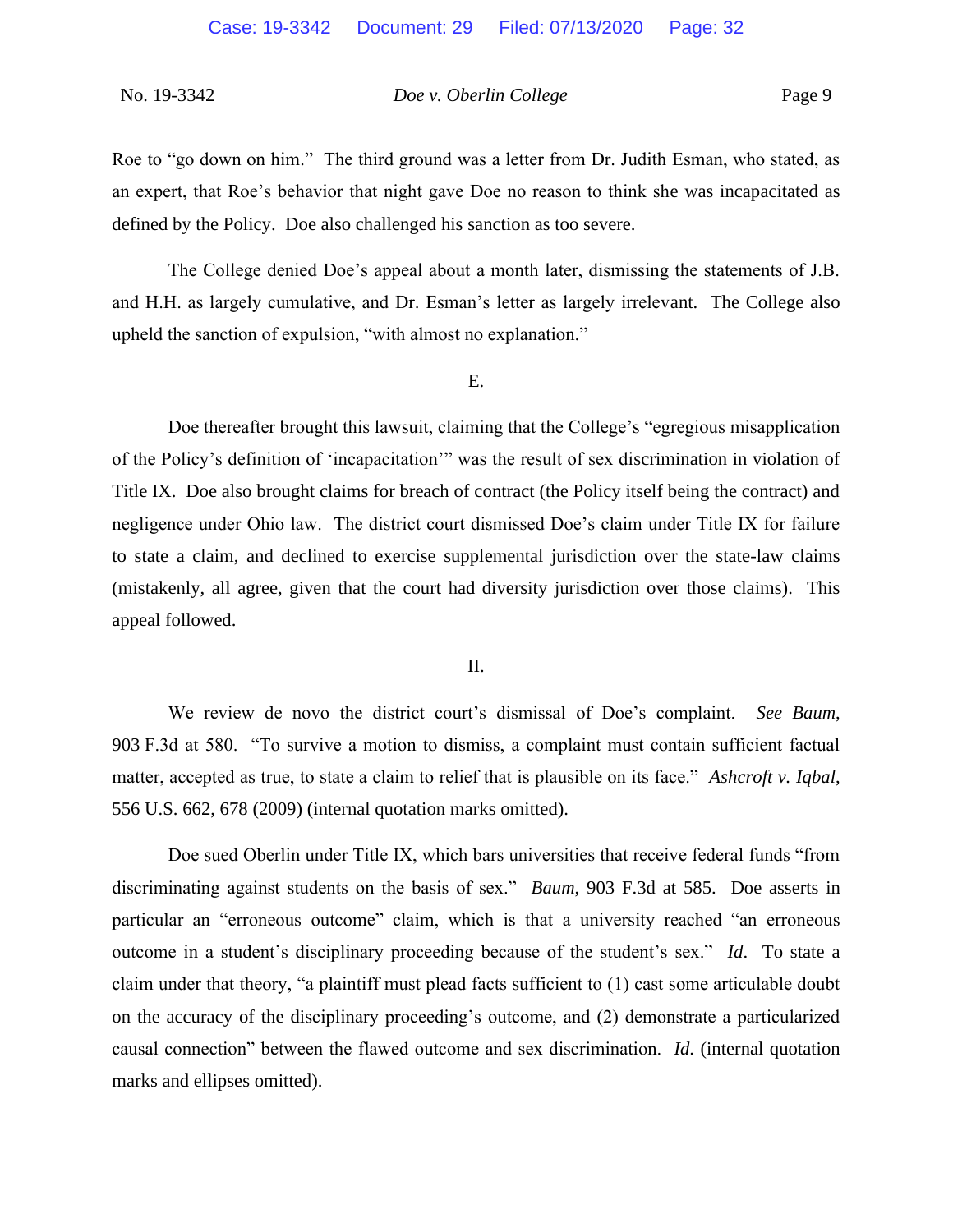Here, everyone agrees that Doe pled facts casting doubt on the accuracy of his proceeding's outcome. The question, then, is whether he pled facts plausibly suggesting that outcome was caused by sex bias.

As an initial matter, Oberlin argues that, to show a "particularized causal connection" between the flawed outcome and sex bias, Doe must identify some bias unique to his own proceeding. But that argument misreads our precedents. We have never held that, to be "particularized" in this sense, the effects of the causal bias must be limited to the plaintiff's own case. To the contrary, for example, we have held that "*patterns* of decision-making" in the university's cases can show the requisite connection between outcome and sex. *Doe v. Miami Univ.*, 882 F.3d 579, 593 (6th Cir. 2018) (emphasis added). Otherwise, a university that categorically discriminates against men or women in sexual-assault proceedings could escape liability in erroneous-outcome cases. What Doe must show here, rather, is simply that he alleged facts supporting an inference of sex bias in his particular proceeding.

For any number of reasons, we hold that he did. We begin with the "clear procedural irregularities" in the College's response to the "allegations of sexual misconduct," which, as the Second Circuit has held, "will permit a plausible inference of sex discrimination." *Menaker v. Hofstra Univ.*, 935 F.3d 20, 33 (2d Cir. 2019). The College's own Policy states that usually its investigation will be completed in 20 days, and the matter as a whole will be resolved in 60. But here the investigation alone took 120 days; Doe was not even informed of the specific allegations against him for that same period; and the hearing panel did not reach a decision until about 240 days after the complaint, which was 180 days later than contemplated by the Policy. That delay was compounded by the College's failure to do what the Policy twice promised it would do, namely to notify the parties "of the reason(s) for the delay and the expected time frames." Those omissions were especially strange given that those promises were included in the Policy precisely because, in 2012, a female student had understandably complained about the emotional harm caused by the College's delay in resolving the proceeding in which she was involved. And those omissions were stranger still given that Doe pleaded with Raimondo via email about the emotional devastation wrought by the delays in his proceeding—and received little or no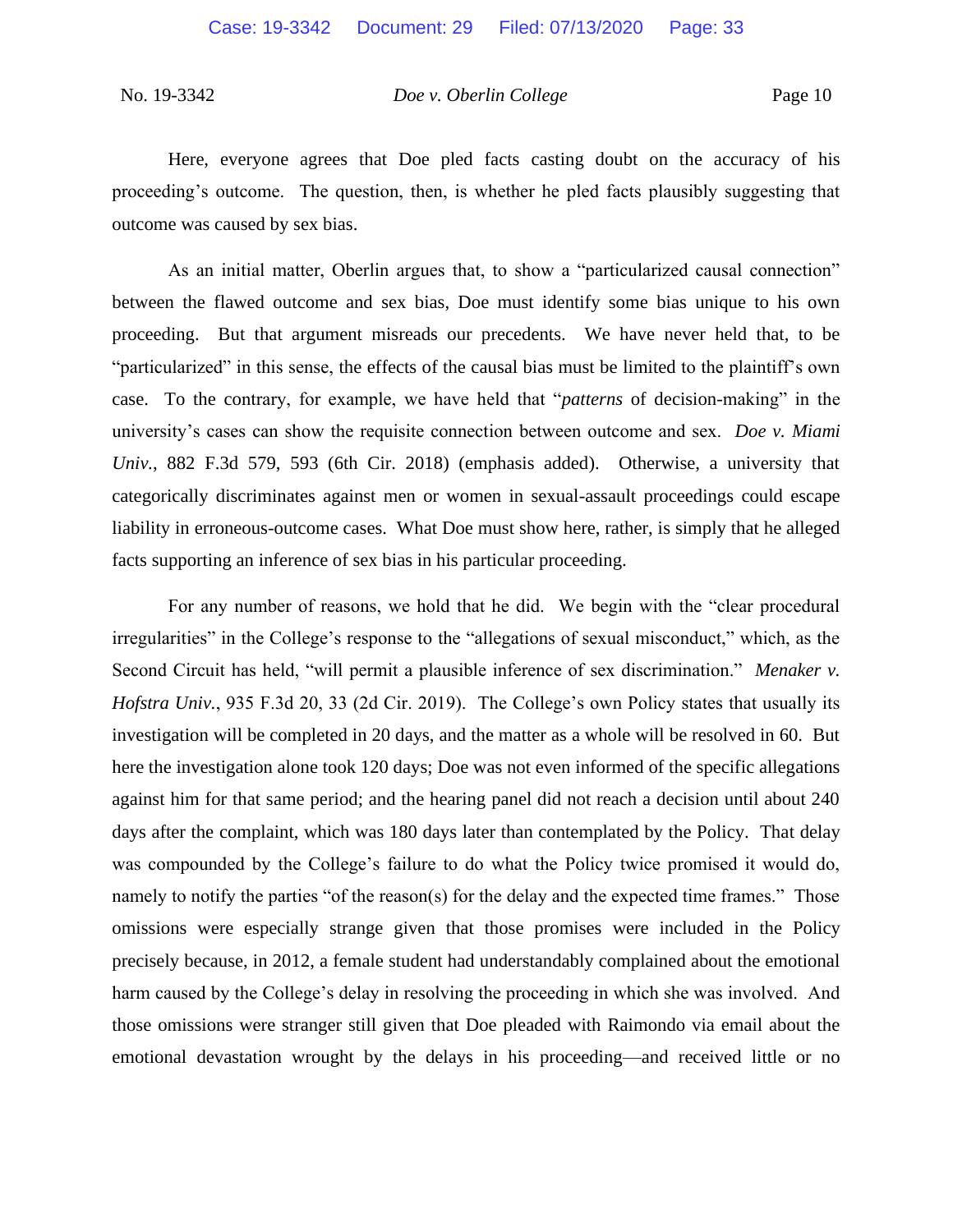response. Remarkable as well was advisor Bautista's performance, given that he did not even attend the entire hearing, even though his role was to assist Doe there.

Likewise remarkable—in a proceeding in which the credibility of accuser and accused were paramount—was the failure of the hearing panel even to comment on the flat contradiction, expressly noted by Nolan at the hearing, between what Roe told him during his investigation and what she said during the hearing, regarding whether Doe "asked" for oral sex. *Cf. Baum*, 903 F.3d at 586. And of a piece was the Appeals Officer's failure even to acknowledge the importance of J.B.'s statement as impeachment evidence regarding Roe's claims. Procedural irregularities provide strong support for Doe's claim of bias here.

Doe's claim also finds support from his allegation that—throughout the pendency of his disciplinary proceeding—the federal Department of Education's Office of Civil Rights was engaged in "a systemic investigation of the College's policies, procedures, and practices with respect to its sexual harassment and sexual assault complaint process." For "pressure from the government to combat vigorously sexual assault on college campuses and the severe potential punishment—loss of all federal funds—if [the College] failed to comply" can likewise yield "a reasonable inference" of sex discrimination. *Miami Univ.*, 882 F.3d at 594. Oberlin contended at oral argument that we should reject that inference here, because Raimondo "welcomed" the federal investigation. But on this record, suffice it to say, that fact could cut either way.

Doe's complaint also cites Oberlin's "Spring 2016 Campus Climate Report," which stated that—during the very academic year in which Doe's "responsibility" was determined— "every single case" that went to a hearing panel resulted in a decision that the accused was "responsible" (*i.e.*, guilty) on at least one charge. That statistic likewise supports Doe's claim. *See Miami Univ.*, 882 F.3d at 593. Oberlin responds that only 10 percent of sexual-assault complaints were resolved through a formal hearing that year. But Doe reads that same Report to mean that, in 80 percent of the cases, the complainant herself chose not to pursue the matter formally. In still other cases, the responding party had graduated or otherwise left the College. And in any event the 100 percent responsibility rate—in cases where most if not all the respondents were male—supports an inference regarding bias in the hearings themselves.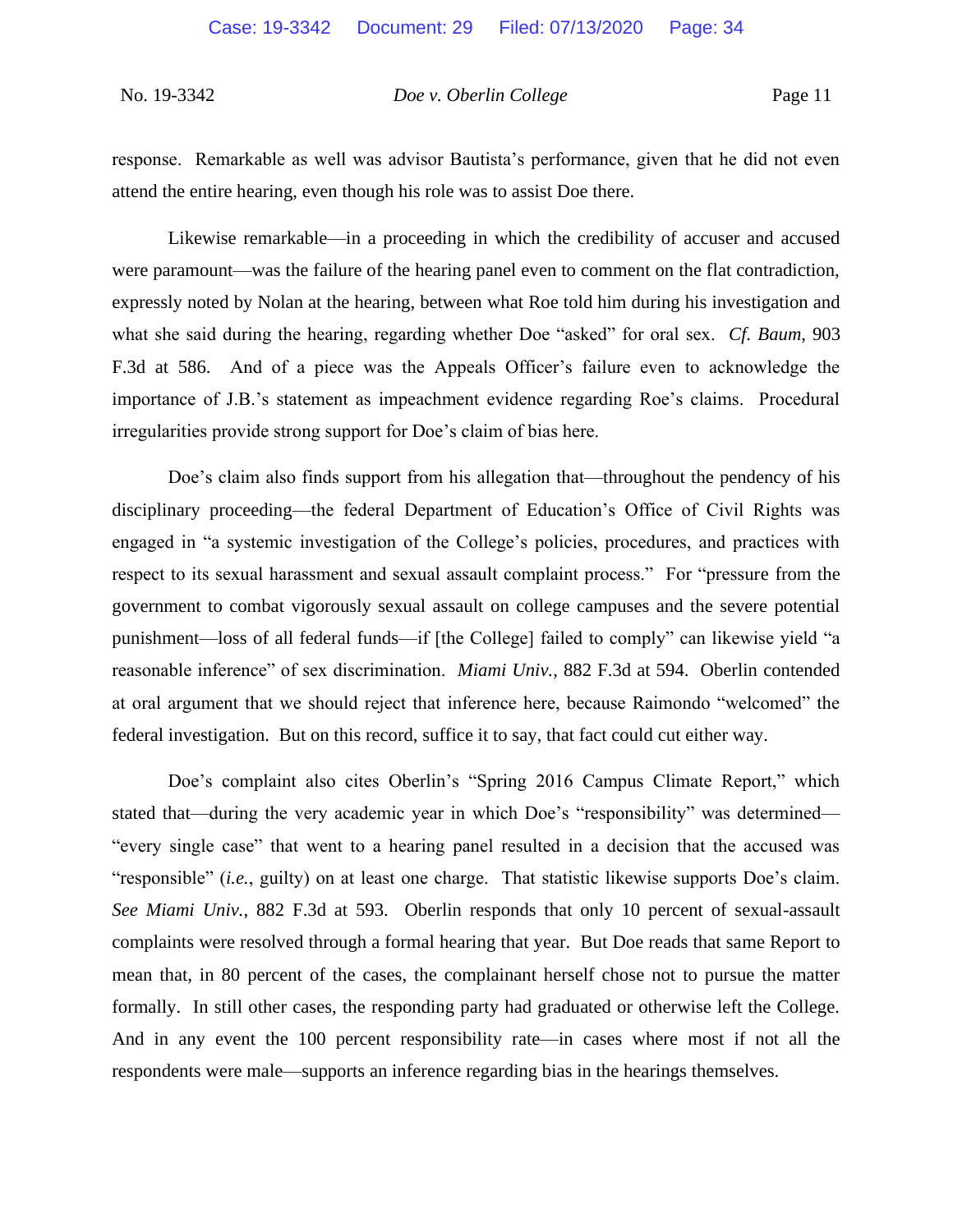But Doe's strongest evidence is perhaps the merits of the decision itself in his case. True, the first element of an erroneous-outcome claim—whether the facts of the case "cast some articulable doubt on the accuracy of the disciplinary proceeding's outcome[,]" *Baum,* 903 F.3d at 585—already takes into account the proceeding's outcome to some extent. But when the degree of doubt passes from "articulable" to grave, the merits of the decision itself, as a matter of common sense, can support an inference of sex bias. *Cf. Doe v. Purdue Univ.*, 928 F.3d 652, 669 (7th Cir. 2019) (reasoning that a "perplexing" basis of decision can support an inference of sex bias). And on the merits here the panel's decision was arguably inexplicable. Per the terms of Oberlin's Policy, intoxication does not negate consent—only "incapacitation" does. The Policy rather precisely defines that term. And the record here provided no apparent basis for a finding that Roe "lack[ed] conscious knowledge of the nature of the act" of oral sex, or that she was "asleep, unconscious, or otherwise unaware that sexual activity [was] occurring[,]" or that she "no longer underst[ood] who [she was] with or what [she was] doing." Nor was there any apparent reason for Doe to perceive that Roe was in such a state. To the contrary, Roe was conscious and aware enough to engage in a coherent exchange of texts, to make small talk, and to reason that, "[w]e were no longer clothed and I felt that if anything was to continue happening, I wanted a condom." Thus, on this record—and making all inferences in Doe's favor at this stage of the litigation—one could regard this as nearly a test case regarding the College's willingness ever to acquit a respondent sent to one of its hearing panels during the 2015-16 academic year. Doe has amply stated a claim for sex discrimination in violation of Title IX.

\* \* \*

The district court's March 31, 2019 Order is reversed, and the case is remanded for further proceedings consistent with this opinion.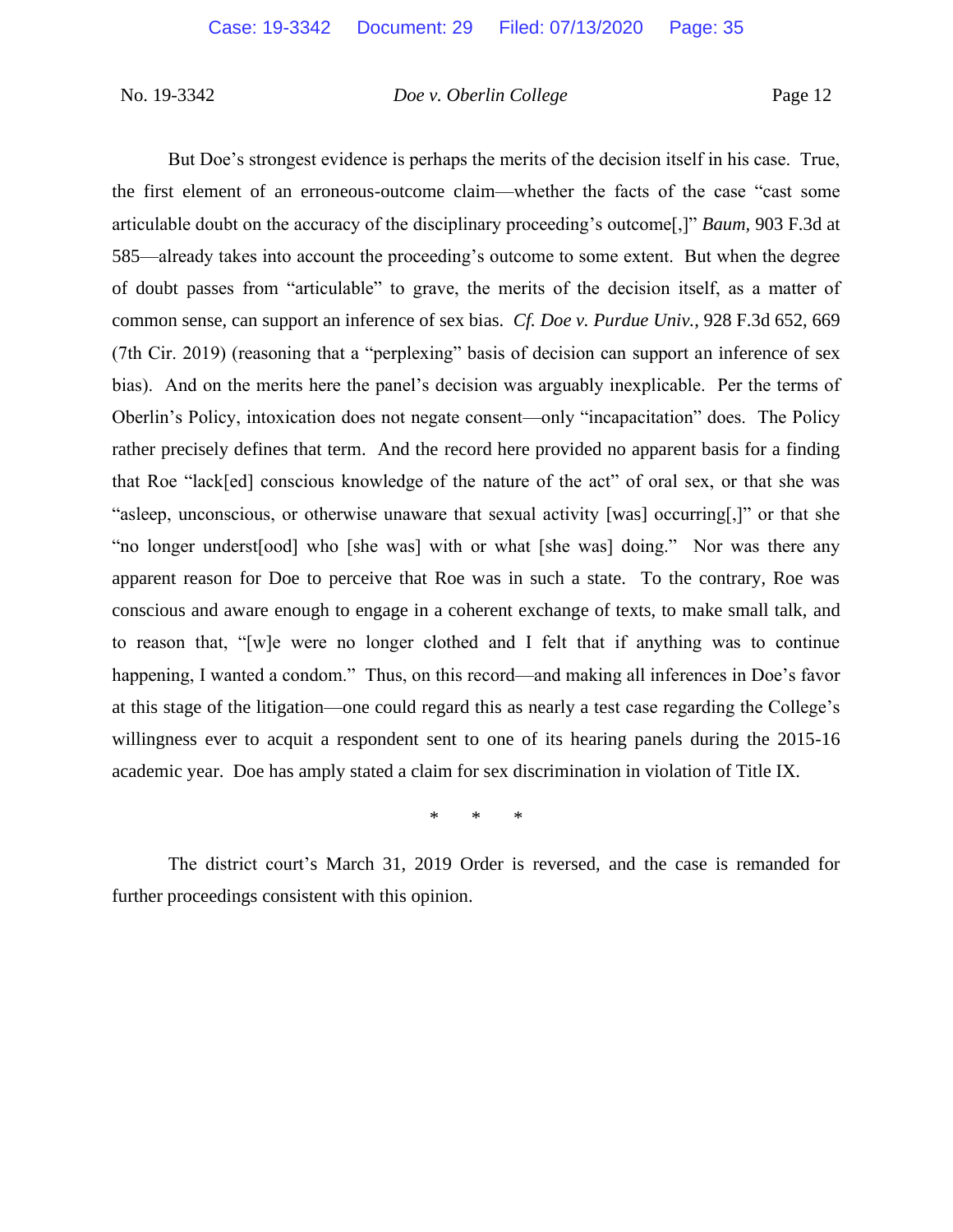# **DISSENT** \_\_\_\_\_\_\_\_\_\_\_\_\_\_\_\_\_

\_\_\_\_\_\_\_\_\_\_\_\_\_\_\_\_\_

RONALD LEE GILMAN, Circuit Judge, dissenting. This circuit has articulated a twopart test that a plaintiff must meet in order to survive a motion to dismiss under the Title IX erroneous-outcome theory. *Doe v. Baum*, 903 F.3d 575, 585 (6th Cir. 2018).Under that test, "a plaintiff must plead facts sufficient to (1) 'cast some articulable doubt' on the accuracy of the disciplinary proceeding's outcome, and (2) demonstrate a 'particularized . . . causal connection between the flawed outcome and gender bias.'" *Id.* (quoting *Doe v. Miami Univ.*, 882 F.3d 579, 592 (6th Cir. 2018)).

I fully agree with the majority that Doe has raised a colorable claim as to the first prong of this test. The key problem that I see with the majority's opinion, however, is that it proceeds to conflate the two prongs. In fact, the opinion flatly states that "Doe's strongest evidence is perhaps the merits of the decision itself in his case." Maj. Op. at 12. But our previous caselaw makes clear that "allegations of a procedurally or otherwise flawed proceeding that has led to an adverse and erroneous outcome combined with a conclusory allegation of gender discrimination is *not* sufficient to survive a motion to dismiss." *Doe v. Cummins*, 662 F. App'x 437, 452 (6th Cir. 2016) (emphasis added) (quoting *Yusuf v. Vassar Coll.*, 35 F.3d 709, 715 (2d Cir. 1994)). And this court has explicitly rejected the lower pleading standard that the majority now adopts. *See Miami Univ*., 882 F.3d at 589 ("Whatever the merits of the Second Circuit's decision in [*Doe v.*] *Columbia University*, [831 F.3d 46 (2d Cir. 2016),] to the extent that the decision reduces the pleading standard in Title IX claims, it is contrary to our binding precedent."). I therefore dissent from the majority's conclusion that Doe has pleaded facts sufficient to establish an inference of gender bias.

#### **I. The merits of Oberlin's decision as a measure of gender bias**

The majority cites *Doe v. Purdue University*, 928 F.3d 652 (7th Cir. 2019), for the proposition that, "when the degree of doubt passes from 'articulable' to grave, as a matter of common sense the merits of the decision itself can support an inference of sex bias," and that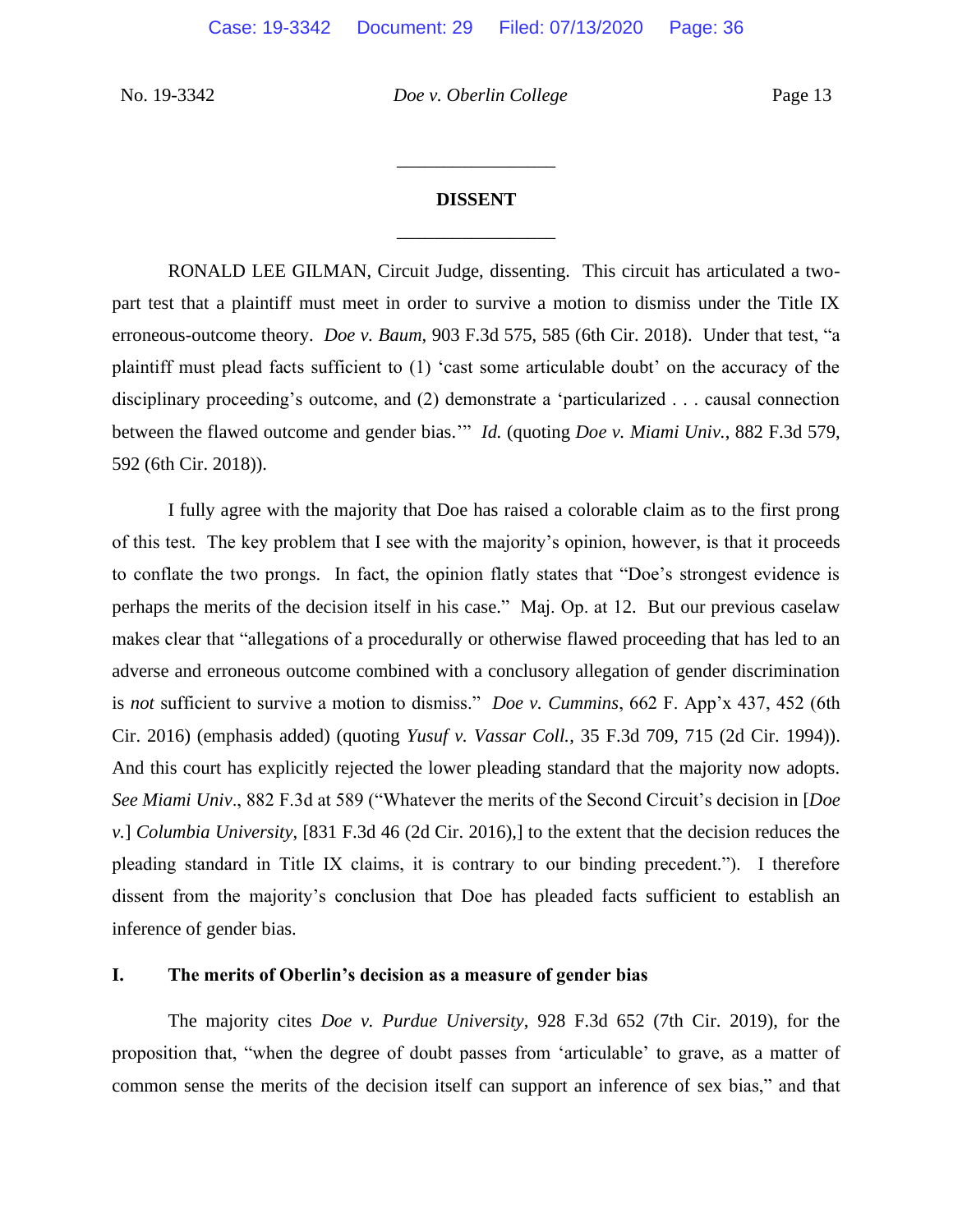"a 'perplexing' basis of decision can support an inference of sex bias." Maj. Op. at 12 (emphasis in original) (quoting 928 F.3d at 669).But not only is *Purdue University* an out-of-circuit opinion and therefore not binding on this court, it nowhere uses the word "articulable." And *Purdue University* never calibrates the degree of doubt as passing from "articulable" to "grave." The opinion's use of the word "perplexing," moreover, *see* 928 F.3d at 669, did not cause it to hold that a perplexing decision can generally support an inference of gender bias.

*Purdue University* instead held that the extreme departure from typical adjudicatory norms *in that case* was so perplexing that it supported an inference of gender bias. In *Purdue University*, the administrator "chose to credit Jane's account without hearing directly from her," and "Jane did not even submit a statement in her own words to the Advisory Committee." *Id.* Purdue's advisory committee also "took no other evidence into account. They made up their minds without reading the investigative report and before even talking to John." *Id.* In the present case, in contrast, the hearing committee heard from both Doe and Roe, and it took the report of the investigator—an outside, male, independent attorney—into account. The adjudicatory circumstances before us, in order words, are not near as "perplexing" as those in *Purdue University*.

*Purdue University*'s extreme circumstances were later noted by the Seventh Circuit in *Doe v. Columbia College Chicago*, 933 F.3d 849 (7th Cir. 2019), where the court held that a male plaintiff had not adequately pleaded gender bias on the part of the university that had found him guilty of sexual assault. The court distinguished *Purdue University* by pointing out that "[t]wo members of the panel [in *Purdue University*] candidly stated that they had not read the investigative report. The one who apparently had read it asked John accusatory questions that assumed his guilt. Because John had not seen the evidence, he could not address it." *Id.* at 855 (quoting *Purdue University*, 928 F.3d at 658). In *Columbia College Chicago*, by contrast, these problems were not apparent. *See id.* at 856 (noting that Doe was permitted to access the investigative materials). So too in the present case: Doe was permitted to access the materials and information submitted; it just took longer than he had anticipated. But nowhere does Doe allege that this delay occurred only for male students, or that the process was different for men. *See id.* ("[John did] not allege that females accused of sexual assault were allowed to review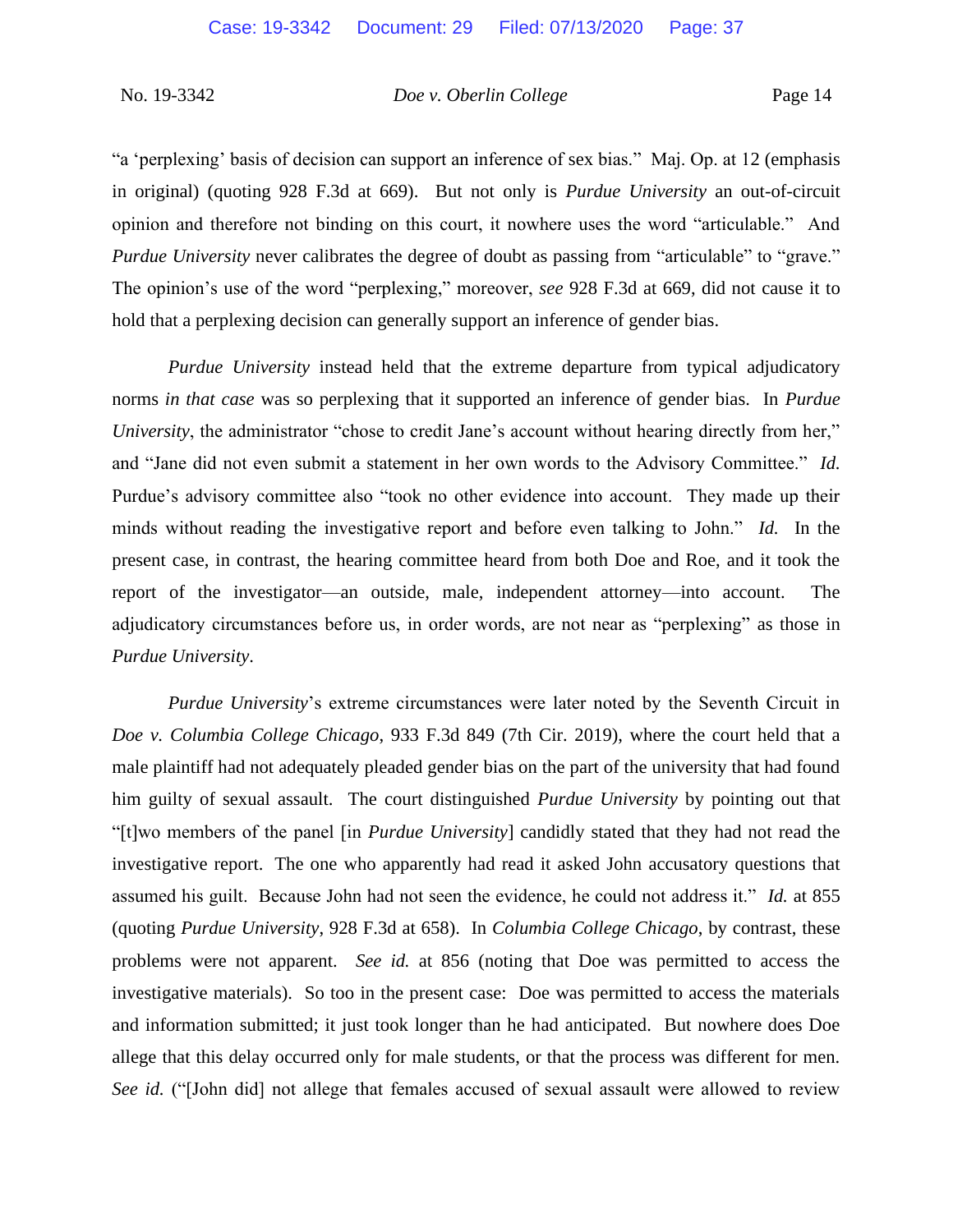materials or that only female victims were allowed to review them."). Oberlin's delay, without any proof that these delays happened only to male students, cannot support a finding of gender bias.

#### **II. Claims of procedural irregularities**

This leaves the majority's two other major points. One addresses Doe's claims of procedural irregularities. The majority cites *Menaker v. Hofstra University*, 935 F.3d 20 (2d Cir. 2019), for the proposition that procedural irregularities can support an inference of gender bias. *Menaker*, in turn, relied on the reasoning of *Columbia University*, 831 F.3d 46, the very case that our circuit has rejected for lowering the Title IX pleading standard. *See Miami Univ*., 882 F.3d at 589. The majority's reliance on *Menaker* is thus highly questionable, especially because the case is easily distinguishable.

In *Menaker*, a male tennis coach alleged "that Hofstra [University] completely disregarded the process provided for in its written 'Harassment Policy,'" which provided "for a 'Formal Procedure'" to investigate allegations of harassment and assault. 935 F.3d at 34–35. Menaker claimed "that he received none of these procedural protections." *Id.* at 35. He alleged "that he was terminated despite the fact that Hofstra Vice President Jefferey Hathaway *knew* that at least one of the accusations against him was false and believed the complaint to be a 'ploy.'" *Id.* at 34 (emphasis in original). Menaker further claimed "that his supervisor was aware of [his accuser's] frustration regarding her scholarship and her attempts to manipulate the athletic department in the spring of 2016." *Id.* And despite an express promise that Menaker would receive a copy of the investigative report, he never did. *Id.* Against this backdrop, the Second Circuit concluded that the procedural irregularities supported an inference of gender bias. Not so in the present case, where Doe received almost all of the protections and procedures outlined in Oberlin's manual. The process was admittedly not perfect, but Doe had a hearing, received a copy of the investigative report, and was permitted to present his story. In sum, *Menaker* does not support the majority's conclusion that gender bias has been adequately pleaded.

The majority also cites the time frame of the investigation as supporting procedural irregularities. But Oberlin's Sexual Misconduct Policy explicitly notes that individual cases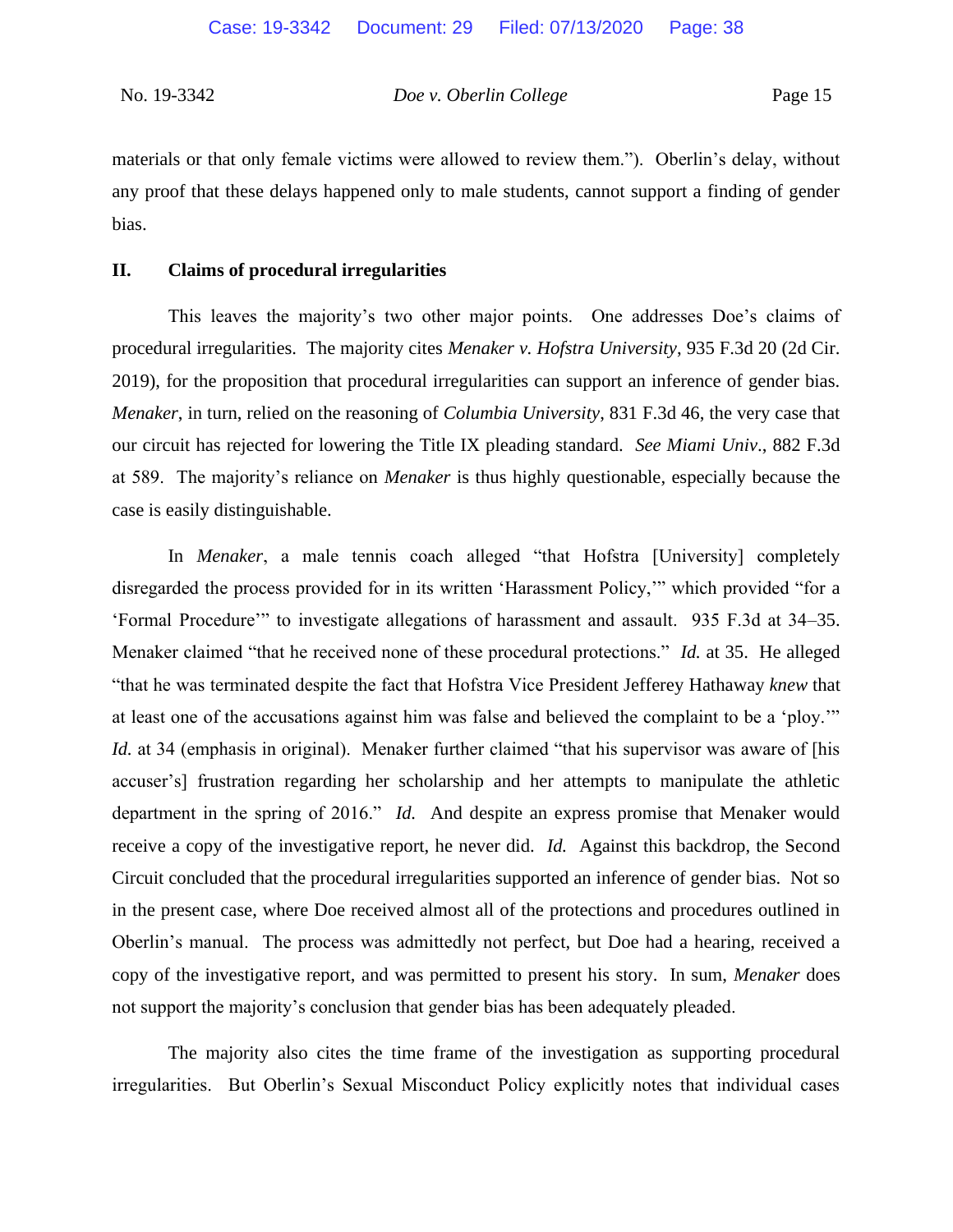might require a longer time frame. Admittedly, Oberlin should have notified Doe in writing that the investigation and resolution were taking longer than the 20 days and the 60 days, respectively, stated as goals in the Policy. Oberlin, however, apparently failed to notify *either party* of the reason for the delay.

In fact, the majority points out that Oberlin had previously been criticized by a *female* student for its delay in resolving the sexual-assault proceeding in which she was involved. Maj. Op. at 10. The Policy was ostensibly adopted to address that criticism, but Doe has not alleged any link between the delay or lack of notice and gender bias. In the absence of any such link, Oberlin's delay in resolving his case should have no bearing on our analysis.

#### **III. Alleged pressure from the Department of Education**

The majority's other major point involves alleged outside pressure on Oberlin. It cites *Miami University* for the proposition that "'pressure from the government to combat vigorously sexual assault on college campuses and the severe potential punishment—loss of all federal funds—if [the College] failed to comply'—can likewise yield 'a reasonable inference of sex discrimination.'" Maj. Op. at 11 (quoting 882 F.3d at 594).This characterization, in my opinion, overstates the holding of the *Miami University* decision.

Although the court in *Miami University* did consider the pressure from the government as one piece of its analysis, it was just that: one piece. Our caselaw makes clear that "external pressure [from the government] alone is not enough to state a claim that the university acted with bias in [any] particular case. Rather, it provides a backdrop that, when combined with other circumstantial evidence of bias . . . , [can] give[] rise to a plausible claim." *Doe v. Baum*, 903 F.3d 575, 586 (6th Cir. 2018).

In other words, the court can consider whether there was pressure from the federal government, but that pressure alone cannot yield a reasonable inference of gender discrimination. *See Doe v. Univ. of Dayton*, 766 F. App'x 275, 281 (6th Cir. 2019) ("[A]lleging that a university adopted certain procedures due to pressure from the federal government is not enough on its own . . . .") (citing *Doe v. Cummins*, 662 F. App'x 437, 452–53 (6th Cir. 2016)). And in *Miami University*, that pressure was coupled with other key factors that are not present in this case.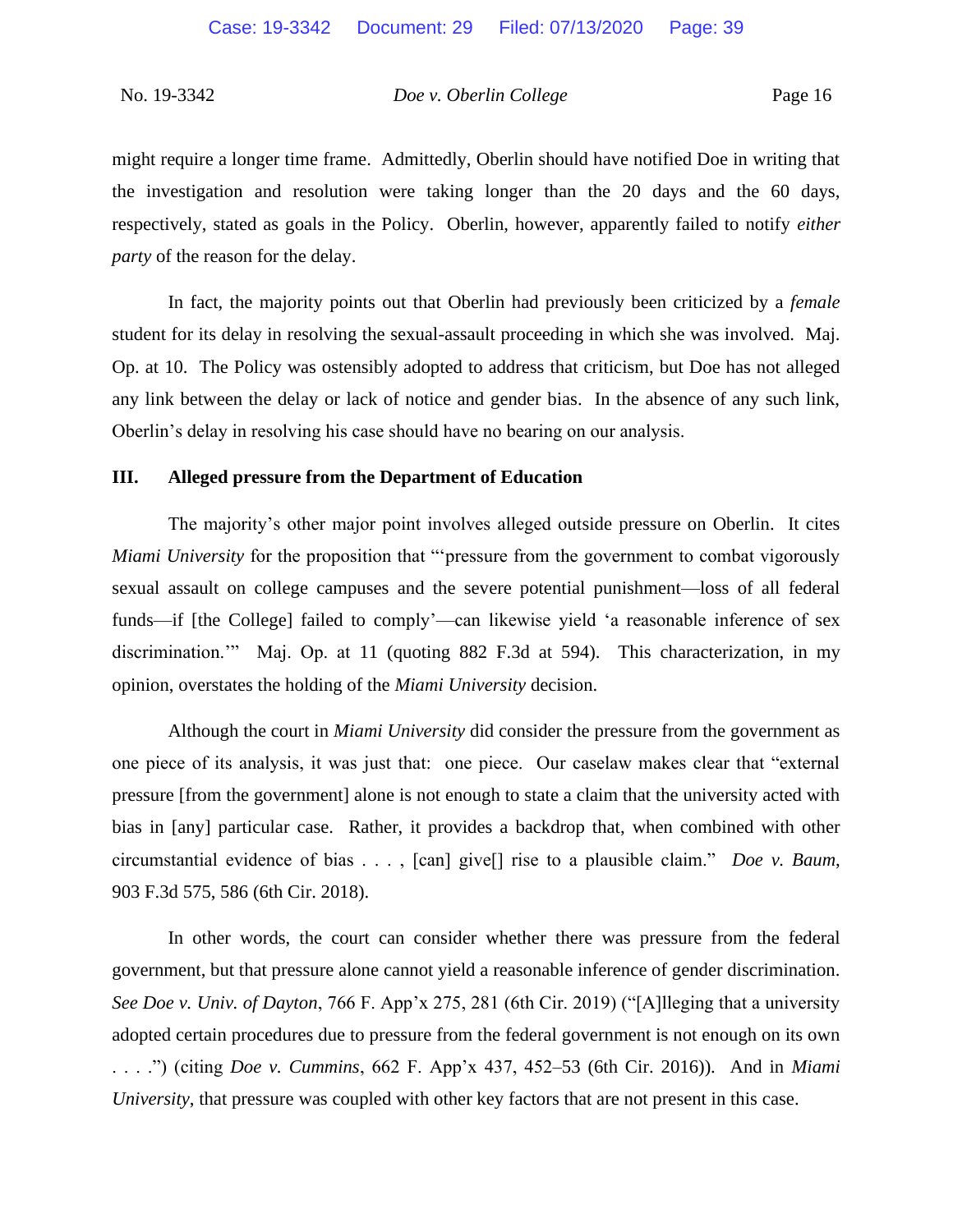One of those key factors in *Miami University* was that both parties to the encounter in question were alleged to have been highly intoxicated. 882 F.3d at 584, 586, 592. Yet the university launched an investigation regarding only the male, and not regarding the female. *Id.* at 593–94. In addition, the accused male in *Miami University* introduced statistical evidence showing that every male accused of sexual misconduct during the past two semesters was found responsible for the alleged violation. *Id.* at 593. He also presented an affidavit from an attorney who had represented many students in disciplinary proceedings, with the attorney alleging a pattern of the university pursuing investigations concerning male students but not female students. *Id.* As discussed more fully below, Doe introduced no comparable statistical evidence in the present case.

In sum, the court in *Miami University* considered the pressure from the federal government as just one factor set against a backdrop of uneven enforcement. *Id.* We have no comparable evidence of uneven enforcement in the case before us.

#### **IV. Lack of a particularized causal connection regarding gender bias**

I now turn to the question of whether Doe has sufficiently pleaded an inference of gender bias in accordance with the law of this circuit. Sixth Circuit caselaw makes clear that a plaintiff must allege a particularized causal connection between the flawed outcome and gender bias. *Baum*, 903 F.3d at 585 (quoting *Miami Univ.*, 882 F.3d at 592). Evidence to support such a causal connection "might include, inter alia, statements by members of the disciplinary tribunal, statements by pertinent university officials, or patterns of decision-making that also tend to show the influence of gender." *Miami Univ.*, 882 F.3d at 593 (citation omitted). Doe alleges that statements made by Dr. Meredith Raimondo and statistical evidence support this causal connection. But both the record and the law of this circuit are to the contrary.

#### **A. Dr. Raimondo's statements**

As to Dr. Raimondo, the majority selectively quotes a statement that she made during a panel discussion in 2015 to the effect that she was "'uncomfortable' with the term 'grey areas[,]' because 'I think it's used too often to discredit particularly women's experiences of violence."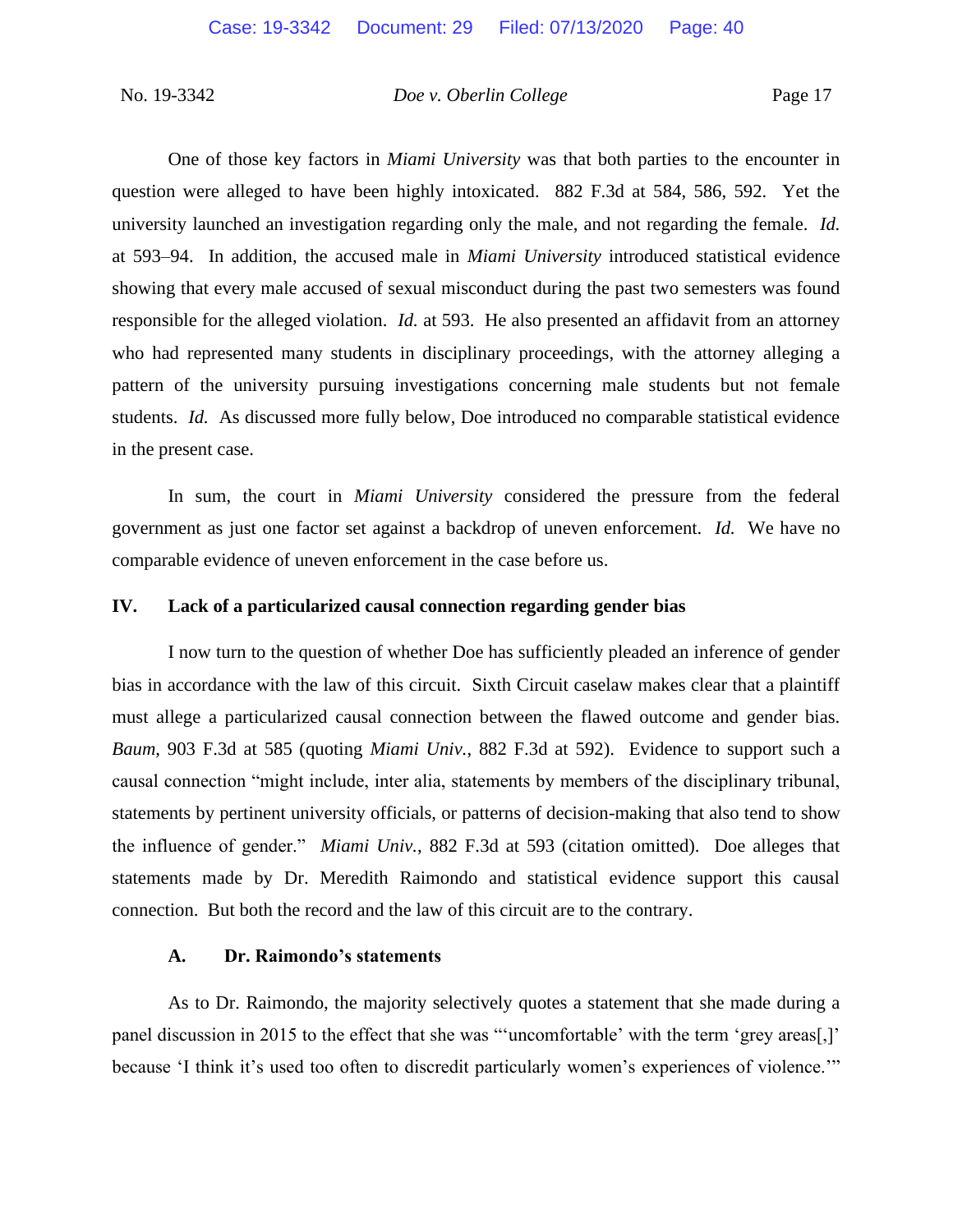Maj. Op. at 4. The majority leaves out, however, the full panel discussion, during which Dr. Raimondo made the following additional remarks:

What are the spaces, for example, for *men* to come forward and report genderbased harms? . . . When our procedures assume that women are the only people who report, we shut that space down even further.

American Constitution Society, *Sex, Lies and Justice: A Discussion of Campus Sexual Assault, Title IX Compliance, and Due Process*, YouTube (June 23, 2015), https://www.youtube.com/watch?v=EbmfXvd\_6gw (33:38–50) (last visited June 15, 2020) (emphasis added). She further stated:

*All students are our students, regardless of what role they may play in this*, and for me the question and the goal of these processes has to start with this: for a student who comes forward to make a report, a safe, supportive space for someone to ask, what are the harms that you experienced and how can we address them so you can continue your education. *And for the student who is accused*, *the question is also important and needs to be met I think equally with respect and dignity*, but my question for that student is: What, if anything, in your conduct are you willing to be accountable for and how can you be responsible for the harm you've done to others, *if in fact that was the result of your conduct*? Hearings are a tool or a technique for answering those big questions.

*Id.* (29:33–30:23) (emphases added). I fail to see how these comments as a whole could support an inference of gender bias against men. If anything, they demonstrate a balanced and thoughtful approach that treats men and women equally.

#### **B. Statistical evidence**

The majority opinion also cites the statistic that "'every single case' that went to a hearing panel resulted in a decision that the accused was 'responsible' (*i.e.*, guilty) on at least one charge." Maj. Op. at 11. But as Oberlin points out, approximately 10% of roughly 100 complaints related to sex-based misconduct even made it to the hearing stage. In other words, approximately 90% of cases did not lead to a finding of responsibility or any kind of disciplinary action.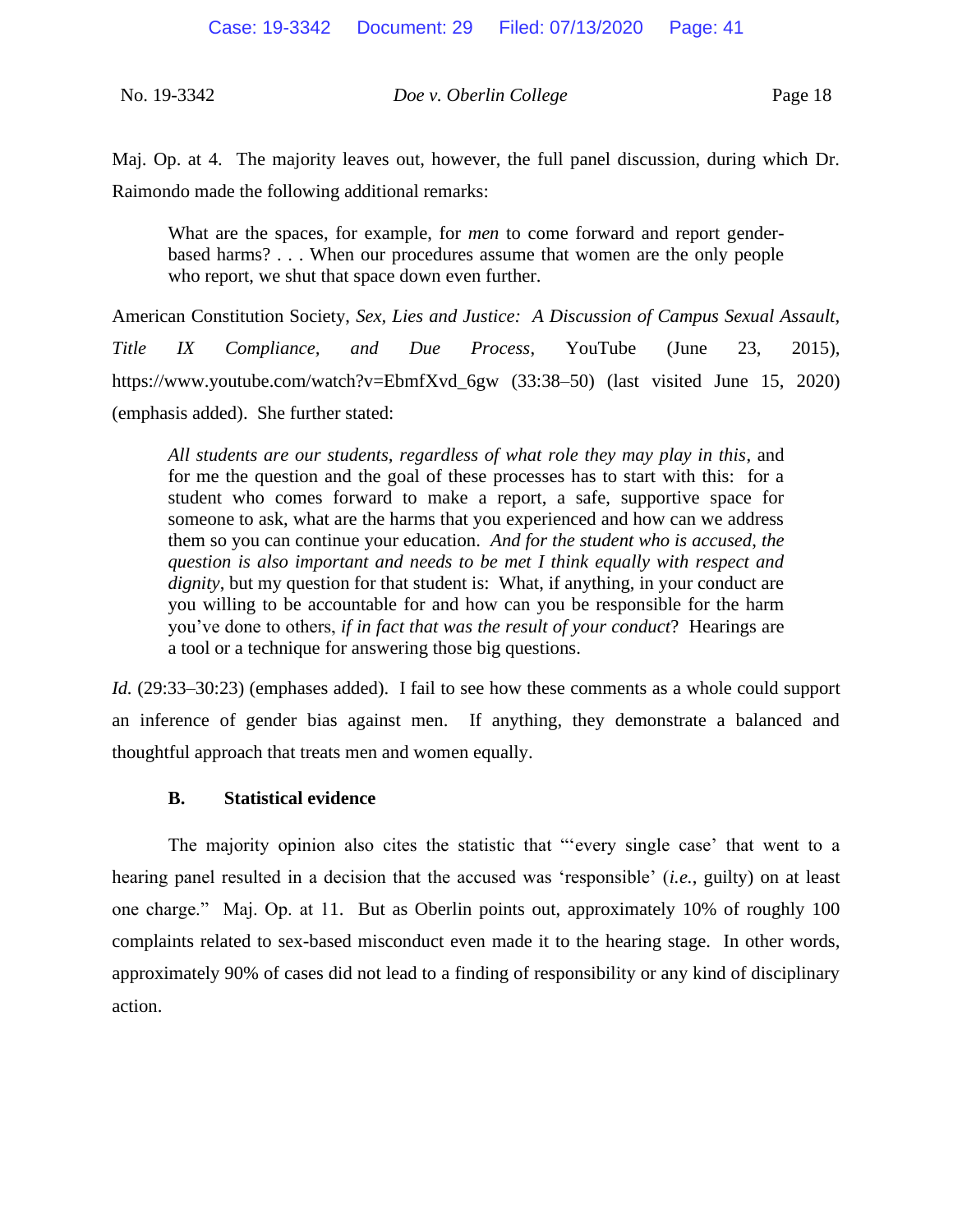The majority further notes that Doe reads Oberlin's 2016 Campus Climate Report to mean that, in 80% of these complaints, the complainant chose not to formally pursue the matter. Maj. Op. at 11. But the Report says nothing to that effect. It instead states the following:

Most parties making reports ask for various remedies but also request that the College take no disciplinary action . . . . About 20 percent of all reports in 2015– 16 were referred to full investigation, and if appropriate, formal investigation. The threshold to move to formal process was met in around half of investigations . . . .

Although the Report acknowledges that "most parties" requested no disciplinary action, nothing in the Report suggests that a full 80% chose not to formally pursue their complaints. In other words, the 20% of the complaints referred to full investigation in no way implies that the other 80% were dropped because of a lack of pursuit by the complainants.

The majority also states that there is a "100 percent responsibility rate" at the hearing stage. Maj. Op. at 11. But "responsibility" in this context has a very broad meaning. In each of these approximately 10 cases, the accused was found responsible on at least one charge, but not all of them. Only 70% of respondents were found responsible on all charges. And the "penalties" ranged widely—from "education" to expulsion. As the Report states:

When the threshold was met, findings of responsibility on all charges occurred in 70 percent of processes. In the remaining processes, the responding party was found responsible for some but not all of the conduct charges. Sanctions have ranged from deferred probation and education to dismissal . . . .

In addition, these cases included all forms of potential sex-based misconduct—not only sexual assault, but also discrimination, harassment, retaliation, stalking, and/or intimate partner violence.

I would further note that disciplinary hearings in approximately 10 cases is not a statistically significant number from which this court can make any kind of conclusion about gender bias. *See Doe v. Cummins*, 662 F. App'x 437, 454 (6th Cir. 2016) ("[N]ine cases is hardly a sufficient sample size for this court to draw any reasonable inferences of gender bias from these statistics.").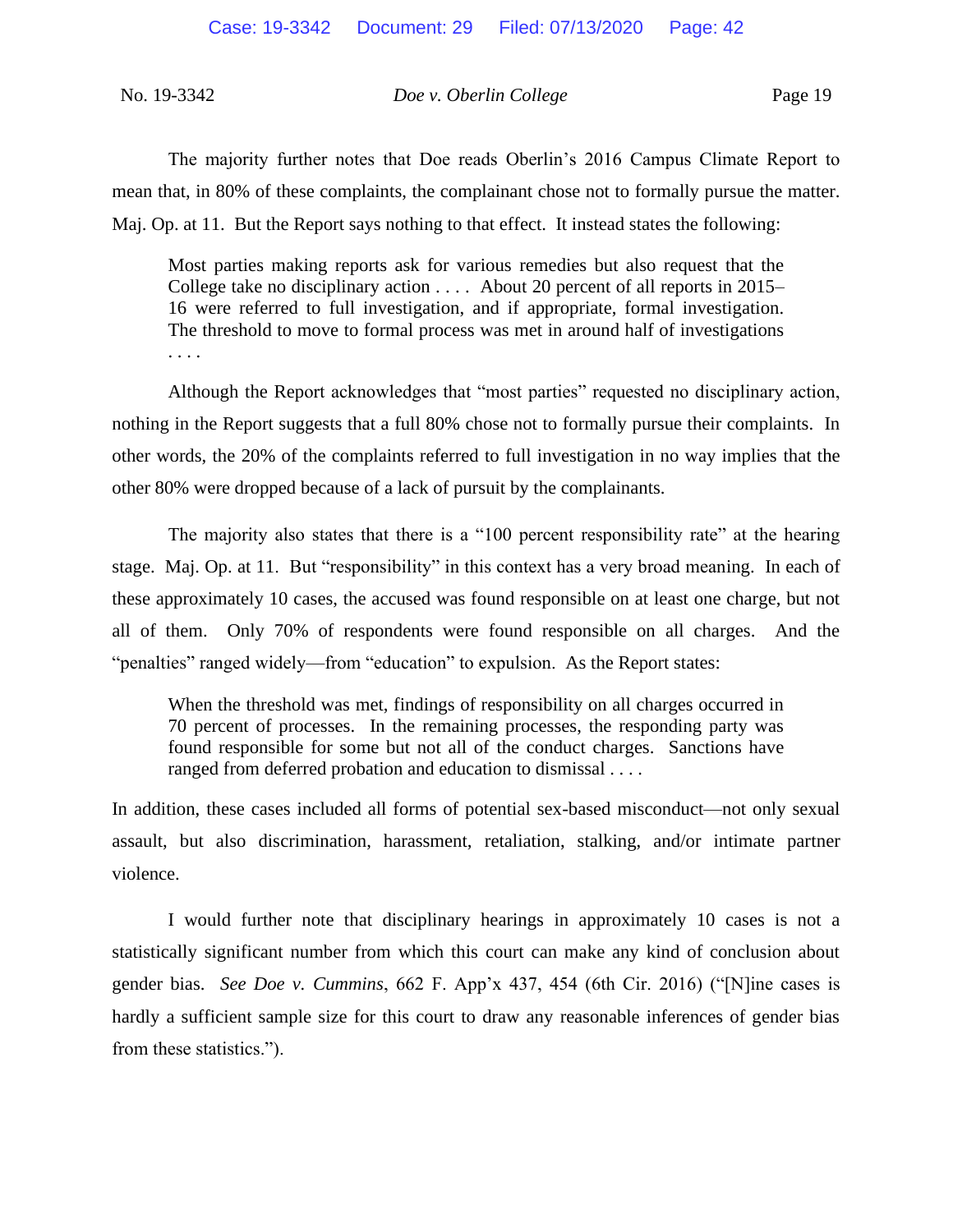Finally, we have no information regarding the gender breakdown between who was found responsible and who was not. Doe alleges that the vast majority of the Oberlin students accused of sexual misconduct were men. But, as the district court aptly noted:

This by itself is not indicative of discrimination or bias against men. Plaintiff does not claim that *only* men were found responsible for misconduct. As outlined in *Doe v. Univ. of Dayton*, this is "not the type of pattern that would show an improper influence of gender. Indeed, this sadly, is just what the court would expect. According to the Department of Justice, over 95% of sexual assaults are perpetrated by males, while fewer than 3% are by females." *Doe v. Univ. of Dayton*, No. 3:17-CV-134, 2018 WL 1393894, at \*9 (S.D. Ohio 2018). A pattern that would support a claim of gender bias would involve sexual assault accusations against women that were not investigated or adjudicated by the College. *Id.* Plaintiff makes no such claim here.

(Emphasis in original.)

Our caselaw has repeatedly emphasized the above point. *See, e.g.*, *Cummins*, 662 F. App'x at 453 (explaining that "the most obvious reasons for the disparity between male and female respondents in . . . sexual-misconduct cases . . . [are that the college] has only received complaints of male-on-female sexual assault, and . . . males are less likely than female to report sexual assaults" (citation and internal quotation marks omitted)); *see also Doe v. Univ. of Denver*, 952 F.3d 1182, 1193–94 (10th Cir. 2020) ("The courts that have engaged in this analysis have generally concluded that statistical disparities in the gender makeup of complainants and respondents can readily be explained by 'an array of alternative' nondiscriminatory possibilities, potentially 'reflect[ing], for example, that male students on average . . . committed more serious assaults,' that sexual-assault victims are likelier to be women, or that female victims are likelier than male victims to report sexual assaults.") (collecting cases). Without allegations that accused students who are male are found guilty more frequently than accused students who are female, Doe has failed to allege any pattern of gender bias.

#### **V. The law of other circuits**

This brings me to my final point. The Sixth Circuit is far from alone in its requirement that a plaintiff show a particularized causal connection. In fact, the vast majority of other courts that have considered this question have required proof of a causal connection between an alleged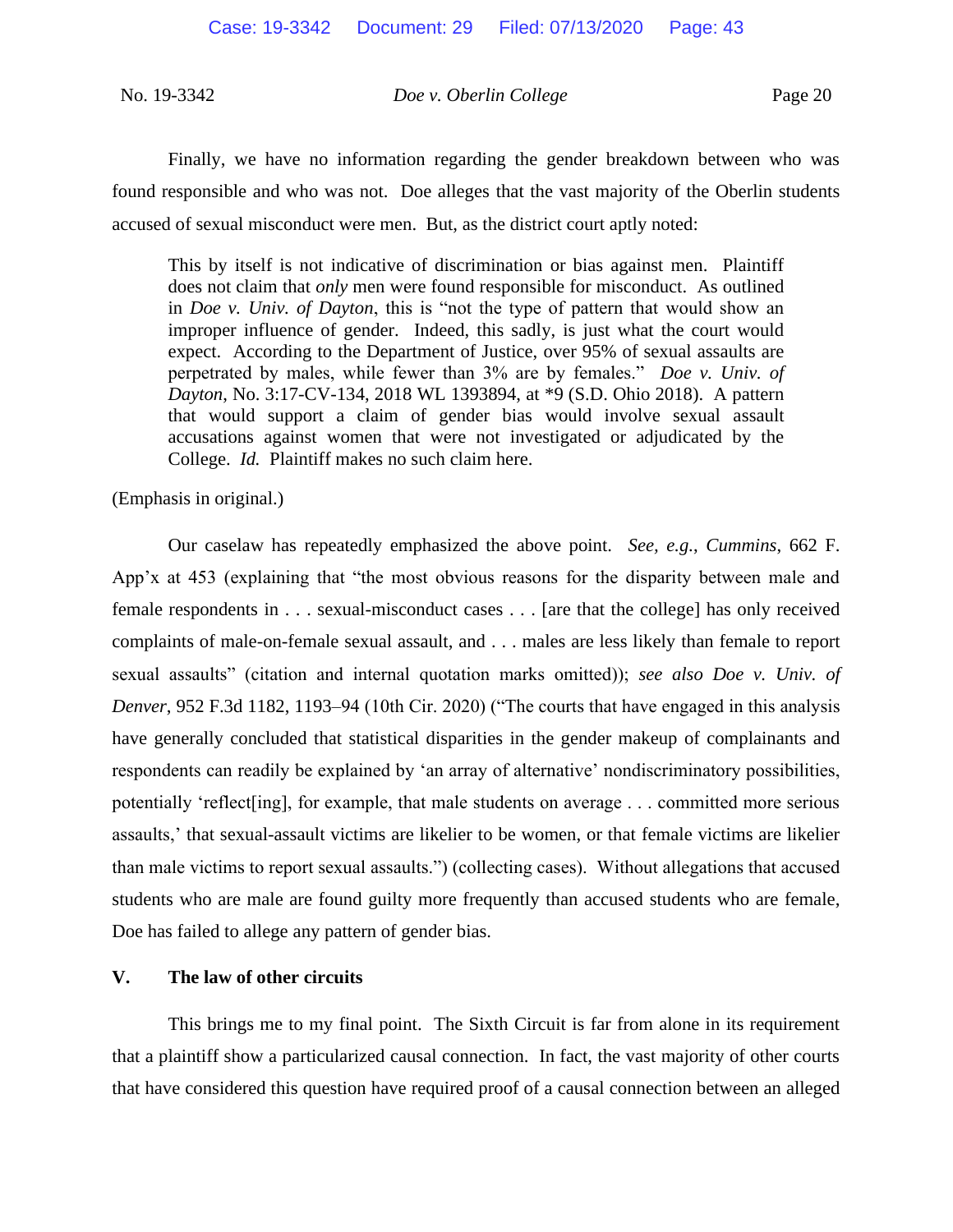erroneous outcome and gender bias. *See, e.g.*, *Doe v. Trustees of Bos. Coll.*, 892 F.3d 67, 91 (1st Cir. 2018) ("To show this causal link [between an outcome and gender bias], the Does cannot merely rest on superficial assertions of discrimination, but must establish that 'particular circumstances suggest[ ] that gender bias was a motivating factor.'" (citation omitted)); *Doe v. Loh*, Civ. A. No. PX-16-3314, 2018 WL 1535495, at \*8 (D. Md. Mar. 29, 2018) ("To sustain what is known as an 'erroneous outcome' claim, Doe must plausibly aver: (1) that he was subjected to a procedurally or otherwise flawed proceeding, (2) which has led to an adverse and erroneous outcome; and (3) the particular circumstances suggest that gender bias is the motivating factor behind the erroneous finding." (citation and internal quotation marks omitted)), *aff'd*, 767 F. App'x 489 (4th Cir. 2019); *Doe v. Univ. of Miss.*, 361 F. Supp. 3d 597, 607 (S.D. Miss. 2019) ("A '[p]laintiff[] who claim[s] that an erroneous outcome was reached must allege particular facts sufficient to cast some articulable doubt on the accuracy of the outcome of the disciplinary proceeding.' Additionally, the plaintiff must 'allege particular circumstances suggesting that gender bias was a motivating factor behind the erroneous finding . . . . Such allegations might include, inter alia, statements by members of the disciplinary tribunal, statements by pertinent university officials, or patterns of decision-making that also tend to show the influence of gender.'" (quoting *Yusuf v. Vassar Coll.*, 35 F.3d 709, 715 (2d Cir. 1994)); *Austin v. Univ. of Or.*, 925 F.3d 1133, 1138 (9th Cir. 2019) ("Even if the outcome of the administrative conference procedure was erroneous, the complaint is missing any factual allegations that show that sex discrimination was the source of any error."); *Doe v. Valencia Coll.*, 903 F.3d 1220, 1236 (11th Cir. 2018) ("[A] student must show both that he was 'innocent and wrongly found to have committed an offense' and that there is 'a causal connection between the flawed outcome and gender bias.'" (citation omitted)); *Robinson v. Howard Univ., Inc.*, 335 F. Supp. 3d 13, 27 (D.D.C. 2018) ("[A]llegations of a procedurally or otherwise flawed proceeding that has led to an adverse and erroneous outcome combined with a conclusory allegation of gender discrimination is not sufficient to survive a motion to dismiss." (citation omitted)), *aff'd sub nom. Robinson v. Wutoh*, 788 F. App'x 738 (D.C. Cir. 2019).

This viewpoint by almost all of the courts that have opined on this issue is unsurprising. Such an approach is fully consistent with the text of Title IX itself, which requires a plaintiff to show that he or she was subjected to discrimination "on the basis of sex." 20 U.S.C. § 1681(a).